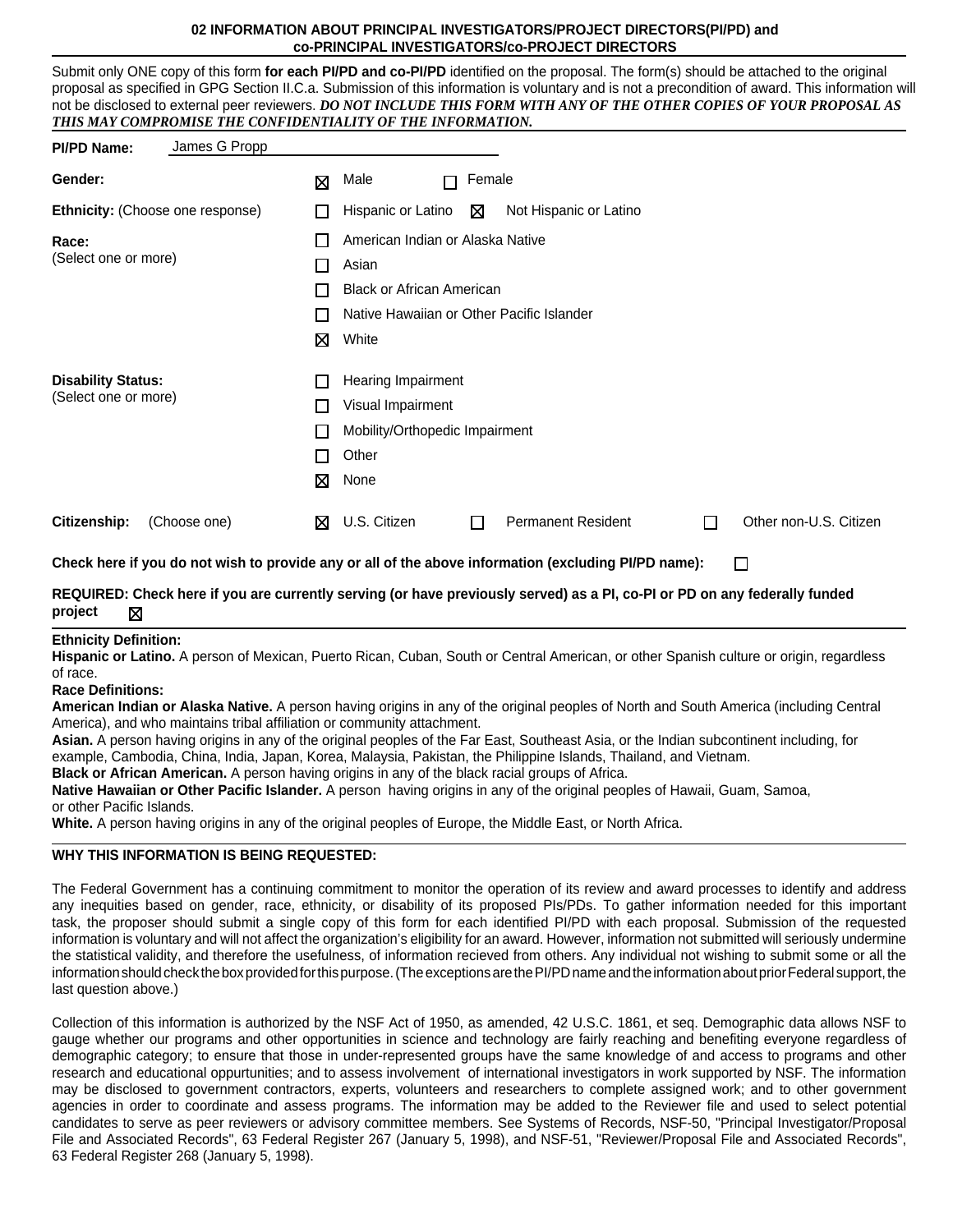## **SUGGESTED REVIEWERS:**

**Suitable reviewers who come to mind are David Aldous, Joshua Cooper, Robert Ellis, Joel Spencer, Benjamin Doerr, and Gabor Tardos. It should be emphasized that although I use the word ''quasirandom'' in this research proposal, I do not use it in the same sense as Ronald Graham, Fan Chung, and Richard Wilson.**

## **REVIEWERS NOT TO INCLUDE:**

**Not Listed**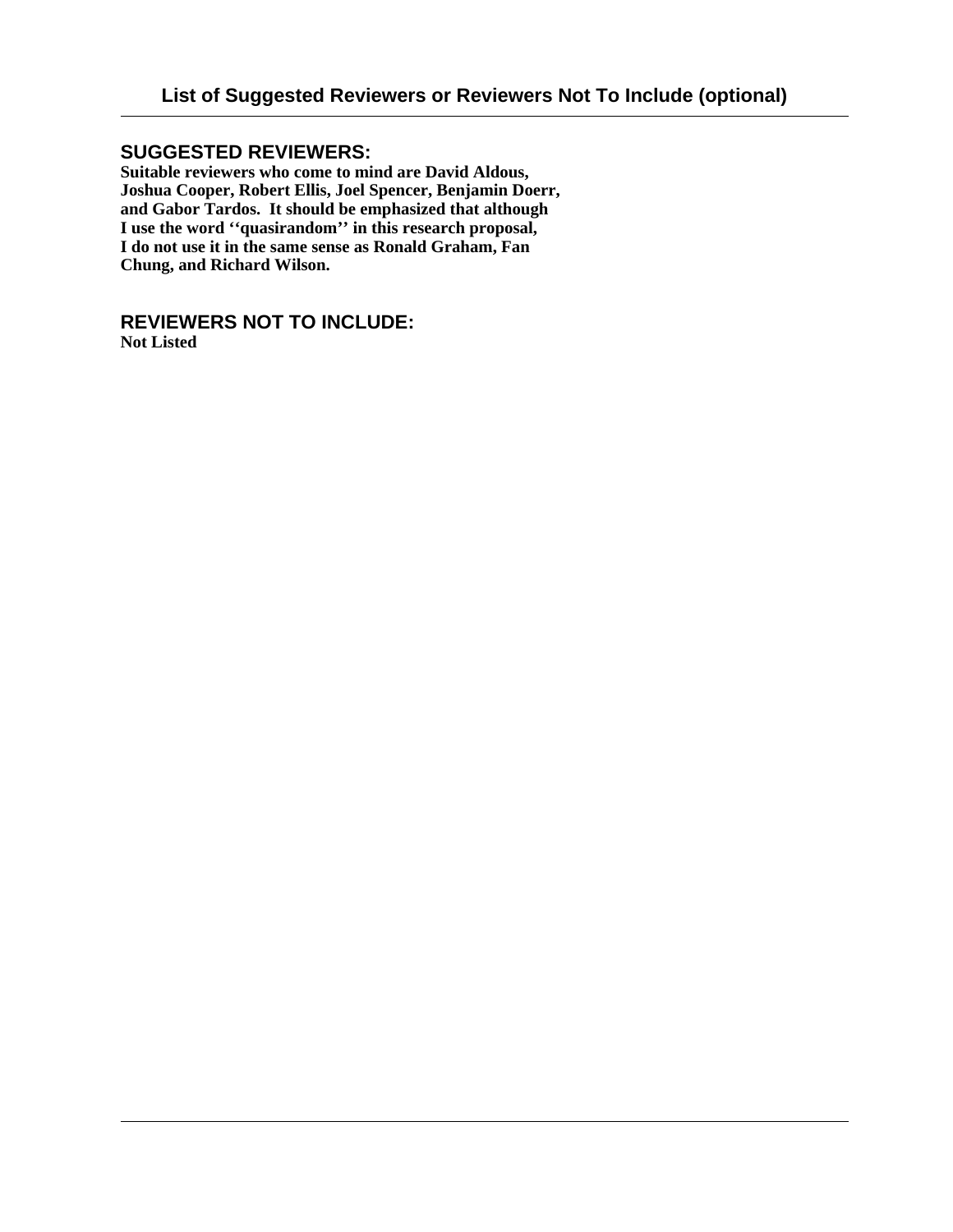## **COVER SHEET FOR PROPOSAL TO THE NATIONAL SCIENCE FOUNDATION**

| PROGRAM ANNOUNCEMENT/SOLICITATION NO./CLOSING DATE/if not in response to a program announcement/solicitation enter NSF 09-29                                                        |                                       |                    |                                 |                          |                                                                                       | FOR NSF USE ONLY                                                                 |                                |                                                                                                                  |  |  |
|-------------------------------------------------------------------------------------------------------------------------------------------------------------------------------------|---------------------------------------|--------------------|---------------------------------|--------------------------|---------------------------------------------------------------------------------------|----------------------------------------------------------------------------------|--------------------------------|------------------------------------------------------------------------------------------------------------------|--|--|
| PD 04-1264                                                                                                                                                                          |                                       | 10/06/09           |                                 |                          |                                                                                       |                                                                                  |                                | <b>NSF PROPOSAL NUMBER</b>                                                                                       |  |  |
| FOR CONSIDERATION BY NSF ORGANIZATION UNIT(S) (Indicate the most specific unit known, i.e. program, division, etc.)                                                                 |                                       |                    |                                 |                          |                                                                                       |                                                                                  |                                |                                                                                                                  |  |  |
|                                                                                                                                                                                     | DMS - ALGEBRA, NUMBER THEORY, AND COM |                    |                                 |                          |                                                                                       |                                                                                  |                                |                                                                                                                  |  |  |
| DATE RECEIVED                                                                                                                                                                       | NUMBER OF COPIES                      |                    |                                 | <b>DIVISION ASSIGNED</b> | <b>FUND CODE</b>                                                                      | DUNS# (Data Universal Numbering System)                                          |                                | <b>FILE LOCATION</b>                                                                                             |  |  |
|                                                                                                                                                                                     |                                       |                    |                                 |                          |                                                                                       | 956072490                                                                        |                                |                                                                                                                  |  |  |
| EMPLOYER IDENTIFICATION NUMBER (EIN) OR<br>SHOW PREVIOUS AWARD NO. IF THIS IS<br>TAXPAYER IDENTIFICATION NUMBER (TIN)<br>$\Box$ A RENEWAL<br>$\Box$ AN ACCOMPLISHMENT-BASED RENEWAL |                                       |                    |                                 |                          |                                                                                       |                                                                                  |                                | IS THIS PROPOSAL BEING SUBMITTED TO ANOTHER FEDERAL<br>AGENCY? YES $\Box$ NO $\boxtimes$ IF YES, LIST ACRONYM(S) |  |  |
| 043167352<br>NAME OF ORGANIZATION TO WHICH AWARD SHOULD BE MADE                                                                                                                     |                                       |                    |                                 |                          | ADDRESS OF AWARDEE ORGANIZATION, INCLUDING 9 DIGIT ZIP CODE                           |                                                                                  |                                |                                                                                                                  |  |  |
| University of Massachusetts Lowell                                                                                                                                                  |                                       |                    |                                 |                          | <b>University of Massachusetts Lowell</b>                                             |                                                                                  |                                |                                                                                                                  |  |  |
| AWARDEE ORGANIZATION CODE (IF KNOWN)                                                                                                                                                |                                       |                    |                                 |                          | <b>600 Suffolk Street</b><br>Lowell, MA. 018543692                                    |                                                                                  |                                |                                                                                                                  |  |  |
| 0001966000                                                                                                                                                                          |                                       |                    |                                 |                          |                                                                                       |                                                                                  |                                |                                                                                                                  |  |  |
| NAME OF PERFORMING ORGANIZATION, IF DIFFERENT FROM ABOVE                                                                                                                            |                                       |                    |                                 |                          |                                                                                       |                                                                                  |                                | ADDRESS OF PERFORMING ORGANIZATION, IF DIFFERENT, INCLUDING 9 DIGIT ZIP CODE                                     |  |  |
|                                                                                                                                                                                     |                                       |                    |                                 |                          |                                                                                       |                                                                                  |                                |                                                                                                                  |  |  |
| PERFORMING ORGANIZATION CODE (IF KNOWN)                                                                                                                                             |                                       |                    |                                 |                          |                                                                                       |                                                                                  |                                |                                                                                                                  |  |  |
| IS AWARDEE ORGANIZATION (Check All That Apply)<br>(See GPG II.C For Definitions)                                                                                                    |                                       |                    | SMALL BUSINESS                  |                          | MINORITY BUSINESS<br>□ FOR-PROFIT ORGANIZATION □ WOMAN-OWNED BUSINESS THEN CHECK HERE |                                                                                  |                                | $\Box$ IF THIS IS A PRELIMINARY PROPOSAL                                                                         |  |  |
| TITLE OF PROPOSED PROJECT Deterministic analogues of random processes                                                                                                               |                                       |                    |                                 |                          |                                                                                       |                                                                                  |                                |                                                                                                                  |  |  |
|                                                                                                                                                                                     |                                       |                    |                                 |                          |                                                                                       |                                                                                  |                                |                                                                                                                  |  |  |
| REQUESTED AMOUNT                                                                                                                                                                    |                                       |                    | PROPOSED DURATION (1-60 MONTHS) |                          | REQUESTED STARTING DATE                                                               |                                                                                  |                                | SHOW RELATED PRELIMINARY PROPOSAL NO.                                                                            |  |  |
| 460,725<br>\$                                                                                                                                                                       |                                       |                    | 36 months                       |                          | 06/01/10                                                                              |                                                                                  | IF APPLICABLE                  |                                                                                                                  |  |  |
| CHECK APPROPRIATE BOX(ES) IF THIS PROPOSAL INCLUDES ANY OF THE ITEMS LISTED BELOW<br>□ BEGINNING INVESTIGATOR (GPG I.G.2)                                                           |                                       |                    |                                 |                          |                                                                                       |                                                                                  |                                | □ HUMAN SUBJECTS (GPG II.D.7) Human Subjects Assurance Number                                                    |  |  |
| $\Box$ DISCLOSURE OF LOBBYING ACTIVITIES (GPG II.C.1.e)<br>PROPRIETARY & PRIVILEGED INFORMATION (GPG I.D, II.C.1.d)                                                                 |                                       |                    |                                 |                          |                                                                                       | Exemption Subsection ____________ or IRB App. Date _____________________________ |                                | $\Box$ INTERNATIONAL COOPERATIVE ACTIVITIES: COUNTRY/COUNTRIES INVOLVED                                          |  |  |
| $\Box$ HISTORIC PLACES (GPG II.C.2.j)                                                                                                                                               |                                       |                    |                                 |                          | (GPG II.C.2.)                                                                         |                                                                                  |                                |                                                                                                                  |  |  |
| $\Box$ EAGER* (GPG II.D.2)                                                                                                                                                          | $\Box$ RAPID** (GPG II.D.1)           |                    |                                 |                          |                                                                                       |                                                                                  |                                |                                                                                                                  |  |  |
| VERTEBRATE ANIMALS (GPG II.D.6) IACUC App. Date _______________                                                                                                                     |                                       |                    |                                 |                          |                                                                                       | □ HIGH RESOLUTION GRAPHICS/OTHER GRAPHICS WHERE EXACT COLOR                      |                                | REPRESENTATION IS REQUIRED FOR PROPER INTERPRETATION (GPG I.G.1)                                                 |  |  |
| PHS Animal Welfare Assurance Number _<br>PI/PD DEPARTMENT                                                                                                                           |                                       |                    |                                 | PI/PD POSTAL ADDRESS     |                                                                                       |                                                                                  |                                |                                                                                                                  |  |  |
| <b>Mathematics</b>                                                                                                                                                                  |                                       |                    |                                 | 1 University Avenue      |                                                                                       |                                                                                  |                                |                                                                                                                  |  |  |
| PI/PD FAX NUMBER<br>978-934-3053                                                                                                                                                    |                                       |                    | <b>United States</b>            | Lowell, MA 01854         |                                                                                       |                                                                                  |                                |                                                                                                                  |  |  |
| NAMES (TYPED)                                                                                                                                                                       |                                       | <b>High Degree</b> |                                 | Yr of Degree             | Telephone Number                                                                      |                                                                                  | <b>Electronic Mail Address</b> |                                                                                                                  |  |  |
| PI/PD NAME                                                                                                                                                                          |                                       |                    |                                 |                          |                                                                                       |                                                                                  |                                |                                                                                                                  |  |  |
| <b>James G Propp</b>                                                                                                                                                                |                                       | <b>PhD</b>         |                                 | 1987                     | 978-934-2438                                                                          |                                                                                  | JamesPropp@gmail.com           |                                                                                                                  |  |  |
| CO-PI/PD                                                                                                                                                                            |                                       |                    |                                 |                          |                                                                                       |                                                                                  |                                |                                                                                                                  |  |  |
| CO-PI/PD                                                                                                                                                                            |                                       |                    |                                 |                          |                                                                                       |                                                                                  |                                |                                                                                                                  |  |  |
| CO-PI/PD                                                                                                                                                                            |                                       |                    |                                 |                          |                                                                                       |                                                                                  |                                |                                                                                                                  |  |  |
|                                                                                                                                                                                     |                                       |                    |                                 |                          |                                                                                       |                                                                                  |                                |                                                                                                                  |  |  |
| CO-PI/PD                                                                                                                                                                            |                                       |                    |                                 |                          |                                                                                       |                                                                                  |                                |                                                                                                                  |  |  |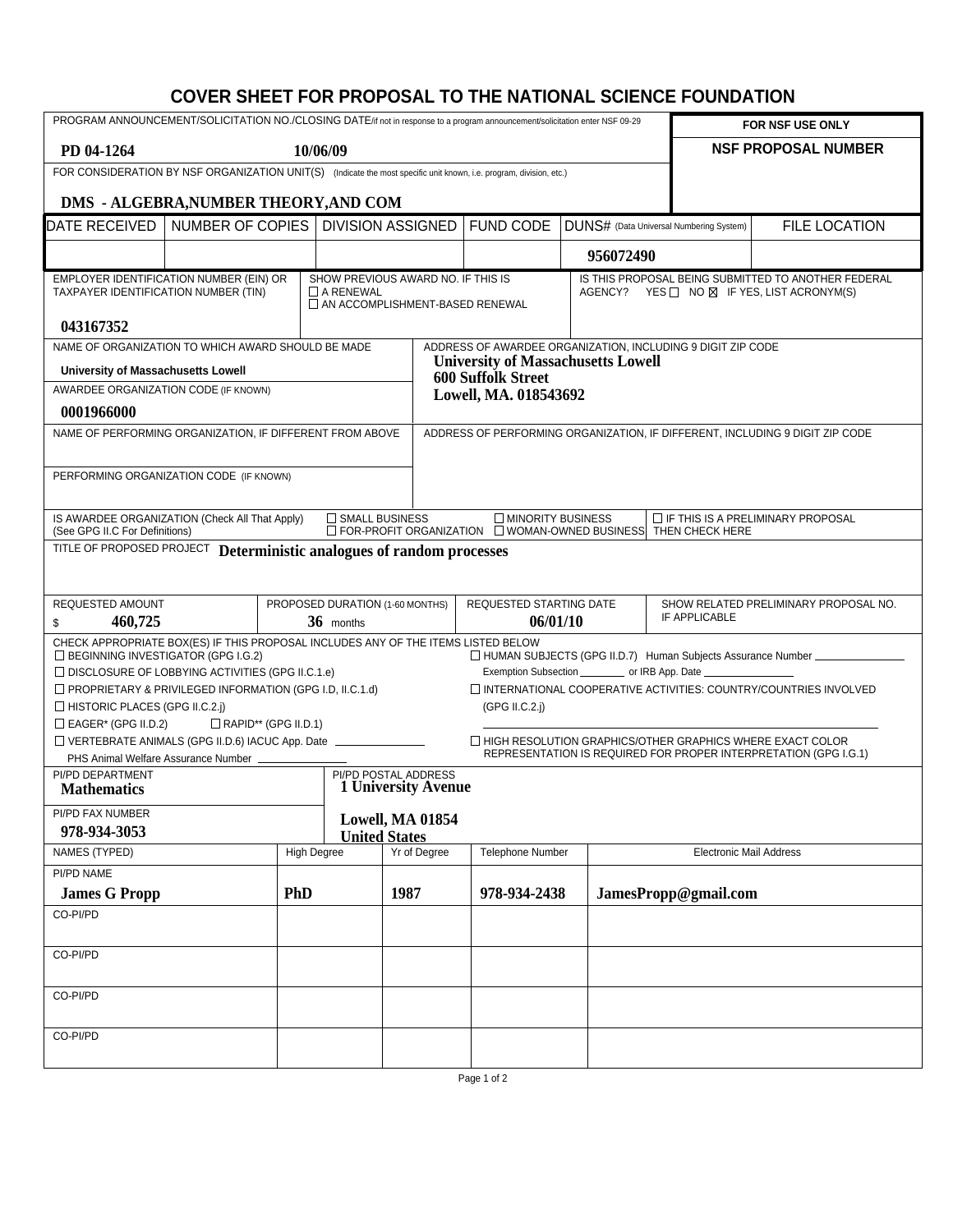## **CERTIFICATION PAGE**

### **Certification for Authorized Organizational Representative or Individual Applicant:**

By signing and submitting this proposal, the Authorized Organizational Representative or Individual Applicant is: (1) certifying that statements made herein are true and complete to the best of his/her knowledge; and (2) agreeing to accept the obligation to comply with NSF award terms and conditions if an award is made as a result of this application. Further, the applicant is hereby providing certifications regarding debarment and suspension, drug-free workplace, and lobbying activities (see below), nondiscrimination, and flood hazard insurance (when applicable) as set forth in the NSF Proposal & Award Policies & Procedures Guide, Part I: the Grant Proposal Guide (GPG) (NSF 09-29). Willful provision of false information in this application and its supporting documents or in reports required under an ensuing award is a criminal offense (U. S. Code, Title 18, Section 1001).

#### **Conflict of Interest Certification**

In addition, if the applicant institution employs more than fifty persons, by electronically signing the NSF Proposal Cover Sheet, the Authorized Organizational Representative of the applicant institution is certifying that the institution has implemented a written and enforced conflict of interest policy that is consistent with the provisions of the NSF Proposal & Award Policies & Procedures Guide, Part II, Award & Administration Guide (AAG) Chapter IV.A; that to the best of his/her knowledge, all financial disclosures required by that conflict of interest policy have been made; and that all identified conflicts of interest will have been satisfactorily managed, reduced or eliminated prior to the institution's expenditure of any funds under the award, in accordance with the institution's conflict of interest policy. Conflicts which cannot be satisfactorily managed, reduced or eliminated must be dislosed to NSF.

#### **Drug Free Work Place Certification**

By electronically signing the NSF Proposal Cover Sheet, the Authorized Organizational Representative or Individual Applicant is providing the Drug Free Work Place Certification contained in Exhibit II-3 of the Grant Proposal Guide.

#### **Debarment and Suspension Certification** (If answer "yes", please provide explanation.)

Is the organization or its principals presently debarred, suspended, proposed for debarment, declared ineligible, or voluntarily excluded from covered transactions by any Federal department or agency?  $\blacksquare$ 

By electronically signing the NSF Proposal Cover Sheet, the Authorized Organizational Representative or Individual Applicant is providing the Debarment and Suspension Certification contained in Exhibit II-4 of the Grant Proposal Guide.

#### **Certification Regarding Lobbying**

The following certification is required for an award of a Federal contract, grant, or cooperative agreement exceeding \$100,000 and for an award of a Federal loan or a commitment providing for the United States to insure or guarantee a loan exceeding \$150,000.

#### **Certification for Contracts, Grants, Loans and Cooperative Agreements**

The undersigned certifies, to the best of his or her knowledge and belief, that:

(1) No federal appropriated funds have been paid or will be paid, by or on behalf of the undersigned, to any person for influencing or attempting to influence an officer or employee of any agency, a Member of Congress, an officer or employee of Congress, or an employee of a Member of Congress in connection with the awarding of any federal contract, the making of any Federal grant, the making of any Federal loan, the entering into of any cooperative agreement, and the extension, continuation, renewal, amendment, or modification of any Federal contract, grant, loan, or cooperative agreement.

(2) If any funds other than Federal appropriated funds have been paid or will be paid to any person for influencing or attempting to influence an officer or employee of any agency, a Member of Congress, an officer or employee of Congress, or an employee of a Member of Congress in connection with this Federal contract, grant, loan, or cooperative agreement, the undersigned shall complete and submit Standard Form-LLL, ''Disclosure of Lobbying Activities,'' in accordance with its instructions.

(3) The undersigned shall require that the language of this certification be included in the award documents for all subawards at all tiers including subcontracts, subgrants, and contracts under grants, loans, and cooperative agreements and that all subrecipients shall certify and disclose accordingly.

This certification is a material representation of fact upon which reliance was placed when this transaction was made or entered into. Submission of this certification is a prerequisite for making or entering into this transaction imposed by section 1352, Title 31, U.S. Code. Any person who fails to file the required certification shall be subject to a civil penalty of not less than \$10,000 and not more than \$100,000 for each such failure.

#### **Certification Regarding Nondiscrimination**

By electronically signing the NSF Proposal Cover Sheet, the Authorized Organizational Representative is providing the Certification Regarding Nondiscrimination contained in Exhibit II-6 of the Grant Proposal Guide.

#### **Certification Regarding Flood Hazard Insurance**

Two sections of the National Flood Insurance Act of 1968 (42 USC §4012a and §4106) bar Federal agencies from giving financial assistance for acquisition or construction purposes in any area identified by the Federal Emergency Management Agency (FEMA) as having special flood hazards unless the:

(1) community in which that area is located participates in the national flood insurance program; and (2) building (and any related equipment) is covered by adequate flood insurance.

By electronically signing the NSF Proposal Cover Sheet, the Authorized Organizational Representative or Individual Applicant located in FEMA-designated special flood hazard areas is certifying that adequate flood insurance has been or will be obtained in the following situations:

(1) for NSF grants for the construction of a building or facility, regardless of the dollar amount of the grant; and

 $(2)$  for other NSF Grants when more than \$25,000 has been budgeted in the proposal for repair, alteration or improvement (construction) of a building or facility.

| AUTHORIZED ORGANIZATIONAL REPRESENTATIVE                                                                 | <b>SIGNATURE</b>        |  | <b>DATE</b>       |  |
|----------------------------------------------------------------------------------------------------------|-------------------------|--|-------------------|--|
| <b>NAME</b>                                                                                              |                         |  |                   |  |
|                                                                                                          |                         |  |                   |  |
| <b>TELEPHONE NUMBER</b>                                                                                  | ELECTRONIC MAIL ADDRESS |  | <b>FAX NUMBER</b> |  |
| * EAGER - EArly-concept Grants for Exploratory Research<br>** RAPID - Grants for Rapid Response Research |                         |  |                   |  |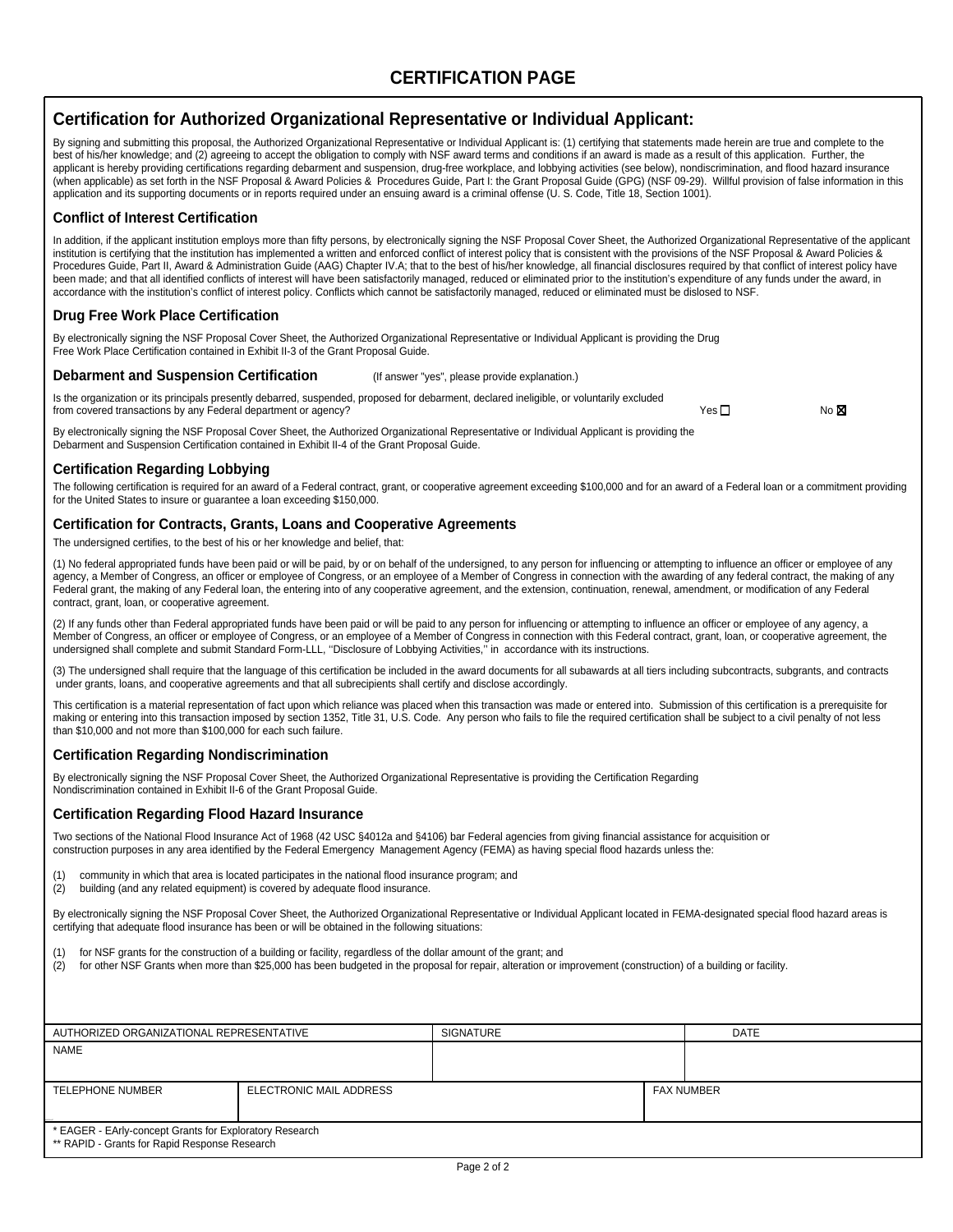# Project Summary

The PI proposes to conduct research on quasirandom analogues of discrete random systems, specifically those that are constructed using the design principle of discrepancy minimization. Such deterministic systems can frequently be described in terms of simple components called rotor-routers. Despite the fact that systems made from rotor-routers are deterministic, they frequently capture many of the most salient features of the random systems they mimic. These deterministic systems can give us useful information about their random counterparts, but they are also worthy of study in their own right, with their unexpected levels of structure and their startling symmetries.

The objective of the project is to discover the major properties of such systems, especially those that relate in a direct way to the corresponding random systems. The work will employ techniques from combinatorics, algebra, and analysis, combined with computer-aided experimentation.

Part of the intellectual merit of the proposal lies in its foundational nature: the PI will be looking at some of the most basic ideas of probability theory, such as random walk, from a new perspective. This work will shed direct light on the relationship between local order and global order in spatially extended systems and may also shed light on the relationship between randomness and discrepancy. A further part of the intellectual merit of the proposal lies in its interdisciplinary character, with possibilities for transfer of ideas between probability, combinatorics, and computer science.

A broader impact of the proposed research is the inclusion of undergraduates as research assistants. The PI will tightly integrate education with research by training students in fundamental tools pertaining to combinatorics, probability, and discrete dynamical systems (both stochastic and deterministic) and then setting the trainees loose on unsolved problems. In so doing, the PI will develop the students' general skills in mathematical research, with the hope of encouraging many of them to become mathematicians or scientists, or just citizens with an appreciation of the nature of the scientific enterprise.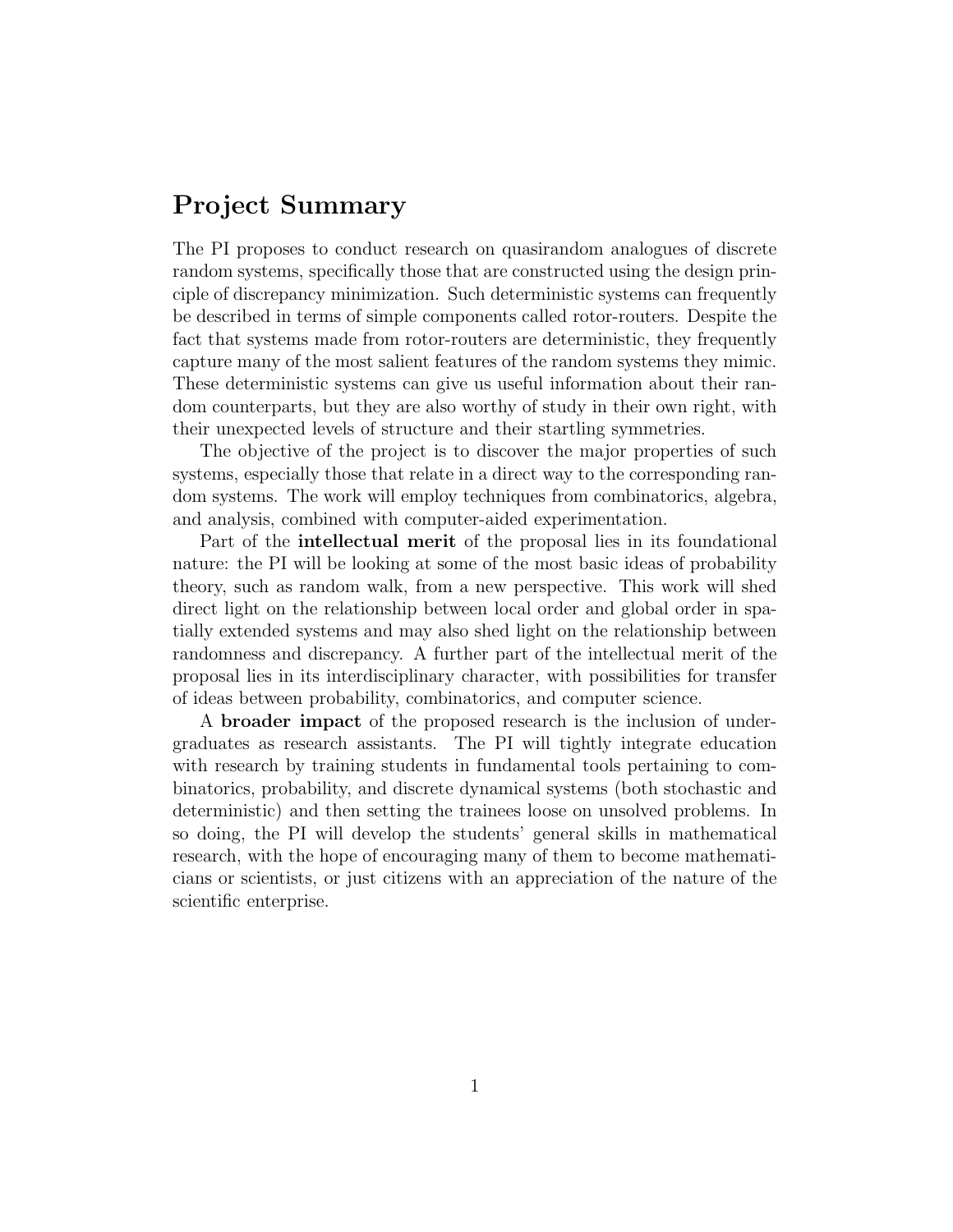## **TABLE OF CONTENTS**

For font size and page formatting specifications, see GPG section II.B.2.

|                                                                                                                                                                                                                                                           | <b>Total No. of</b><br><b>Pages</b> | Page No.*<br>(Optional)* |
|-----------------------------------------------------------------------------------------------------------------------------------------------------------------------------------------------------------------------------------------------------------|-------------------------------------|--------------------------|
| Cover Sheet for Proposal to the National Science Foundation                                                                                                                                                                                               |                                     |                          |
| Project Summary (not to exceed 1 page)                                                                                                                                                                                                                    |                                     |                          |
| <b>Table of Contents</b>                                                                                                                                                                                                                                  |                                     |                          |
| Project Description (Including Results from Prior<br>NSF Support) (not to exceed 15 pages) (Exceed only if allowed by a<br>specific program announcement/solicitation or if approved in<br>advance by the appropriate NSF Assistant Director or designee) | 15                                  |                          |
| <b>References Cited</b>                                                                                                                                                                                                                                   | 3                                   |                          |
| Biographical Sketches (Not to exceed 2 pages each)                                                                                                                                                                                                        |                                     |                          |
| <b>Budget</b><br>(Plus up to 3 pages of budget justification)                                                                                                                                                                                             |                                     |                          |
| <b>Current and Pending Support</b>                                                                                                                                                                                                                        |                                     |                          |
| Facilities, Equipment and Other Resources                                                                                                                                                                                                                 |                                     |                          |
| Special Information/Supplementary Documentation                                                                                                                                                                                                           |                                     |                          |
| Appendix (List below.)<br>(Include only if allowed by a specific program announcement/<br>solicitation or if approved in advance by the appropriate NSF<br><b>Assistant Director or designee)</b>                                                         |                                     |                          |

Appendix Items:

\*Proposers may select any numbering mechanism for the proposal. The entire proposal however, must be paginated. Complete both columns only if the proposal is numbered consecutively.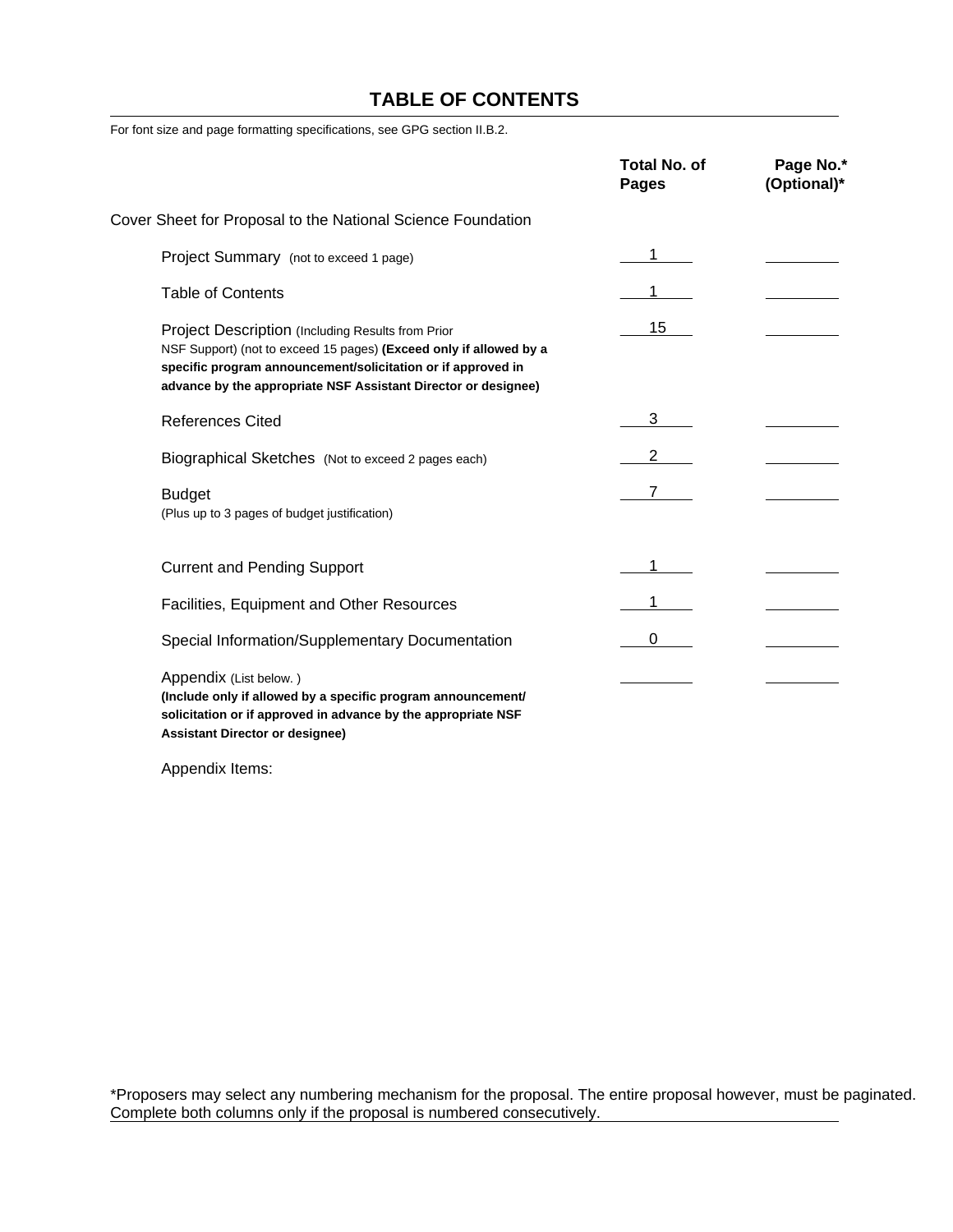## Results from Prior NSF Support

During the past four years, I have used funding from the National Science Foundation's probability program, as part of an ongoing project (NSF award number 0644877) called "Quasirandomness in Discrete Probability Theory". This project was originally scheduled to last from 2006 to 2009; with a nocost extension, it has been prolonged until 2010, with a total budget of \$100,999.00. The following articles have been written so far in pursuance of that grant:

Chip-Firing and Rotor-Routing on Directed Graphs, by Alexander Holroyd, Lionel Levine, Karola Mészáros, Yuval Peres, James Propp and David Wilson ([arXiv:0801.3306](http://arxiv.org/abs/0801.3306)), published in *Progress in Probability* 60, 331– 364. This article lays some of the combinatorial groundwork of rotor-routing on finite directed graphs. In particular, it explains the dichotomy between transient and recurrent rotor-router configurations, and shows that the latter are equinumerous with recurrent chip-firing configurations. The article shows that the critical group, which appears in a natural way in connection with chip-firing, is also intimately connected with rotor-routing.

Rotor Walks and Markov Chains, by Alexander Holroyd and James Propp. ([arXiv:0904.4507](http://arxiv.org/abs/0904.4507)), to appear in the Proceedings of the AMS Special Sessions on Algorithmic Probability and Combinatorics (edited by Manuel Lladser, Robert Maier, Marni Mishna and Andrew Rechnitzer). This article shows that for various natural quantities associated with Markov chains (such as hitting probabilities, hitting times and stationary probabilities), derandomizations obtained by rotor-routing are governed by the same quantities, but with tighter concentration around the mean. E.g., for finite Markov chains, *n* independent simulations of a random process have concentration  $O(1/\sqrt{n})$ , whereas *n* stages of rotor-routing have concentration  $O(1/n)$ .

Discrete Low-Discrepancy Sequences, by Omer Angel, Alexander E. Holroyd, James B. Martin and James Propp, ([arXiv:0910.1077](http://arxiv.org/abs/0910.1077)), submitted to Combinatorics, Probability and Computing. This article fills a gap in an earlier version of the Holroyd-Propp article. The original prescription for rotor-routing required that the transition probabilities  $P(x, y)$  in the Markov chain be rational numbers, and furthermore required that for each state  $x$ of the Markov chain, the number of states y for which  $P(x, y) > 0$  must be finite. The Angel et al. article shows that these restriction can be lifted.

I also gave a half-dozen seminar talks on preliminary findings associated with ideas described in the Proposed Research section of this document.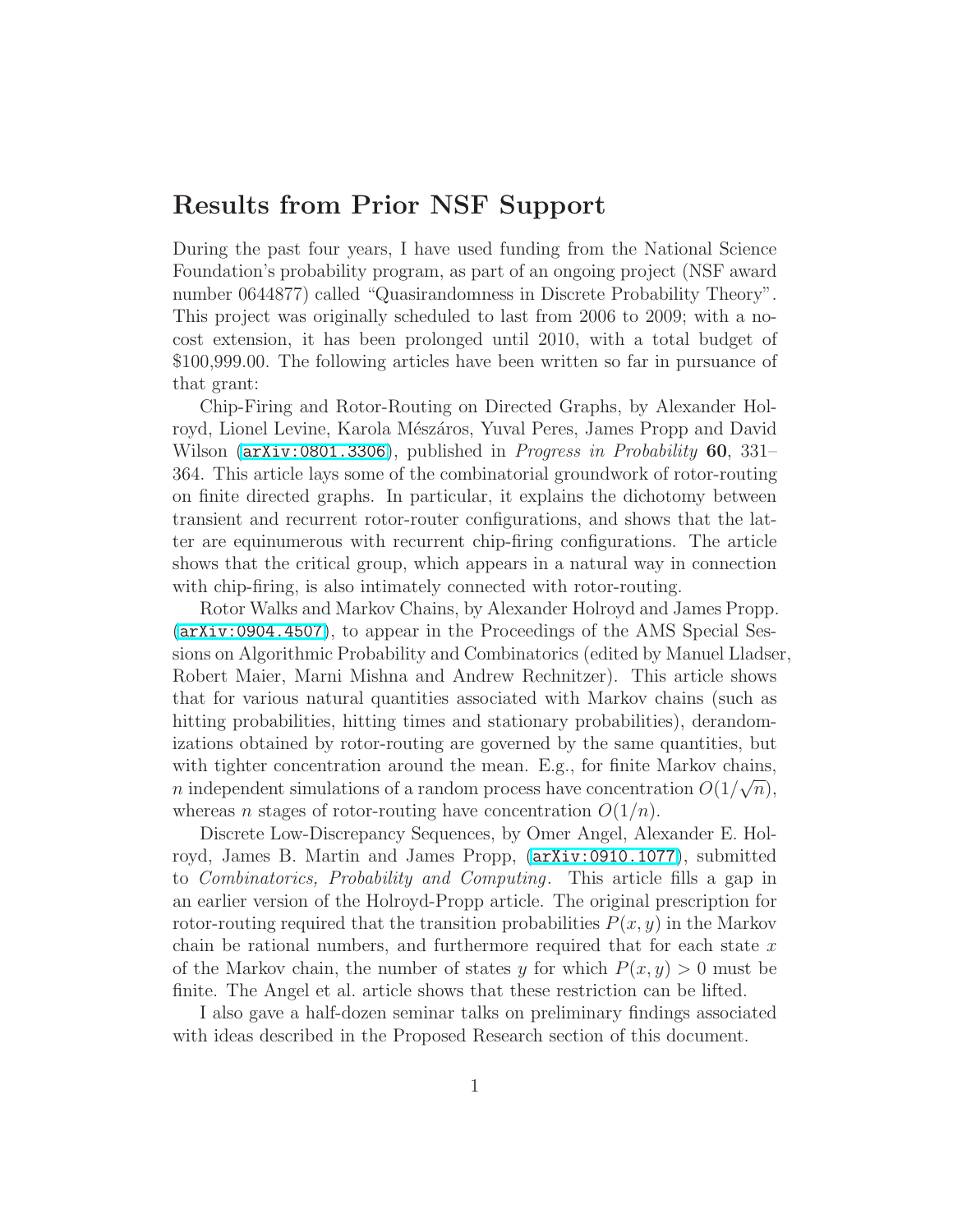## Proposed Research

In the past century a good deal of attention has been given to deterministic objects, and deterministic sequences of objects, that behave for many purposes as if they were random. There is a need for a flexible kind of probability theory whose theorems will draw their inspiration from traditional probability theory but will have different sorts of hypotheses, in which assumptions of randomness are replaced by assumptions about frequency and discrepancy. As I discuss in the section on Results from Prior NSF Support, I am currently laying the foundations for one such variation on probability theory, in which special emphasis is laid on those deterministic analogues of probabilistic models in which discrepancy is made as low as it can possibly be.

A typical instance of this theory is to irreducible Markov chains with two or more absorbing states. Suppose that, starting from a particular source state s, the probability of the Markov chain stopping in target state  $t$  is p, so that if one did infinitely many independent trials, the frequency of absorption at t in the first N trials would almost surely converge to p as  $N \rightarrow$ ∞. Holroyd and Propp [\[Holroyd and Propp, 2009\]](http://arxiv.org/abs/0904.4507) give a general recipe for derandomizing such a Markov chain via mechanisms called rotor-routers. For instance, in the case where a state  $x$  in the Markov chain has two successors y and z (so that the transition probabilities  $P(x, y)$  and  $P(x, z)$  sum to 1), the natural sort of rotor to use would be one that guarantees that for all  $N$ , among the first N times the chain was in state x, the number of times it went from x to y is the integer closest to N times  $P(x, y)$ . Rotor-routers more generally control the discrepancy between the observed number of transitions from x to y (under non-random simulation) and the expected number of transitions from  $x$  to  $y$  (conditioned on the observed number of visits to  $x$ ). It is not hard to show that, under mild hypotheses, the rotor-router analogue of the Markov chain exhibits the same absorption frequency  $p$ . More importantly, Holroyd and Propp showed that the rotor-router analogue of a Markov chain typically exhibits tighter concentration around  $p$  than one would see in i.i.d. simulation. Note that if one does  $N$  i.i.d. trials, one expects  $Np \pm O(\sqrt{N})$  of the trials to result in the chain stopping in state t. Holroyd and Propp showed that, in many interesting examples, the number of absorptions at t in N rotor-router trials is  $Np \pm O(1)$  (or  $Np \pm O(\log N)$  in some cases). That is, the empirical estimate of  $p$  obtained in  $N$  quasirandom trials approximates p with an error on the order of  $1/N$  or  $(\log N)/N$ , rather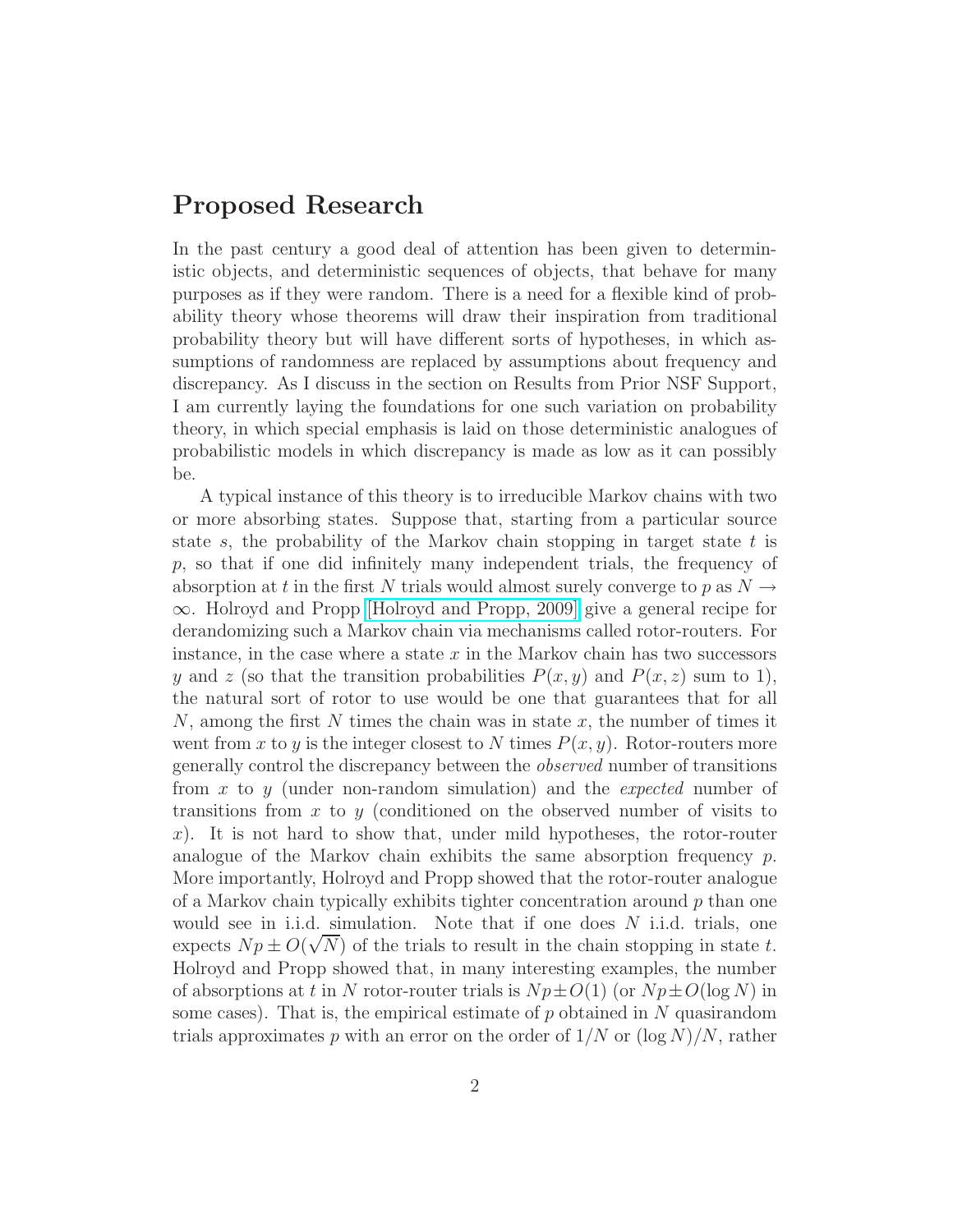than  $O(1/\sqrt{N})$ .

One reason to study rotor-routing analogues of stochastic processes is to discover the power and limitations of arguments based on discrepancy. The class of rotor-router mechanisms can be viewed as an endpoint in a continuum of models whose other, better-studied endpoint is the class of standard stochastic models, with the connecting link being the applicability of discrepancy-theoretic notions. In comparing the tightness of i.i.d. estimates  $(1/\sqrt{N})$  with the tightness of rotor-router estimates  $(1/N$  or  $(\log N)/N)$ , one might be led to hope that the concentration phenomenon for rotor-router simulation could be useful in Monte Carlo studies, where the goal is to estimate  $p$  and quantities like it. In this hope one might draw encouragement from the literature on Monte Carlo integration, in which the purely random method of estimating an integral can in many cases be improved upon by the choice of appropriate schemes, called "quasirandom" by Harald Niederreiter et al. [Niederreiter, 1992]. Furthermore, there are some instances in which the constructions of well-distributed sequences found in the quasirandomness literature coincide with constructions arising from derandomized Markov chains. Hence I have felt justified in appropriating the term "quasirandom" to apply to rotor-router analogues of random processes.

It would seem hard to beat the  $O(1/N)$  error bound for an estimate based on  $N$  trials, especially if such an estimate is required for every value of  $N$ . However, it appears that if one uses "balanced" rotors, one gets N-trial rotorrouter estimates of p with error that can be significantly less than  $O(1/N)$ . For finite Markov chains, if one uses balanced rotors, the discrepancy between  $(\hat{p}_1 + \hat{p}_2 + \cdots + \hat{p}_N)/N$  and p is  $O(1/N^2)$ , where  $\hat{p}_k$  denotes the naive estimate for  $p$  given by the outcome of  $k$  (quasirandom) trials, that is to say, the number of successes in the first k trials divided by  $k$ ; and for the "goldbug" device described in [\[Kleber, 2005\],](http://arxiv.org/abs/math.CO/0501497) which has infinitely many states, use of balanced rotors appears to reduce the discrepancy to  $O(1/N^{4/3})$ . An alternative approach to bringing the error below  $O(1/N)$  is to carry out two different rotor-router simulations, using opposite directions of the rotors to cause cancellation of errors. Both approaches seem very promising and worthy of study.

Here is one example of a concrete conjecture that I intend to prove. Consider a finite directed graph with a rotor at each vertex that periodically cycles through some list of vertices of the graph. Pick a source vertex s and two target vertices  $t_1$  and  $t_2$ , and send a particle on a rotor-walk through the directed graph, using the rotors to decide where each new vertex should be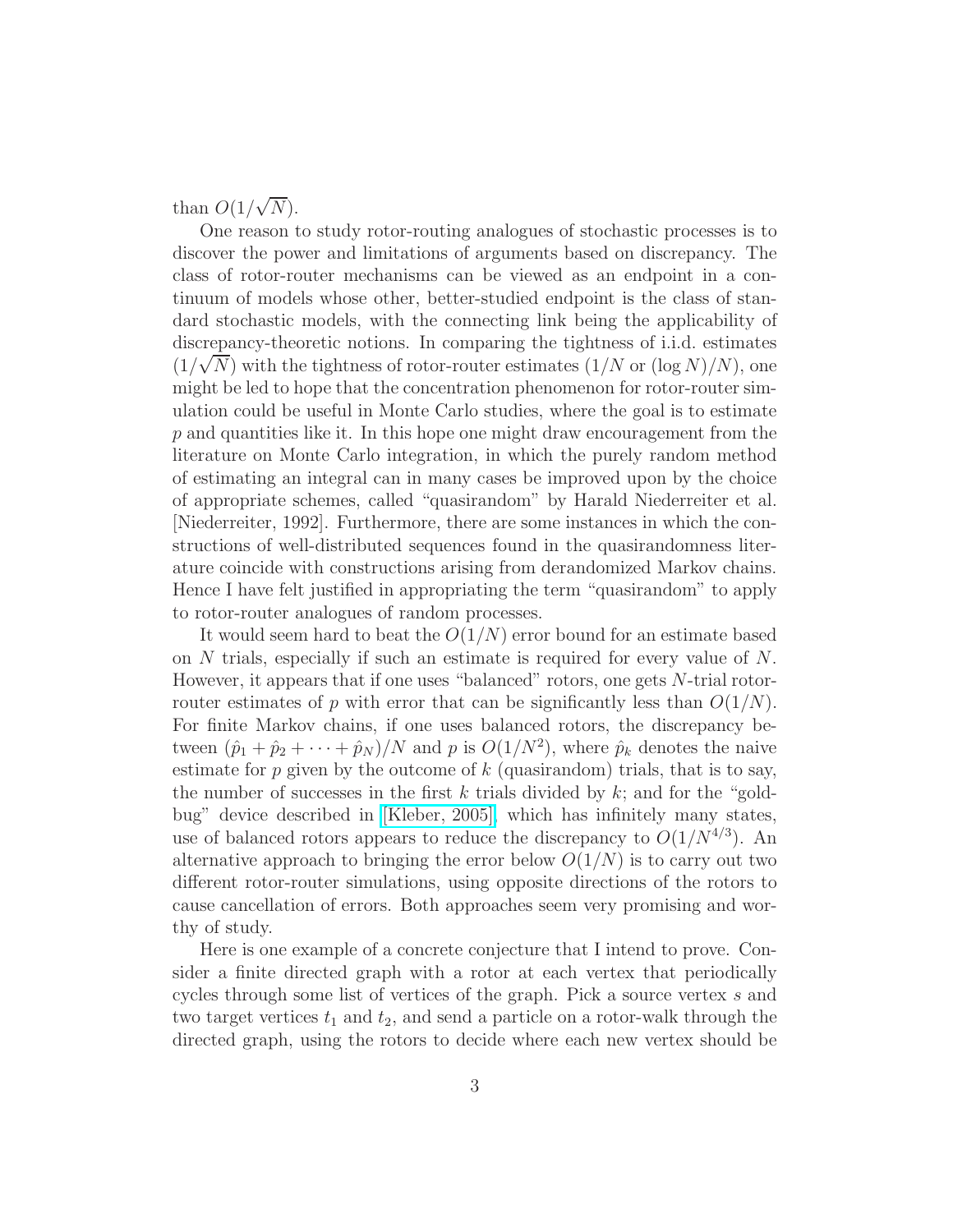sent, and sending the particle back to s each time it reaches  $t_1$  or  $t_2$ . For all  $k \geq 1$ , let  $a_k$  be 1 (resp. 2) if, on the kth occasion of the particle arriving at a target, it arrives at  $t_1$  (resp.  $t_2$ ). I claim that the sequence  $a_1, a_2, \ldots$ is periodic. This is not as easy to prove as one might think, since in fact the sequence of rotor-configurations that occur is not periodic; it is merely eventually periodic, and that is only enough to guarantee that the sequence  $a_1, a_2, \ldots$  is eventually periodic. Likewise, the sequence of vertices visited by the particle is not in general periodic; one only sees periodic behavior if one looks at the successive visits to the targets. (This result may actually be proved soon, as I am working with MIT undergraduates Linda Zayas-Palmer and Giuliano Giacaglia who, under my supervision and Lionel Levine's, will attempt to solve this problem and some other related problems.)

A different direction in which I want to extend the concentration phenomenon is passing from quantities like  $p$ , which arise in the "linear" part of the theory of Markov chains, to quantities like the variance of the time until absorption. In my earliest explorations, I suspected that rotor-routing was only capable of capturing linear terms in the behavior of stochastic models. A few years ago, in unpublished work described in seminar talks (see e.g. pages 84 to 98 of <http://jamespropp.org/tour.pdf>), I showed that by using three species of particles instead of just the usual single species, and introducing appropriate dynamics for the particles (involving creation, propagation, and absorption), one can devise deterministic machines that concentrate around the variances and correlations of various random variables associated with Markov chains. I plan to write an article explaining this.

One important infrastructural issue concerns chip-firing and rotor-routing on infinite graphs. For chip-firing and rotor-routing on finite graphs, an important technical tool is the "abelian property", a principle asserting that the final state does not depend on the order in which certain operations are performed. Working out the details for infinite graphs would give us a better understanding of derandomization of Markov chains with infinitely many states. Also, building upon [\[Holroyd et al., 2008\]](http://arxiv.org/abs/0801.3306) by extending the definition of the critical group (see [Biggs, 1999] and [Cori and Rossin, 2000]) from finite directed graphs to infinite ones is of intrinsic interest, as it gives rise to a broad class of abelian groups.

It is fairly clear how one can straightforwardly extend the idea of rotorrouting to continuous-time processes in such a way as to yield analogues of the Holroyd-Propp theorems. More challenging, and potentially more useful,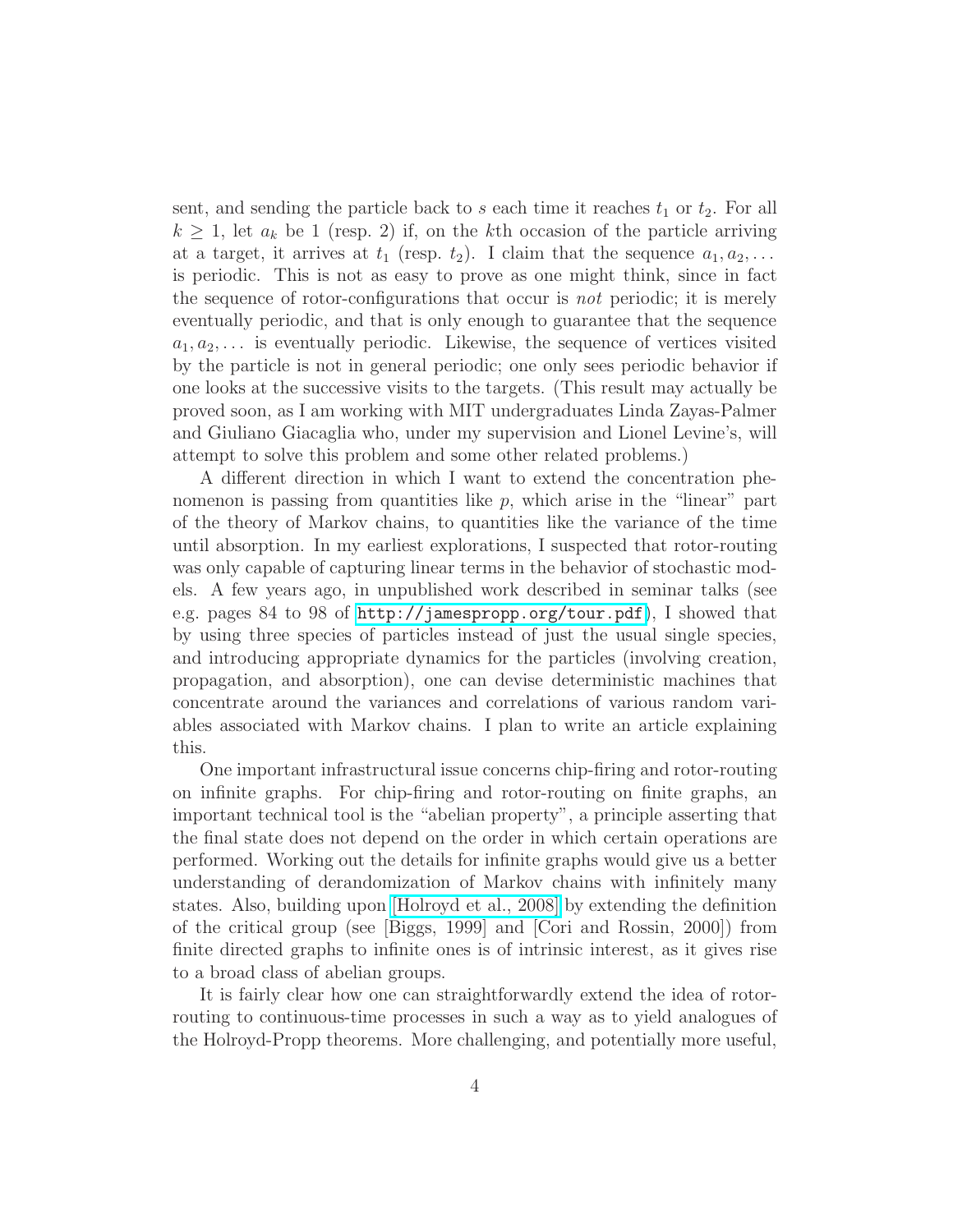is the project of extending the rotor-routing to continuous-space processes. I have some preliminary ideas for how this might be done, and have in mind some numerical experiments I would like to perform, as a way of seeing whether the ideas have promise. If they do, I would try to experimentally identify the best approaches and then prove some concentration results.

I believe that some of the ideas described here will eventually find their uses in the Markov Chain Monte Carlo community. To that end, I plan to publish an article geared toward statisticians, taking some of the ideas of the Holroyd-Propp article and recasting our concentration results as quasirandom estimation results. For example, the article would state and prove a concentration theorem for estimating the expected value of a real-valued function of a Markov chain relative to the stationary measure of the chain. I will describe how, for some applications, rotor-router estimation of quantities gives a certainty interval rather than a confidence interval for the quantity of interest.

I will also treat the case in which rotor-routing is applied to Markov chains with randomized initial settings of the rotors, when the chain has the property that no state can be visited twice, and when there is an exit-state that the Markov chain must eventually enter. This situation serves as a good explanatory transition between standard Monte Carlo and rotor-router theory, because it fits in with the well-established idea of variance reduction. More specifically, if one applies rotor-routing to such a Markov chain using randomized initial settings of the rotors, re-starting the chain each time it hits the exit-state and thereby obtaining a sequence of runs from the startstate to the exit-state, each run viewed in isolation is distributed according to the law of the Markov chain; but the runs viewed jointly are far from independent, and indeed their mutual dependence is of a kind that reduces the variance of the quantities of interest. This general approach has a long history in the Monte Carlo literature, under the name "variance reduction"; however, I have not found any method of variance reduction that is based on the notion of discrepancy. Discrepancy-based variance reduction fits in with existing ideas in the Monte Carlo world, and it leads naturally to the rotorrouter model, once one follows the discrepancy-idea to its natural conclusion and dispenses with the idea that each individual run needs to be a random draw from law of the Markov chain.

So far, the models that have been successfully derandomized with rotorrouters are stochastic models whose behavior can be analyzed exactly. The exact solvability of the random system is helpful when one is trying to show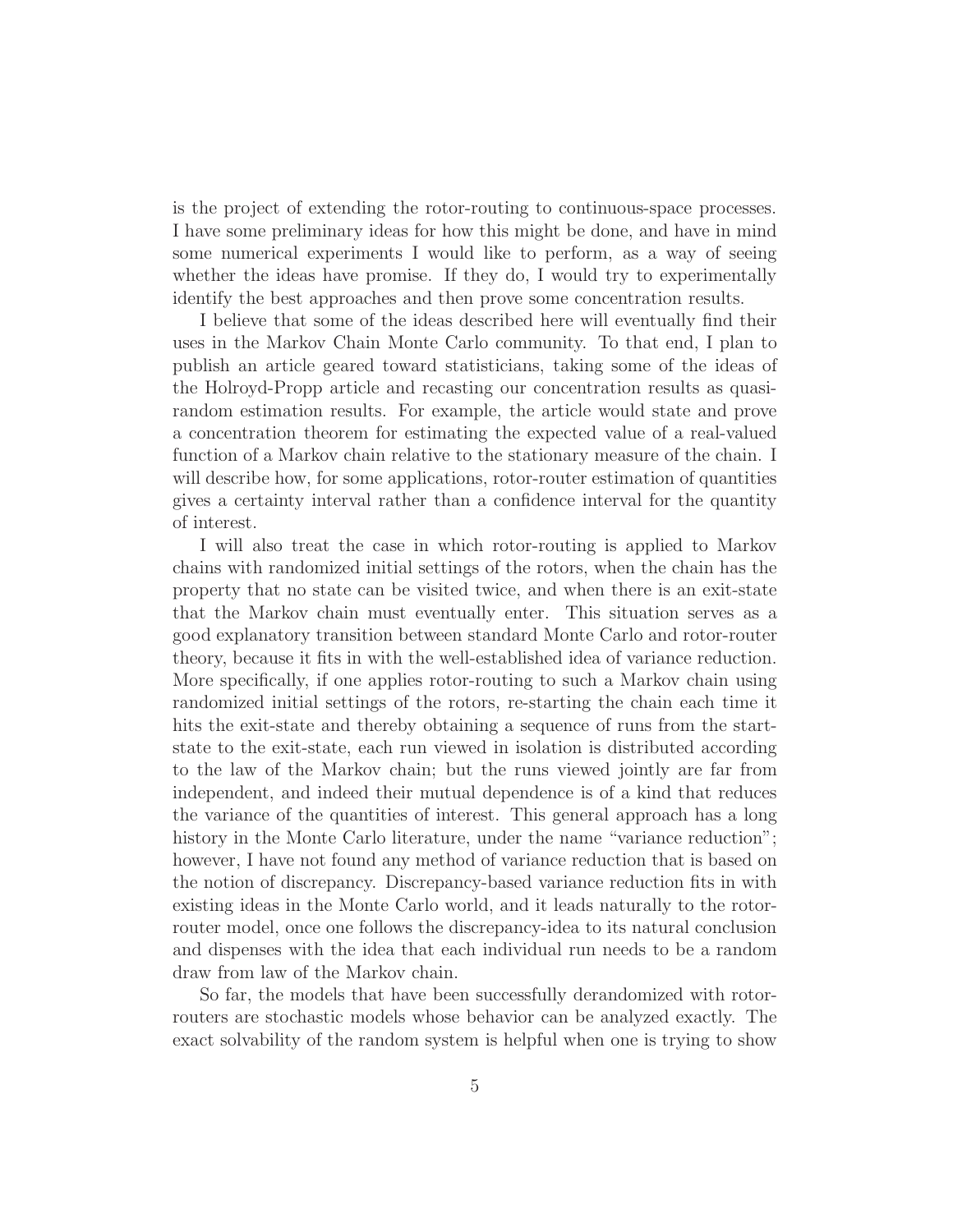that a particular deterministic system has similar behavior. However, if rotor-routing is going to catch on among the simulation community, it will eventually have to find applications for problems that cannot be analyzed exactly. In such cases, one cannot make use of exact descriptions of the behavior of the random system in proving that the two systems behave similarly. Hence there is a need for theorems that allow one to say that if two systems have similar dynamics from a discrepancy-based point of view, then their behavior will be similar (as measured by discrepancy notions), without requiring advance knowledge of the behavior of either system. As a warm-up for stating and proving such theorems, I intend to take some of the Holroyd-Propp theorems and recast them in the foregoing vein.

Although the critical group of a finite graph can be abstractly characterized as the cokernel of the Laplacian, the concrete manifestation of the critical group in terms of recurrent chip-configurations is far from understood. Even the concrete manifestation of the identity element of the critical group presents baffling features that have defied attempts at analysis for extremely simple graphs, such as the  $n$ -by- $n$  square grid (see Figure 4 on page 9 of [\[Holroyd et al., 2008\]\)](http://arxiv.org/abs/0801.3306).

One path around the current roadblock is provided by an insight due to Lionel Levine, who conjectured that if a graph  $G$  is the intersection of the infinite square grid  $\mathbb{Z}^2$  with the interior of a large circle in  $\mathbb{R}^2$ , the identity chip-configuration on G should have 2 chips on nearly every site. David Wilson wrote code that validates Levine's belief. Clearly such graphs are among the first examples one should work on if one wants a theory of the structure of the chip-firing identity element on general graphs.

Extending Levine and Wilson's experiments with circles, I've looked at ellipses and noticed several intriguing phenomena. First, it appears that for an ellipse of aspect ratio  $\sqrt{2}$  or  $1/\sqrt{2}$ , with axes parallel to the coordinate axes, the identity chip-configuration has 3 chips on nearly every site. Second, it appears that as the aspect ratio of an ellipse varies from  $1/\sqrt{2}$  to 1, with the minor axis increasing as the major axis stays constant, the total number of chips stays remarkably constant. Thirdly, if one uses ellipses whose axes are at a 45 degree angle to the coordinate axes, it appears that for all values of the aspect ratio, the average number of chips per site is very close to 2. The file <http://jamespropp.org/ellipse-ident.doc> shows the relevant graphs, and the animations <http://jamespropp.org/ellipse.gif> and <http://jamespropp.org/tilt-ellipse.gif> show some of the interesting structures that arise. Figure 1 shows a typical still from these animations.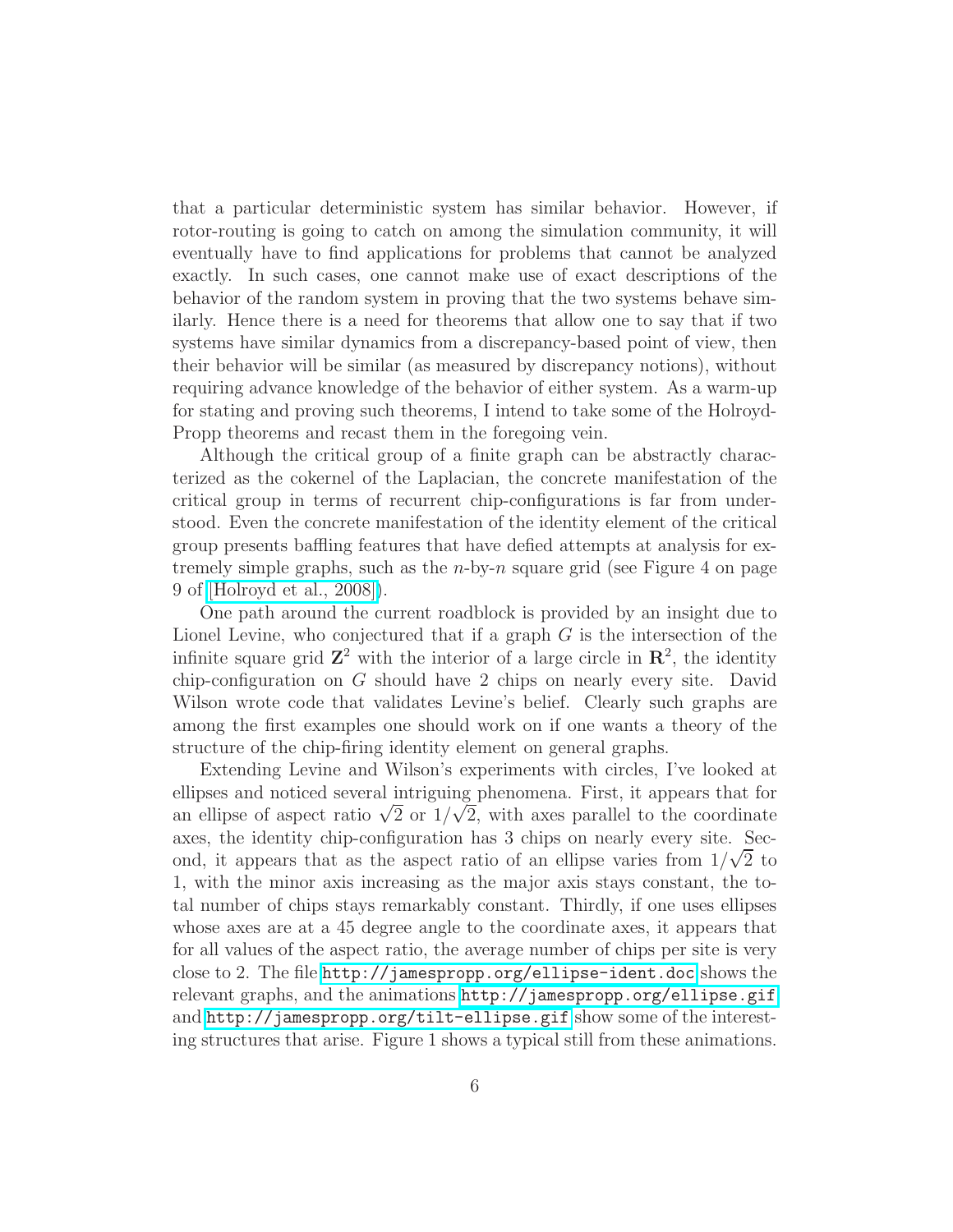

Figure 1: The identity element of the chip-firing group on an elliptical subgraph of  $\mathbb{Z}^2$ . The colors yellow, blue, red, and green represent sites with 0, 1, 2, and 3 chips, respectively.

Another problem I would like to tackle is the analysis of a fascinating fractal that Lionel Levine discovered in the context of rotor-routing in the plane. Figure 2 shows what happens if  $N = 500$  indistinguishable particles are routed through the plane, where all rotors initially point to the East, with rotors turning counterclockwise. When a particle arrives at a site, the rotor at that site turns 90 degrees counterclockwise and the particle takes a step in the direction in which the rotor now points. The abelian property implies that the order in which we allow the particles to move does not affect the final configuration. Eventually all of the particles wander off towards infinity, never to return to the finite region shown. Each site is shown in one of four colors, according to the direction in which the rotor at that site points after it has been visited by the particles for the last time. This picture is remarkably stable as a function of the number of particles that have been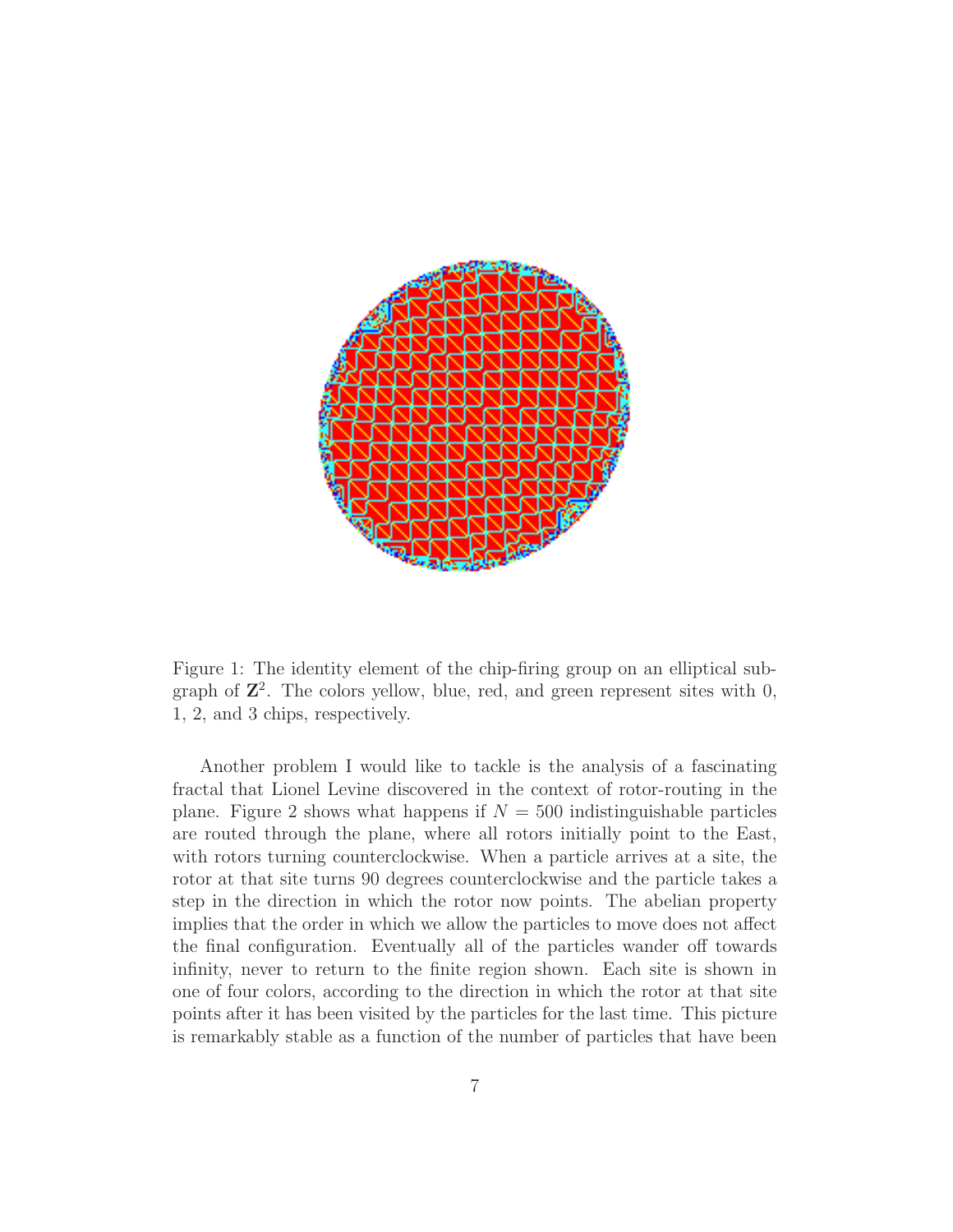

Figure 2: Rotor-routing in the plane, with all arrows initially aligned. The colors white, red, green, and blue represent sites with rotors pointing East, North, West, and South, respectively.

put through the system (if one allows for re-scaling), suggesting the existence of some sort of continuum limit. The dynamics that create and sustain the picture exhibit striking regularities and hints of periodic behavior, suggesting to me that it is reasonable to hope for a complete description of what one is seeing and a rigorous proof that the description is correct. (To view the video of which Figure 1 is a still, go to<http://jamespropp.org/octagon.swf> and click on the arrow in the middle of the screen.)

I also expect that I will be able to use the methods of the Holroyd-Propp article to establish a strong link between the behavior of this deterministic system (and its relatives) and the behavior of random walk in the plane. Suppose we put N particles at the origin  $(0, 0)$ , as above, but this time, any particle that arrives at  $(1, 1)$  is trapped there, and any particle that returns to  $(0,0)$  is trapped there. If we let  $A_N$ ,  $B_N$ , and  $C_N$  denote the number of particles that wander off to infinity, get trapped at  $(1, 1)$ , and get trapped at  $(0, 0)$ , respectively, so that  $A_N + B_N + C_N = N$ , then the Holroyd-Propp theorems imply that  $(\frac{1}{2}A_N + B_N)/N$  converges to the probability that a random walker who starts at  $(0, 0)$  reaches  $(1, 1)$  before returning to  $(0, 0)$ , namely  $\pi/8$ . I hope to use the methods of the Holroyd-Propp article to show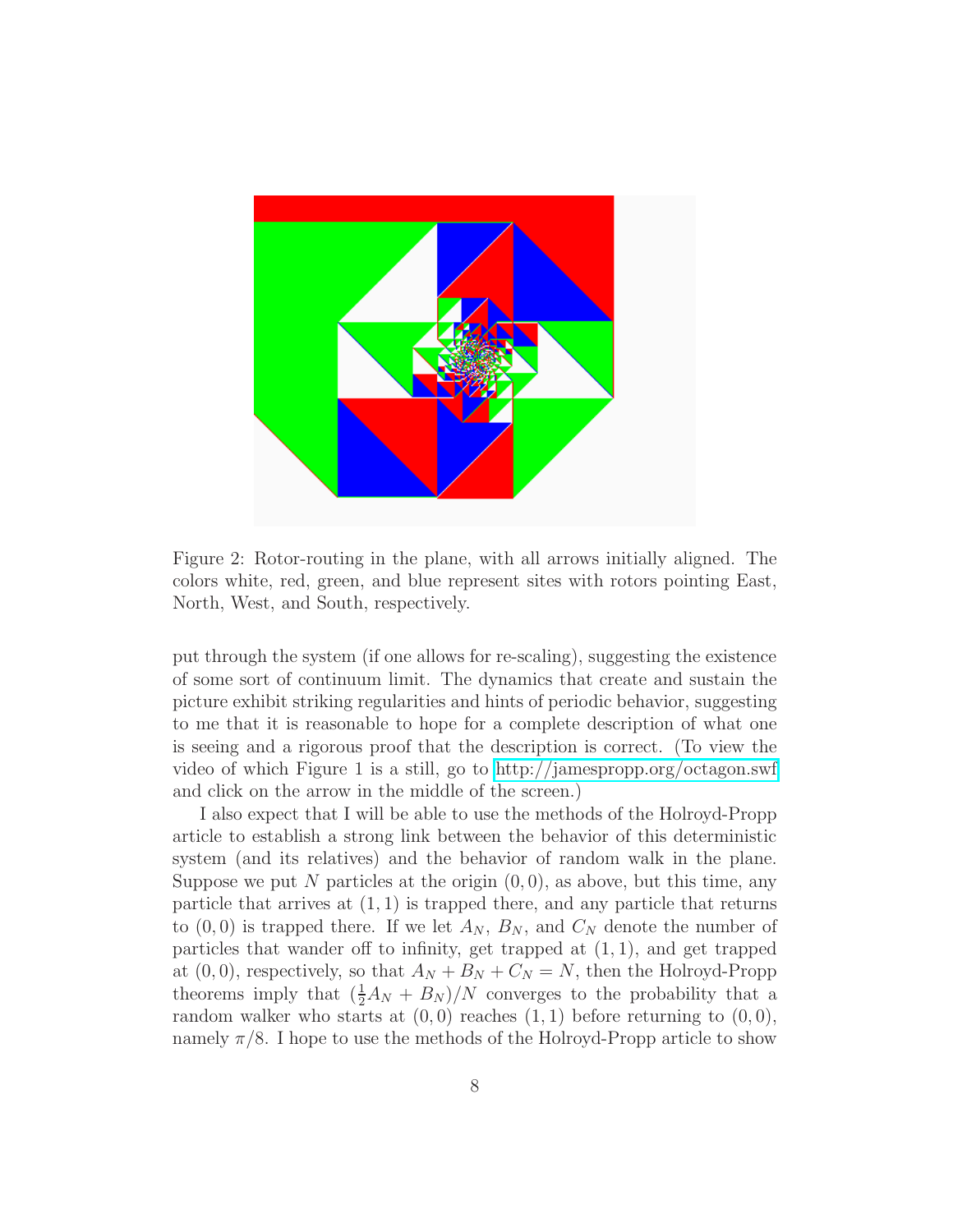that  $(\frac{1}{2}A_N + B_N)/N$  differs from  $\pi/8$  by at most  $O((\log N)/N)$ . (Indeed, for  $N \leq 1000$  we find that the difference is bounded by  $2/N$ , so it is possible that the numerator  $\log N$  is overly pessimistic.) Interestingly, the rotor-state that results when all the particles have either been trapped or have left  $[-n, n] \times [-n, n]$  for good is remarkably similar to Figure 2.

I also plan to return to the derandomized aggregation model I introduced to the mathematical community in [\[Kleber, 2005\].](http://arxiv.org/abs/math.CO/0501497) Levine and I and a few others (notably Matt Cook and Tobias Friedrich) have discovered many surprises in our simulations of rotor-router aggregation, some of which can be seen in detailed static pictures like the one at the bottom of Friedrich's [homepage,](http://www.mpi-inf.mpg.de/~tfried/) and others of which only appear in dynamic simulations. It is time to write an article on some of these phenomena, both the ones we can prove and the (more numerous) ones we can't. One of the most striking is the observation that if we take the rotor-router aggregate scale it to fit in the unit circle in the complex plane, and apply the rational map  $z \mapsto 1/z^2$ , we find that the monochromatic patches are associated with points in a subgrid  $Z+iZ$ , as shown in [Levine's picture.](http://math.mit.edu/~levine/gallery/inverted.html) Another beautiful experimental finding is embodied in Matt Cook's [plot](http://www.paradise.caltech.edu/~cook/Warehouse/ForPropp/bluewhite780217.png) that shows systematic behavior in the way in which the rotor-router aggregate deviates from circularity.

I came up with rotor-router aggregation in the late 1990s as a way of derandomizing internal diffusion limited aggregation, and Levine and Peres have made steady progress with understanding the relationship between the two models; see e.g. [\[Levine and Peres, 2007\],](http://arxiv.org/abs/0704.0688) which explains why the rotorrouter aggregate is circular. Several years ago I came up with a similar deterministic model for interfaces between competing domains, except in this case it turned out that the corresponding stochastic model had escaped the attention of both physicists and probabilists. In both models, we imagine a graph (specifically, a graph obtained by intersecting the square grid with some large simply-connected domain in the plane) whose vertices are initially colored red and blue in some fashion, with two special vertices called the red and blue sources. (The red source is not required to be colored red, nor is the blue source required to be colored blue.) Assume that at the start there is at least one blue vertex. The red source emits a particle, and the particle walks through the graph until it hits a blue vertex; when this happens, the blue vertex turns red, and the particle disappears. Then the blue source emits a particle, and the particle walks through the graph until it hits a red vertex; when this happens, the red vertex turns blue, and the particle disappears. (In the stochastic model the particles perform ordinary random walk, while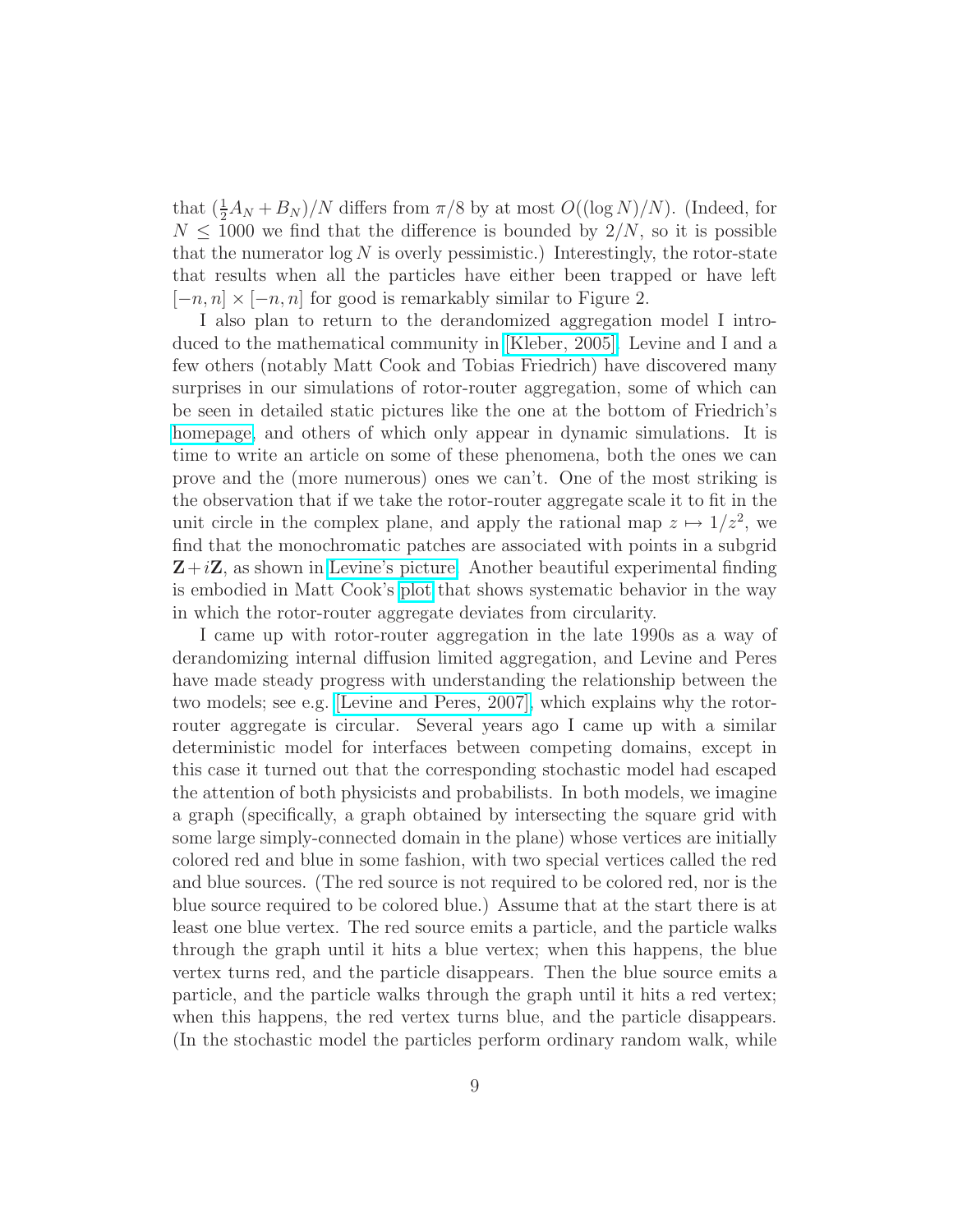in the deterministic model the particles walk in accordance with rotors at the vertices.) This process repeats over and over, with the red source eroding the blue region and the blue source eroding the red region, so that eventually the vertices closer to the red source will tend to be red and the vertices closer to the blue source will tend to be blue.

Simulations show that the resulting interface between the red and blue vertices tends to be sharply defined, with fluctuations that appear to be on the order of the logarithm of the size of the domain, if not smaller. Moreover, it appears that the scaling limit of the interface reflects the conformal geometry of the domain in which the competition is occurring. To give the nicest example: when the domain is a disk, and the two competing sources are on the boundary of the disk, the interface that forms between the two domains within the disk will (conjecturally, in the limit) be a circular arc perpendicular to the boundary of the disk. More generally, given a simply-connected domain D with smooth boundary, it appears that there is a conformal map from D to the unit disk that sends the interface to a diameter of the disk. My prospective Ph.D. student David Einstein (currently enrolled in joint Ph.D. program sponsored by the computer science and mathematical sciences departments at UMass Lowell) has done simulations (using the method of coupling from the past; see [\[Propp and Wilson, 1996\]\)](http://jamespropp.org/sample.html) that support this conjecture. The most striking confirmation of the conjecture comes not from simulation of the random model itself, however, but from simulation of its deterministic rotor-router analogue. Here one sees interfaces that quickly snap into place, falling almost exactly where the conjectures about asymptotic behavior would lead one to expect to find them for the random case; see Einstein's simulation <http://jamespropp.org/qmdle.gif>. I intend to collaborate with Einstein, Levine and Peres and try to gain an understanding of both the random and derandomized versions of the mutual erosion model.

There are other spatial stochastic models for which I intend to seek deterministic analogues that exhibit the same gross behavior but with tighter concentration about the asymptotic shape. Specifically, I intend to look at percolation exploration, dimer models, and sorting networks.

My collaborator Ander Holroyd has done some preliminary work on derandomizing the percolation exploration process on a hexagonal grid using rotor-routers. He has found a simple deterministic mechanism that conforms to Cardy's formula for percolation on a triangular sub-region of the infinite hexagonal grid. That is, with Holroyd's dynamics, an exploration process that starts a one corner of the triangle is equally likely to leave via any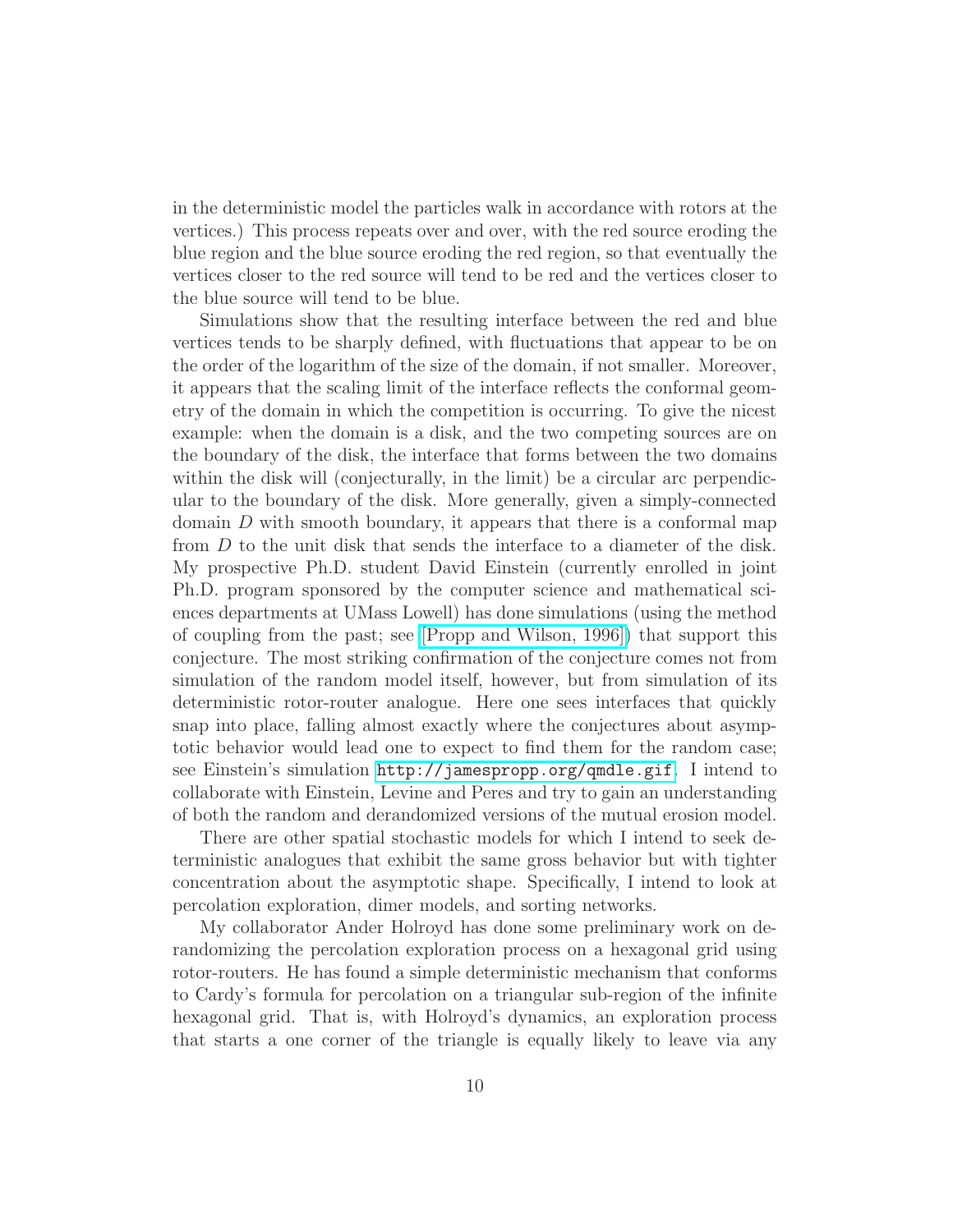of the possible exit-points along the opposite edge of the triangle. Moreover, Holroyd's process gives much tighter concentration around the uniform distribution on exit-points than one would get from an i.i.d. sequence of genuinely random exploration processes. Holroyd's mechanism is a type of rotor-routing mechanism, and his result requires the initial setting of the rotors to be rather special. It would be good to try other settings of the rotors to see if the Cardy's formula behavior still prevails. If it does, then one would like to see if, for other domains in the hexagonal grid, the deterministic percolation explorer gives the same exit probabilities (at least in the scaling limit) as one gets with the random percolation explorer.

Random states of dimer models have played a large role in my past research in combinatorics and probability, and I would like to revisit this topic from the viewpoint of quasirandomness. In particular, I would like to find a way to quasirandomize the domino shuffling algorithm of [\[Elkies et al., 1992\].](http://arxiv.org/abs/math/9201305) This algorithm was developed as a way of sampling uniformly from the set of domino tilings of a region called the Aztec diamond of order n. For large values of  $n$ , a typical random tiling exhibits a change of phase as one passes from one side of a domain boundary to another, and this domain boundary, in the scaling limit, becomes the circle inscribed in the Aztec diamond (for more on the "Arctic Circle Theorem" see e.g. [\[Cohn, Elkies, and Propp, 1996\]\)](http://arxiv.org/abs/math.CO/0008243). There ought to be a non-random process that exhibits the same behavior in the large. I would also like to see if there is a good way to derandomize the heat bath Markov chain on the set of tilings. Here the approach of Holroyd and Propp is not readily applicable, since the Markov chain has far too many states. A method of derandomizing this class of model might lead to similar advances for other similar stat mech models (such as the square ice model).

Holroyd and others (see [\[Angel, Holroyd, Romik and Virag, 2006\]](http://arxiv.org/abs/math.PR/0609538) have done some very interesting work on the behavior of random sorting networks, and in particular have shown that for large enough  $n$ , random sorting networks of order n display a non-obvious kind of asymptotic geometry. I am hoping that a suitable deterministic scheme for generating a sequence of sorting networks will exhibit tight concentration around this asymptotic geometry. To study this, I intend to first come up with good (i.e. lowdiscrepancy) schemes for generating quasirandom Young tableaux, and then use the known bijection between Young tableaux and sorting networks.

In addition to writing articles on these topics, I plan to write a monograph outlining the current state of the theory of quasirandom analogues of stochastic processes, and, more importantly, indicating the governing phi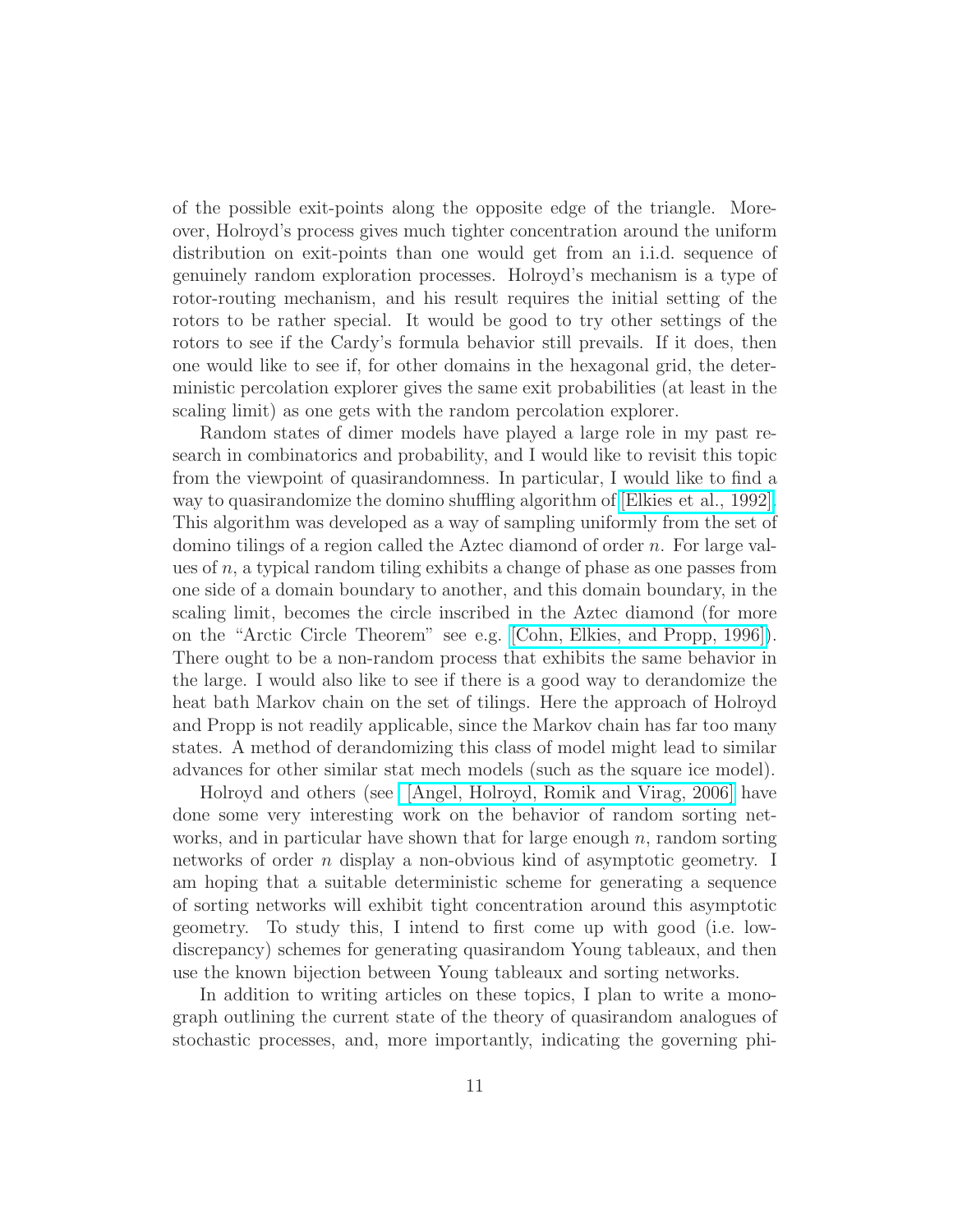losophy. I find that even people with whom I have collaborated closely do not always see the connections that I have in mind. I think I ought to spell out these connections between combinatorics, probability, discrepancy theory, and computation, even if some of them are still speculative, so that people can see at least one sort of over-arching research program into which current research on these models can be fitted.

During all three years of the funded research, I intend to give my ideas a wide audience by writing articles in various journals and by giving talks at national and international conferences. Additionally, I will travel to work with collaborators at their home-institutions and arrange to have them visit me at UMass Lowell.

I will also stay in touch with other researchers who are exploring chipfiring and rotor-routing from different angles. Cooper, Doerr, Friedrich, Spencer, and Tardos have done important work showing that on certain graphs, multi-particle rotor-walk for a fixed number of steps has behavior that is extremely tightly concentrated around the average behavior of multiparticle random walk, aka discrete diffusion. (See [\[Cooper and Spencer, 2006\],](http://arxiv.org/abs/math.CO/0402323) [Cooper et al., 2006], [\[Cooper et al., 2007\],](http://arxiv.org/abs/math.CO/0602300) [Cooper et al., 2008], and [\[Doerr and Friedrich, 2009\].](http://arxiv.org/abs/math.CO/0703453)) Physicists Chandra, Dhar, and Sadhu (see [\[Dhar, Sadhu and Chandra, 2008\]](http://arxiv.org/abs/0808.1732) and [\[Sadhu and Dhar, 2009\]\)](http://arxiv.org/abs/0909.3192) analyzed the chip-firing model on a variant of the square grid that gives rise to an intriguing fractal shape reminiscent of (but different from) Figure 2; although their methods are not fully rigorous, their paper has ideas worth understanding. Similarly, the work of (A. and D.) Dhar, Krishnamurthy, Povolotsky, Priezzhev, and Shcherbakov (see [\[Priezzhev et al., 1996\],](http://arxiv.org/abs/cond-mat/9611019) [\[Povolotsky et al., 1998\]\)](http://arxiv.org/abs/cond-mat/9802070) has many interesting ideas on rotor-router walks in the plane, which these authors invented (and dubbed "Eulerian walk") years before I came up with it independently. Friedrich, Gairing, and Sauerwald are looking into the use of rotor-routing for the design of quasirandom load-balancing schemes and algorithms for quasirandom rumor-spreading in networks (see [Friedrich, Gairing, and Sauerwald, 2010]). Cooper et al. (see [\[Cooper et al., 2009\]\)](http://www.labri.fr/perso/ilcinkas/publications/ICALP2009.pdf) and Friedrich and Sauerwald (unpublished preprint) are also studying the cover-time of rotor-walk on graphs, building on earlier work of Yanovski [\[Yanovski et al., 2003\]](http://dx.doi.org/10.1007/s00453-003-1030-9) who independently invented rotor-walk ("ant walk") in the past decade. Lastly, Owen and Tribble have their own approach to quasirandom simulation of Markov chains (see [\[Owen and Tribble, 2005\]\)](http://www.pnas.org/cgi/content/full/102/25/8844), using the very natural and broad idea of completely uniform sequences, and it will be interesting to see the extent to which the two approaches to quasi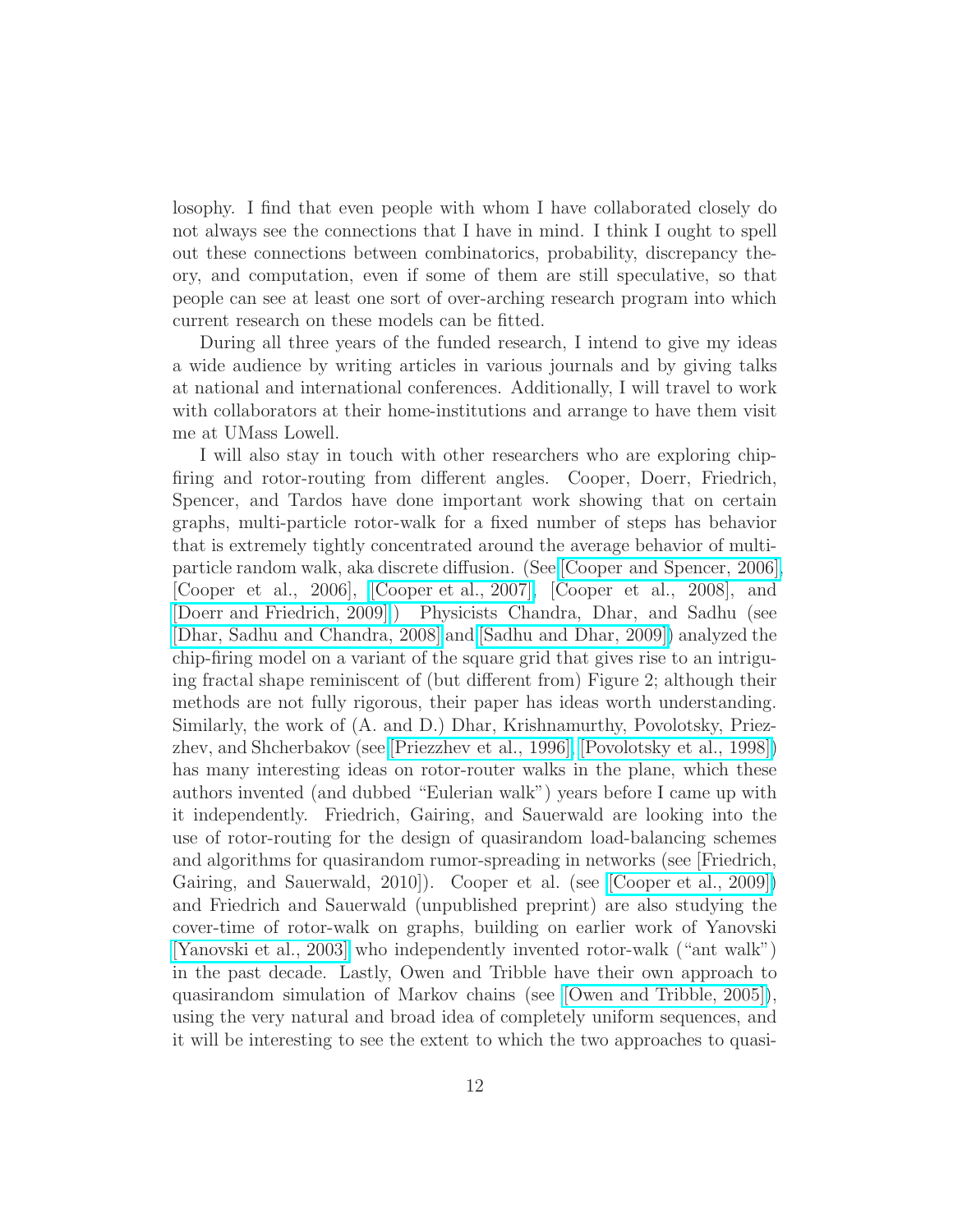randomness will overlap or will instead branch out in different directions.

My work has possible pedagogical implications. Quasirandom simulation might be a useful supplementary topic for the teaching of probability theory at a pre-college level. Arthur Engel invented his probabilistic abacus for the specific purpose of helping him teach probability theory to fourth-graders, and had some success with this (although this pilot effort never underwent assessment); he has written a book-length manuscript on the subject, and I am currently helping him locate a suitable publisher. Other researchers (under the auspices of DIMACS) have created their own teaching materials on chip-firing in the form of an educational module (see [\[Doty, Krog, and McGrail, 2004\]\)](http://dimacs.rutgers.edu/Publications/Modules/Module04-1/abstract04-1.pdf). Calculating probabilities with chip-games is much more fun for children than solving simultaneous systems of linear equations. One potential drawback is that it is not possible to give children a rigorous yet age-appropriate answer to the question of why chipgames yield correct answers, and rotor-games are subject to the same liability; yet the same might be said for many algorithms taught in pre-college math, most of which are not nearly as gripping as quasirandom simulation. Also, rotor-mechanisms lead very naturally into the topic of radix representation, including non-integer bases, which high school students find exciting. (See the section on "Base One and a Half" halfway down the webpage <http://www.themathcircle.org/researchproblems.php>; this problem, which grew out of my work on chip-firing, was quite popular with the high students in the Boston Area Math Circle.)

Here are some activities related to my research that will significantly broaden its impact, above and beyond the publishing of research articles: (1) I plan to write a very brief survey article with Lionel Levine for the Notices of the American Mathematical Society, describing what is known about chipfiring and the abelian sandpile model. (As I mentioned above, there is a very strong link between chip-firing and rotor-routers.) The existing literature is spread across various disciplines, and many researchers seem to be unaware of work done by people outside of their own field (and almost nobody knows about Engel's work). Some beautiful and challenging problems have not gotten as much attention from mathematicians as they deserve. I hope our article will help to remedy this.

(2) I plan to rewrite the unjustly neglected article of Faltin, Metropolis, Ross and Rota (Faltin et al., 1975). This article shows how one can construct the real numbers as decimals (or expansions using some other base, of course). Considering that this is the most prevalent way of representing real numbers,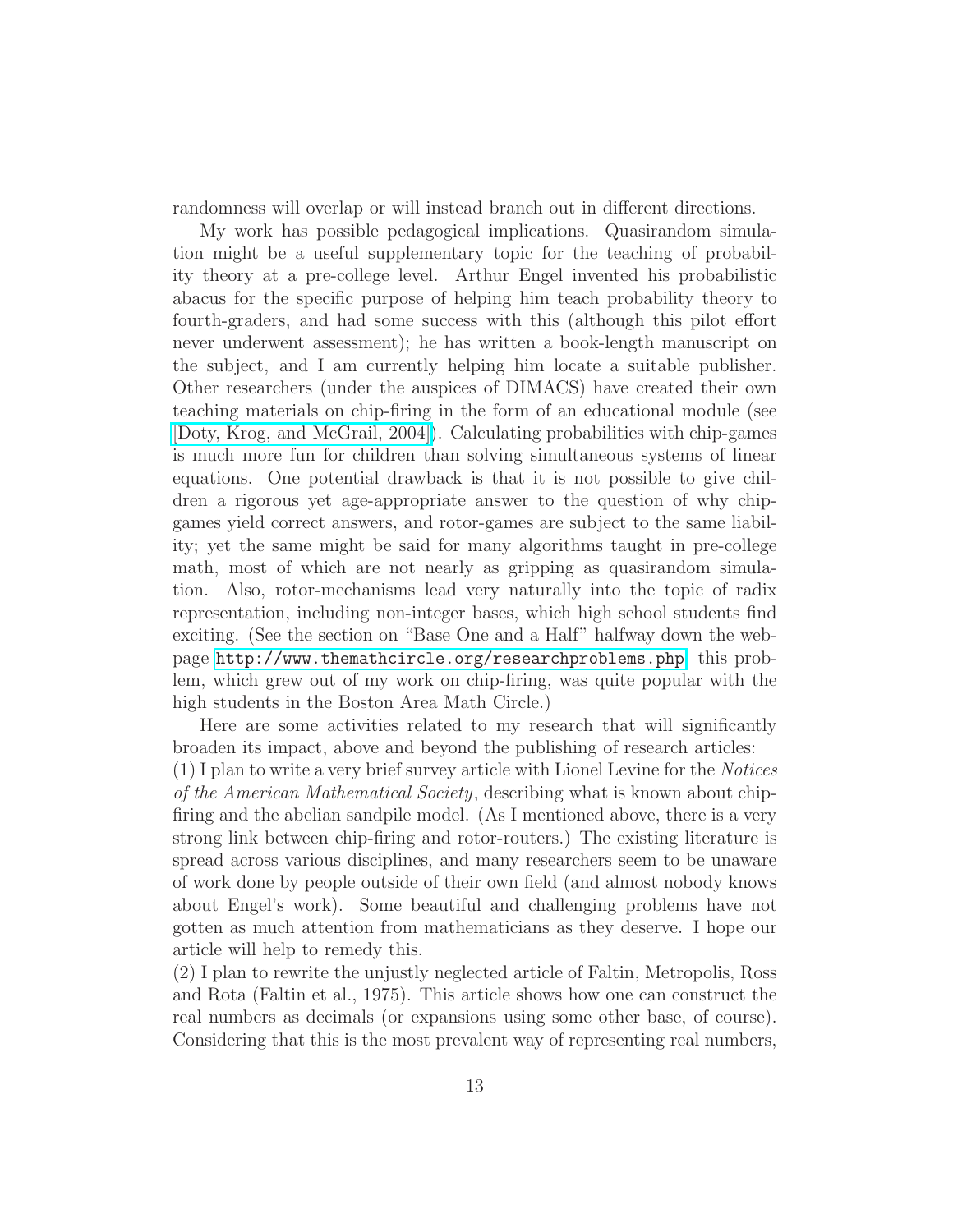it is in retrospect surprising that nobody thought to work out and streamline the details earlier. The key technical idea that makes the details pleasant (and not nearly as grotesque as one might predict) is an equivalence relation that turns out to be tantamount to a form of chip-firing. I plan to re-do this article in a way that makes the link with chip-firing explicit, and shows how many interesting variants of the standard radix-expansion idea can be obtained by varying the chip-firing rules. I will also explain how rotor-routers give an alternate (and in some ways superior) way to "reinvent the real numbers". I would submit this article to the American Mathematical Monthly. A preliminary version of these ideas will be presented at the 2010 "Gathering for Gardner" conference and subsequently published in a proceedings volume.

(3) I plan to correspond with Arthur Engel about his current efforts to create a curriculum and teacher's guide for the stochastic abacus. (So far all he has published is [Engel, 1975] and [Engel, 1976].)

(4) Lionel Levine and I intend to create an on-line museum of images and simulations related to chip-firing and rotor-routing. The final version of this will deal not only with random and quasirandom walk and aggregation models but also with representations of numbers, computation with numbers, and the links between these topics.

(5) I plan to run an undergraduate research group for three years. Some fundamental problems related to quasirandomness do not call for great mathematical sophistication, but rather for persistence, cleverness, and creativity. I have had a great deal of success in working with students at top schools in the Boston area, and am currently working with two students at MIT; I plan to continue to work with such students, as well as students at UMass Lowell. My research on quasirandomness offers a range of levels of difficulty, and also mixes different styles of research (ranging from the purely theoretical to the purely experimental), so I am confident that I will be able to give all my students a satisfying research experience that will also contribute to the growth of the field. As in the past, I will continue to aggressively recruit women participants. In response to student interest, I will offer training not just in the relevant mathematics but also in Mathematica and Maple (for running simulations and analyses) and  $\text{ETr}X$ (for writing up results). Running this research group will take about twelve hours per week of my time for all six semesters. I am hoping that the outcome of this work will be half a dozen math arXiv preprints and two or three articles written by students or groups of students and published in professional journals.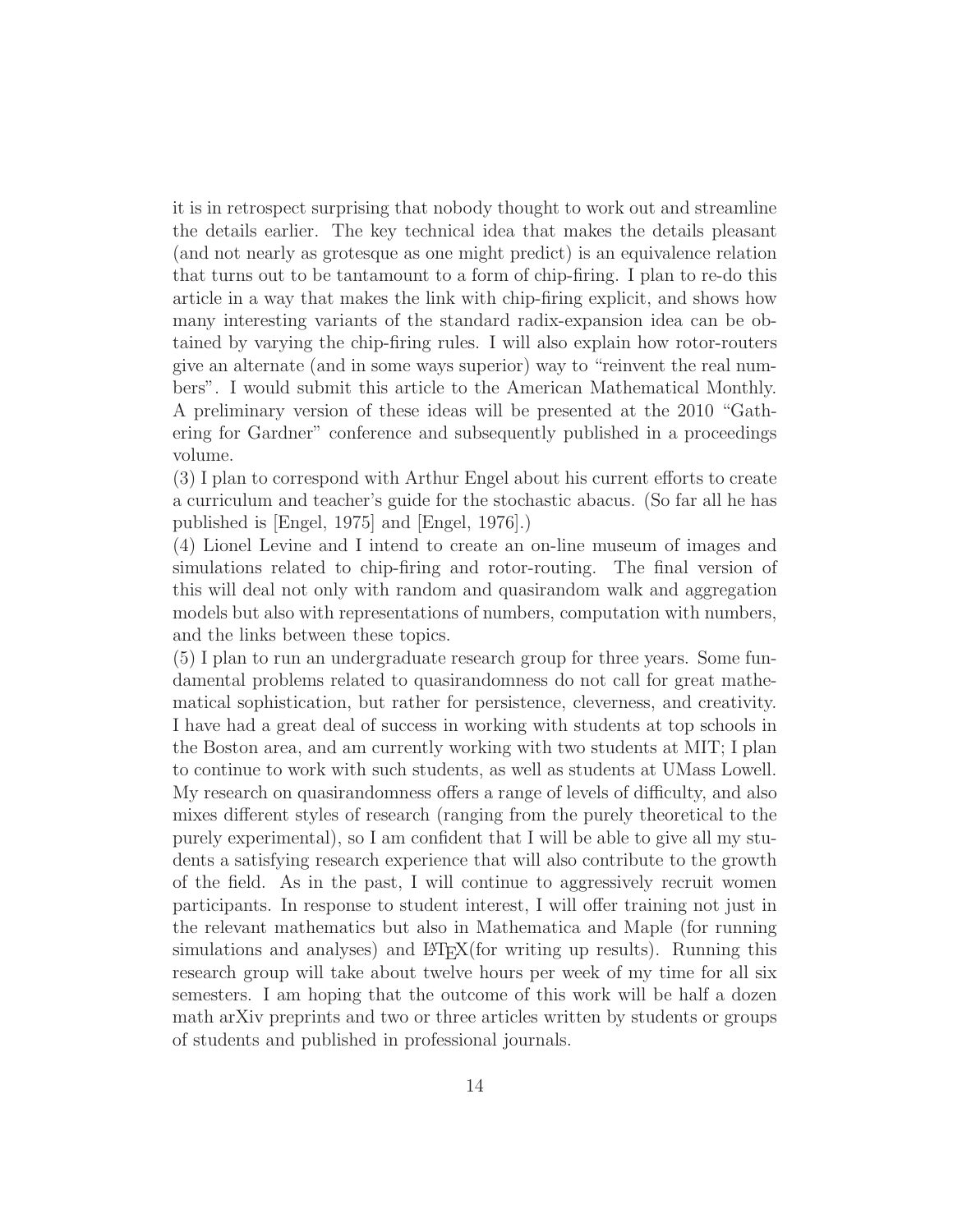(6) I plan to present talks to the Boston Math Circle, describing some of these ideas to elementary and high school students.

I am seeking support for this work from both the Algebra, Number Theory and Combinatorics program and the Probability program of NSF. Rotorrouting, like chip-firing, can be justified as a purely combinatorial enterprise, where simple discrete rules generate patterns that are complicated enough to command interest but not so complicated as to defeat solution. Quasirandom systems have elements of beauty, surprise, and hidden structure that make them intrinsically worthy of mathematical study, and instructive examples of the way in which simple local rules can lead to complex global behavior. However, purely combinatorial considerations will not guide us to the richest examples; I am convinced that the most beautiful and challenging examples in this subject will arise from derandomization of classical probabilistic constructions. At the same time, I expect that some combinatorial processes will turn out, after the fact, to be derandomized versions of probabilistic processes. In this way, quasirandomness based on minimization of discrepancy will be a two-way bridge between probability and combinatorics.

I expect that, as far as applied probability theory is concerned, the longterm outcome of this work will be similar to the outcome of my work with David Wilson on exact sampling: a half-dozen to a dozen researchers will take up the idea of quasirandom simulation and turn it into a useful tool for people in the sciences who use discrete stochastic systems as models and who need to assess how well their models fit reality. But I am hoping that the larger impact will be on pure probability theory, and that my work of discrepancy-based quasirandomness will lead others to conduct deeper work on "random" behavior in deterministic settings from as general a point of view as possible. Lastly, I hope that many of the undergraduates who assist me with this work will be inspired to pursue research careers of their own, and that the graduate students who help me supervise the research team will become enthusiastic about this model of research and spread it elsewhere.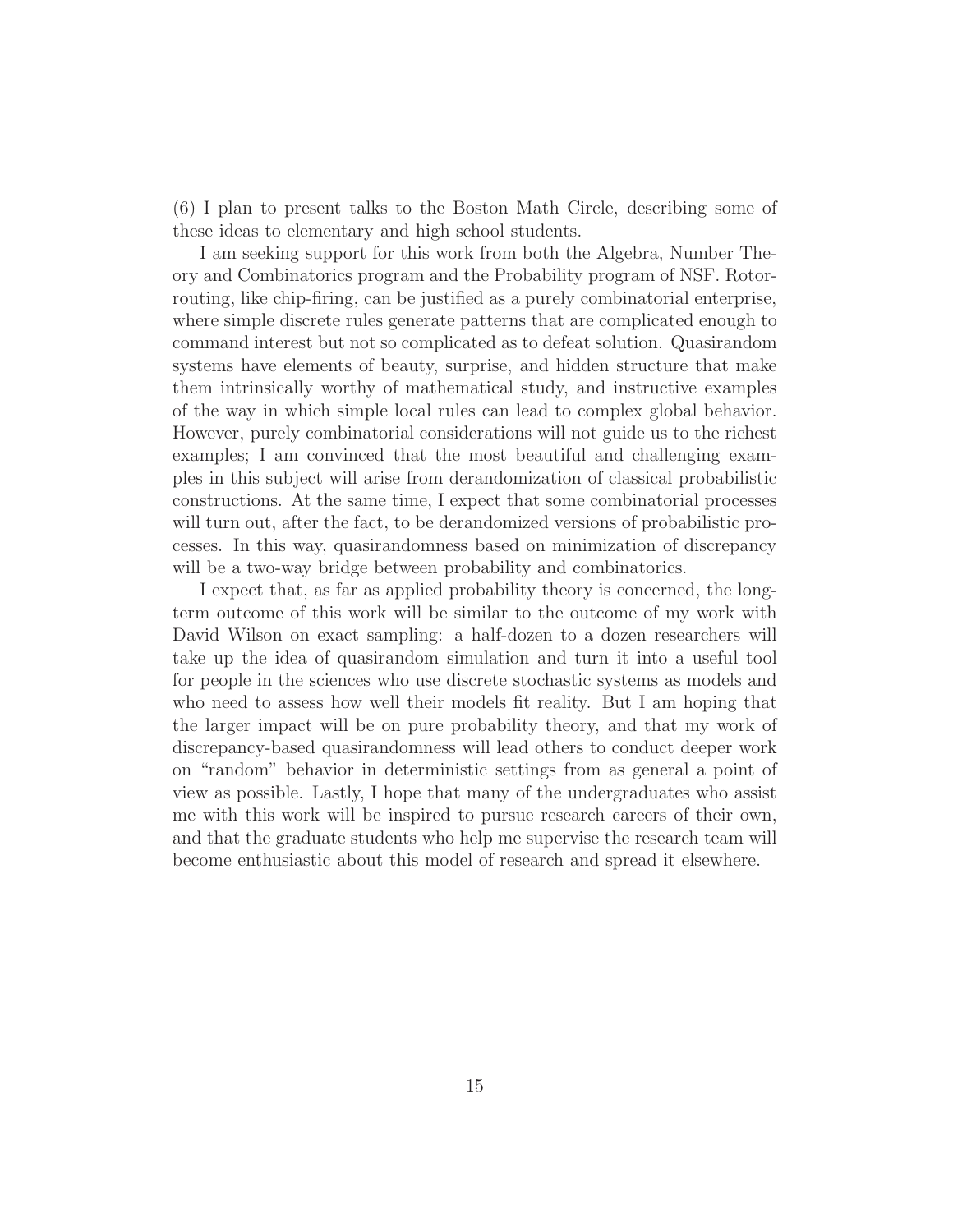# References Cited

R. Anderson, L. Lovász, P. Shor, J. Spencer, E. Tardos, and S. Winograd, Disks, balls, and walls: Analysis of a combinatorial game. American Mathematical Monthly 96 (1989), 481–493.

O. Angel, A.E. Holroyd, J.B. Martin, and J. Propp, Discrete low-discrepancy sequences. Preprint, 2009. arXiv: 0910.1077.

O. Angel, A. Holroyd, D. Romik, and B. Virag, Random sorting networks. Adv. in Math.  $215(2)$  (2007), 839–868.

N. Biggs, Chip-firing and the critical group of a graph. Journal of Algebraic Combinatorics 9 (1999), 25–45.

H. Cohn, N. Elkies and J. Propp, Local statistics for random domino tilings of the Aztec diamond. Duke Mathematical Journal 85 (1996), 117–166. arXiv: math.CO/0008243.

A variational principle for domino tilings. H. Cohn, R. Kenyon, and J. Propp. Journal of the American Mathematical Society 14, 297–346 (2001). http://arxiv.org/abs/math.CO/0008220

Generating a random sink-free orientation in quadratic time. H. Cohn, R. Pemantle, and J. Propp. *Electronic Journal of Combinatorics* **9**(1), R10  $(2002)$ . www.combinatorics.org/Volume\_9/Abstracts/v9i1r10.html

C. Cooper, D. Ilcinkas, R. Klasing, and A. Kosowski, Derandomizing random walks in undirected graphs using locally fair exploration strategies. Preprint. www.labri.fr/perso/ilcinkas/publications/ICALP2009.pdf

J. Cooper and J. Spencer, Simulating a random walk with constant error. Combin. Probab. Comput. 15(6) (2006), 815–822. arXiv: math.CO/0402323.

J. Cooper, B. Doerr, J. Spencer, and G. Tardos. Deterministic random walks. In Proceedings of the Workshop on Analytic Algorithmics and Combinatorics (2006), 185–197.

J. Cooper, B. Doerr, J. Spencer, and G. Tardos. Deterministic random walks on the integers. European J. Combin. 28(8) (2007), 2072–2090.

J. Cooper, B. Doerr, T. Friedrich, and J. Spencer. Deterministic random walks on regular trees. In *Proceedings of SODA 2008*, 766–772.

R. Cori and and D. Rossin, On the sandpile group of a graph. European Journal of Combinatorics 21 (2000), 447–459. arXiv: dept – info.labri. u – bordeaux.fr/  $\sim$  cori/Articles/sable.ps.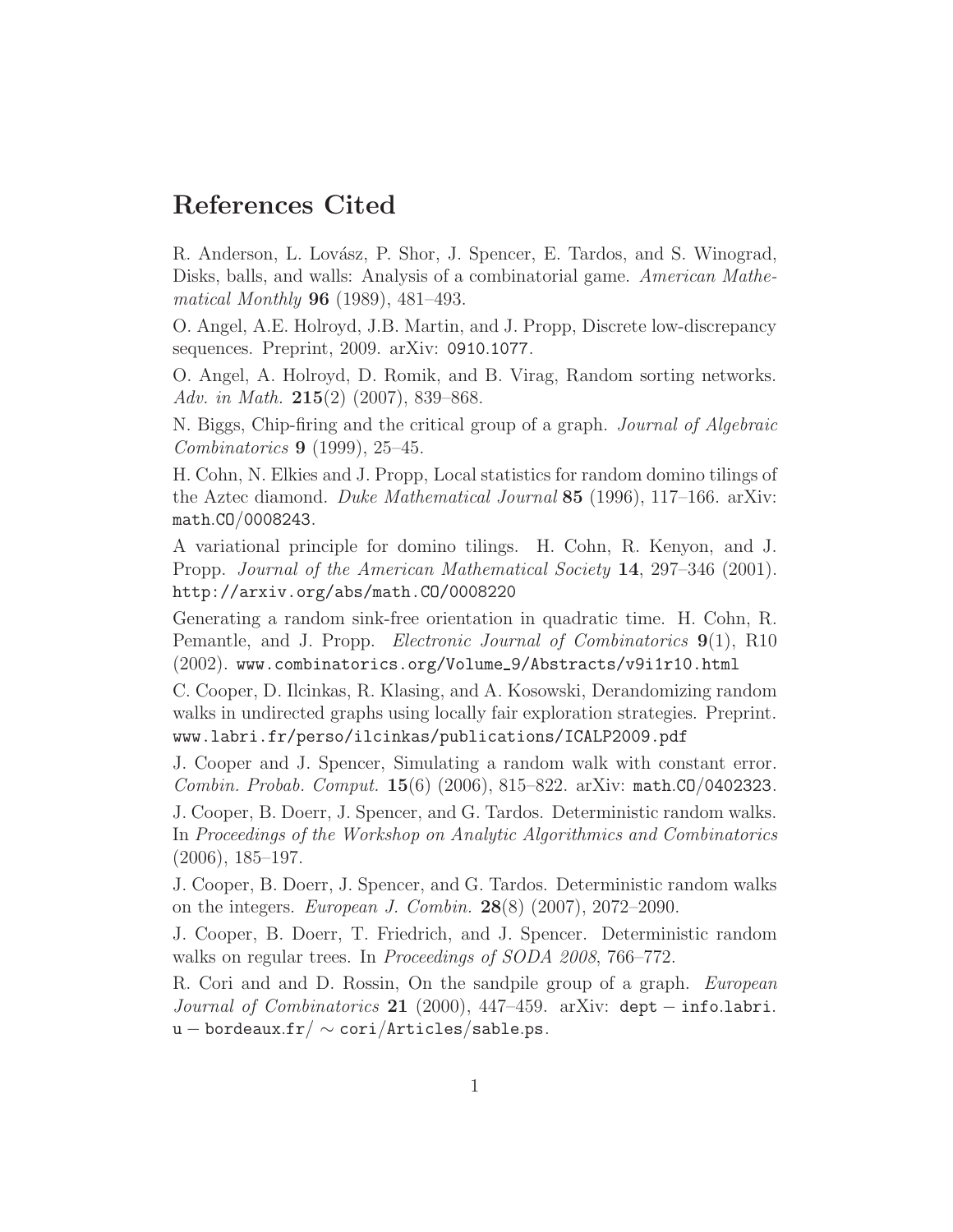D. Dhar, T. Sadhu, and S. Chandra, Pattern formation in growing sandpiles. arXiv: 0808.1732.

B. Doerr and T. Friedrich, Deterministic random walks on the two-dimensional grid. Combinatorics, Probability and Computing 18 (2009), 123–144.

L.L. Doty, K.P. Krog, and T.B. McGrail, Probability and chip firing games. DIMACS memo, 2004. http://dimacs.rutgers.edu/Publications/ Modules/Module04-1/abstract04-1.pdf

N. Elkies, G. Kuperberg, M. Larsen, and J. Propp, Alternating-sign matrices and domino tilings. Journal of Algebraic Combinatorics 1 (1992), 111–132 and 219–234.

A. Engel, The probabilistic abacus. Ed. Stud. Math. 6 (1975), 1–22.

A. Engel, Why does the probabilistic abacus work? Ed. Stud. Math. 7 (1976), 59–69.

F. Faltin, N. Metropolis, B. Ross and G.-C. Rota, The real numbers as a wreath product. Advances in Math. 16 (1975), 278–304.

T. Friedrich, M. Gairing, T. Sauerwald, Quasirandom load balancing. Proceedings of SODA 2010 (to appear).

A. Holroyd, L. Levine, K. Mészáros, Y. Peres, J. Propp, and D. Wilson, Chip-firing and rotor-routing on directed graphs. In and out of Equilibrium II, V. Sidoravicius and M.E. Vares, eds., Birkhauser 2008. Published as: Progress in Probability 60 (2008), 331–364. arXiv:0801.3306

A.E. Holroyd and J. Propp, Rotor walks and Markov chains, Algorithmic Probability and Combinatorics (to appear). arXiv: 0904.4507.

M. Kleber, Goldbug variations. Mathematical Intelligencer 27(1) (2005), 55–63.

D.A. Levin, Y. Peres, and E.L. Wilmer, Markov Chains and Mixing Times. With an appendix by J.G. Propp and D.B. Wilson. AMS, 2009.

L. Levine, The Rotor-Router Model, Harvard College undergraduate thesis, 2002; arXiv: math.CO/0409407.

L. Levine and Y. Peres, Strong spherical asymptotics for rotor-router aggregation and the divisible sandpile. arXiv: 0704.0688.

H. Niederreiter, Random Number Generation and Quasi-Monte Carlo Methods. SIAM, 1992.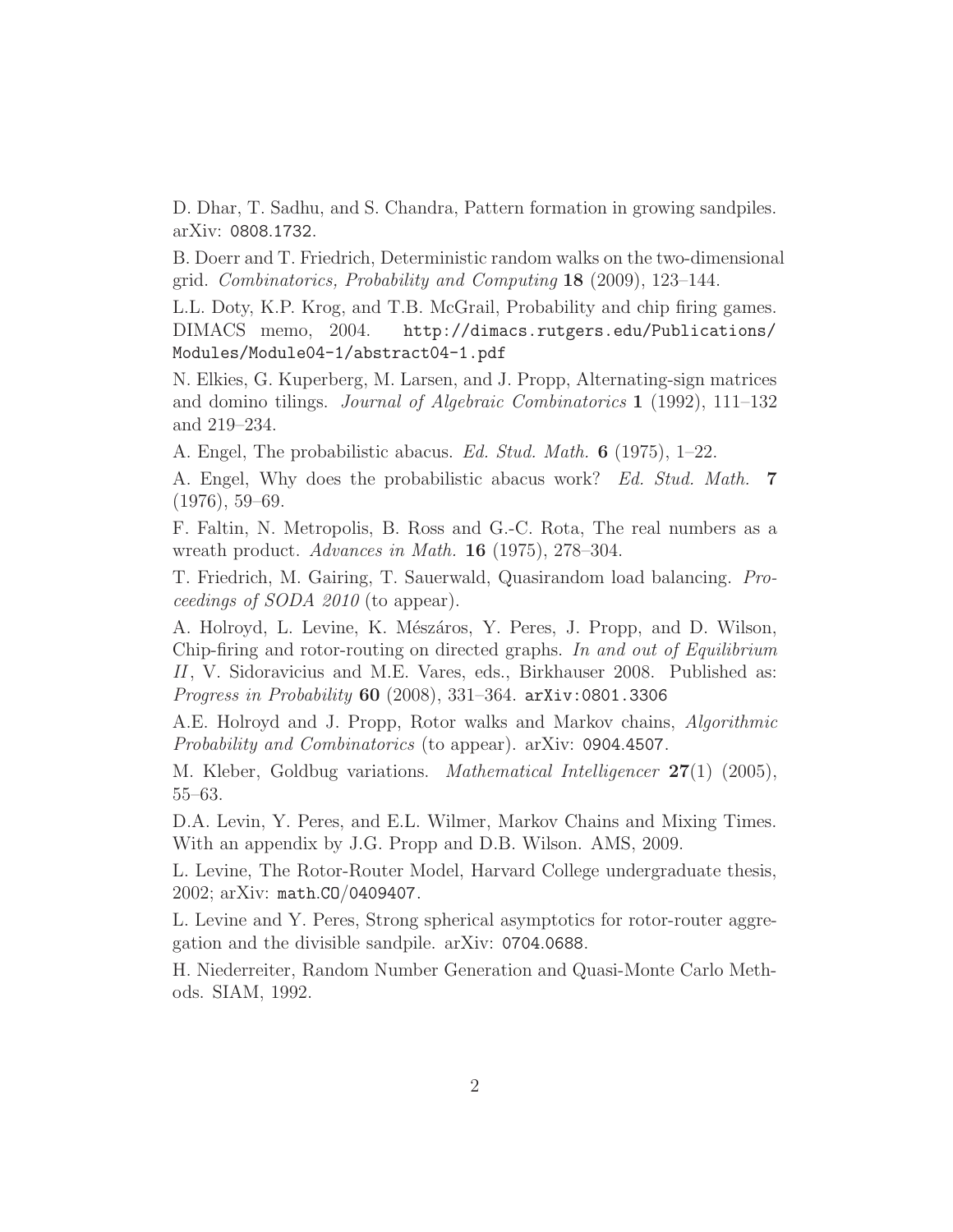A.B. Owen and S.D. Tribble, A quasi-Monte Carlo Metropolis algorithm. Proc. Nat. Acad. Sci. 102 (2005), 8844–8849; http://www.pnas.org/cgi/ content/full/102/25/8844.

A.M. Povolotsky, V.B. Priezzhev, R.R. Shcherbakov. Dynamics of Eulerian walkers. Phys. Rev. E 58 (1998), 5449–5454; arXiv: cond – mat/9802070.

V.B. Priezzhev, D. Dhar, A. Dhar, S. Krishnamurthy, Eulerian walkers as a model of self-organised criticality. Phys. Rev. Lett. 77 (1996), 5079–5082; arXiv:  $cond - mat/9611019$ .

J. Propp. Generalized domino-shuffling. Theoretical Computer Science 303, 267–301 (2003). http://arxiv.org/abs/math.CO/0111034

J. Propp and D. Wilson, Exact sampling with coupled Markov chains and applications to statistical mechanics. Random Structures and Algorithms 9  $(1996), 223-252;$  http://jamespropp.org/sample.html.

J. Propp and D. Wilson. How to get a perfectly random sample from a generic Markov chain and generate a random spanning tree of a directed graph. Journal of Algorithms 27, 170-217 (1998). http://www.dbwilson.com/ja/

T. Sadhu and D. Dhar, Pattern formation in growing sandpiles with multiple sources or sinks. arXiv: 0909.3192.

V. Yanovski, I.A. Wagner, and A.M. Bruckstein, A distributed ant algorithm for efficiently patrolling a network. Algorithmica  $37(3)$  (2003), 165–186.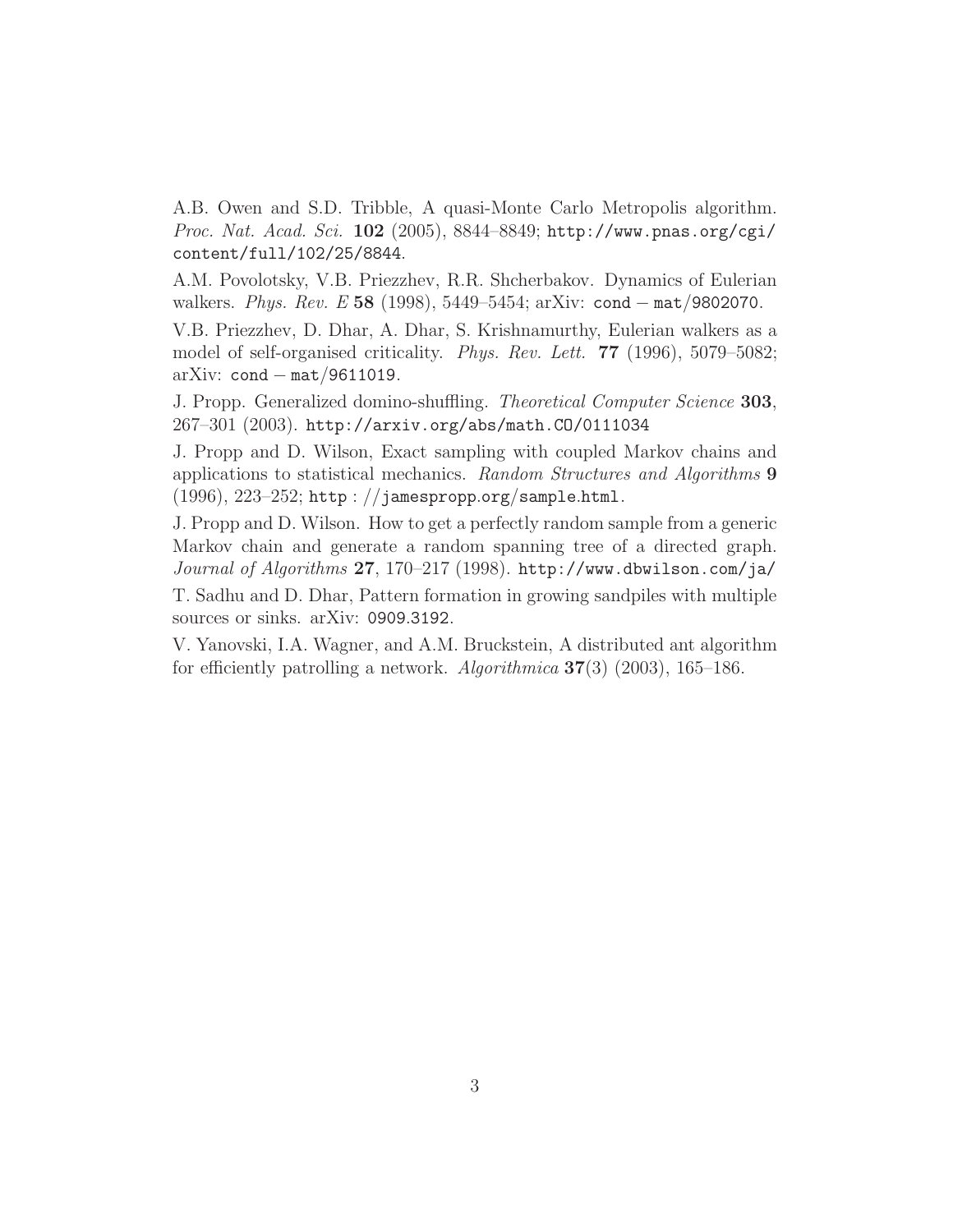# Biography: James G. Propp

### (a) Professional Preparation

Harvard College, mathematics, A.B. 1982.

University of California at Berkeley, mathematics, Ph.D. 1987. Postdoctoral work at University of Maryland (1987–1988) and University of California at Berkeley (1988–1990), ergodic theory, funded by NSF.

#### (b) Appointments

University of Massachusetts Lowell, 2006 to present. University of Wisconsin at Madison, 1998 to 2006. Brandeis University, Visiting Associate Professor, 2002-2003 Harvard University, Visiting Associate Professor, 2001-2002 Olin College, Visiting Associate Professor, Fall 2000 Massachusetts Institute of Technology, Assistant Professor, 1990 to 1996; Associate Professor, 1996 to 1998; Visiting Scholar, 1998 to 2000.

#### (c) Publications

Five publications most closely related to the proposal: [\[Angel, Holroyd, Martin, and Propp, 2009\]](http://arxiv.org/abs/0910.1077) [\[Holroyd and Propp, 2009\]](http://arxiv.org/abs/0904.4507) [Holroyd, Levine, Mészáros, Peres, Propp, and Wilson, 2008] [\[Kleber, 2005\]](http://arxiv.org/abs/math/0501497) (co-written with PI) [\[Propp and Wilson, 1996\].](http://jamespropp.org/sample.html) Five other publications by the proposer: [\[Propp, 2003\]](http://arxiv.org/abs/math.CO/0111034) [\[Cohn, Pemantle, and Propp, 2002\]](http://www.combinatorics.org/Volume_9/Abstracts/v9i1r10.html) [\[Cohn, Kenyon, and Propp, 2001\]](http://arxiv.org/abs/math.CO/0008220) [\[Propp and Wilson, 1998\]](http://www.dbwilson.com/ja/)

[\[Cohn, Elkies, and Propp, 1996\].](http://arxiv.org/abs/math.CO/0008243)

(Full publication information on the above articles appears in the References Cited section of this proposal.)

#### (d) Synergistic Activities

1. I have given a dozen talks on chip-firing and rotor-routing to high school and college students, with an emphasis on all-girl/woman institutions.

2. In 2008, David Wilson and I co-wrote a chapter for the book Markov Chains and Mixing Times by Levin, Peres, and Wilmer. Our chapter brings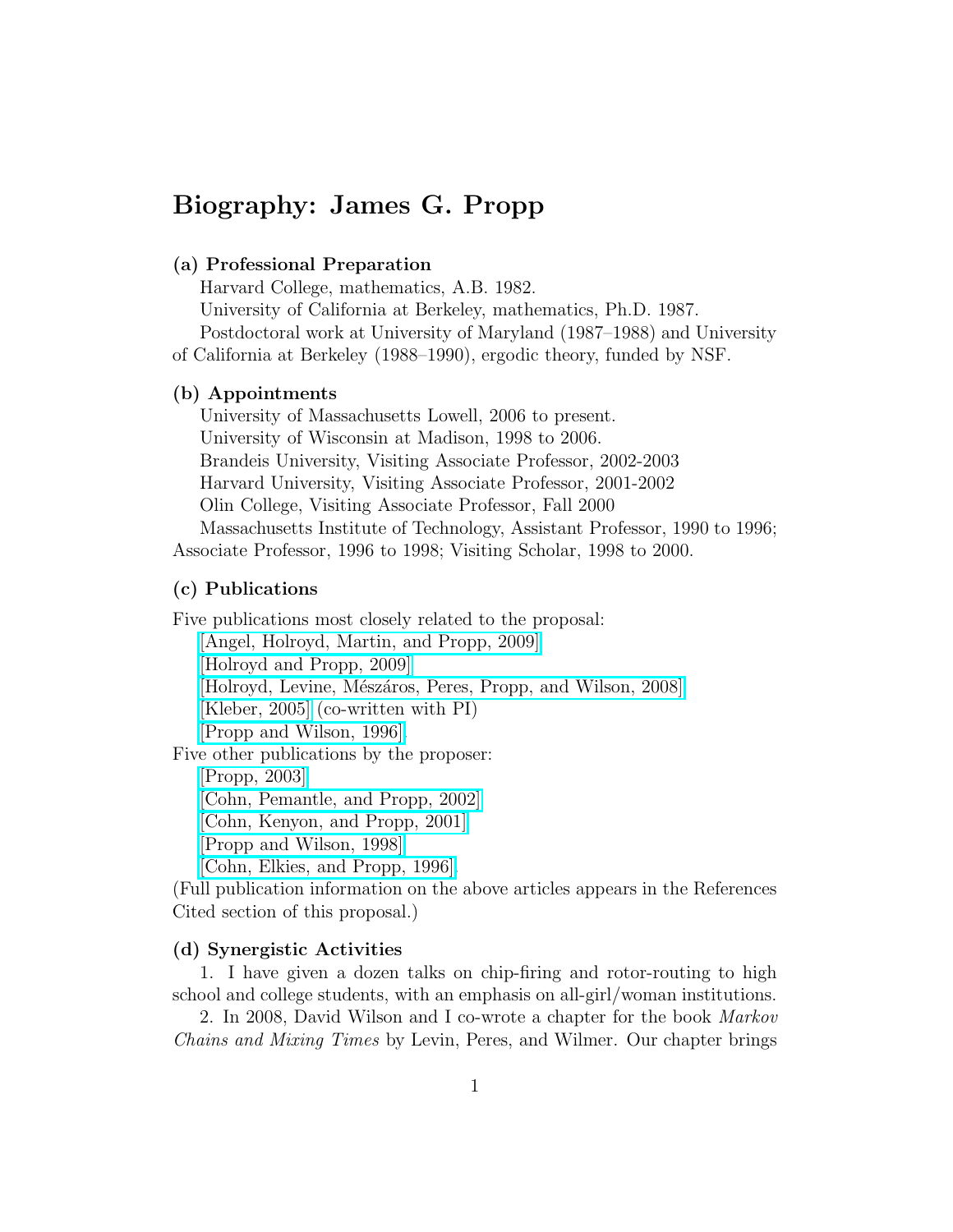the simulation method called coupling from the past (invented by us back in the 1990s) to a broader audience.

3. As a teacher, I have put curricular materials (lecture notes, problem sets) on the web so that they can be adopted by other teachers or be used by students for self-study. My on-line materials on [\(Algebraic Combinatorics\)](http://jamespropp.org/192/) and [\(Stochastic Processes\)](http://faculty.uml.edu/jpropp/584/) have both been used for self-study by researchers.

4. I have organized vertically-integrated research communities of undergraduates and graduate students at MIT [\(the Tilings Research Group\)](http://jamespropp.org/tiling/), the University of Wisconsin [\(the Spatial Systems Lab\)](http://jamespropp.org/SSL/), and Harvard University [\(Research Experiences in Algebraic Combinatorics at Harvard\)](http://jamespropp.org/reach/).

5. I have been the moderator of the [domino forum](http://jamespropp.org/about-domino.txt) (an electronic community of mathematicians, computer scientists, and physicists, as well as graduate students and undergraduates) since 1995.

#### (e) Collaborators and Other Affiliations

Collaborators: Omer Angel (University of British Columbia), Mireille Bousquet-Mélou (Laboratoire Bordelais de Recherche en Informatique), Matt Cook (California Institute of Technology), David Feldman (University of New Hampshire), Tobias Friedrich (Max-Planck-Institut für Informatik), Alexander Holroyd (Microsoft Research), Lionel Levine (Massachusetts Institute of Technology), Stephen Linton (University of St. Andrews), James Martin (Oxford University), Karola Meszaros (Massachusetts Institute of Technology), Gregg Musiker (Massachusetts Institute of Technology), Yuval Peres (Microsoft Research), Sinai Robins (Nanyang Technological University and Temple University), Thomas Roby (University of Connecticut), Julian West (University of St. Andrews), and David Wilson (Microsoft Research).

Co-editors: I am nominally on the editorial boards of two journals: the Online Journal of Analytic Combinatorics, with managing editors Alex Iosevich (University of Missouri), Izabella Laba (University of British Columbia), Sinai Robins (Nanyang Technological University and Temple University), and Involve, a Journal of Mathematics, with managing editor Kenneth Berenhaut (Wake Forest University). I am not currently active on either board.

Graduate Advisor: Jacob Feldman, University of California at Berkeley (emeritus). Principal postdoctoral sponsors: N/A.

Thesis Advisor and Postgraduate-Scholar Sponsor: N/A.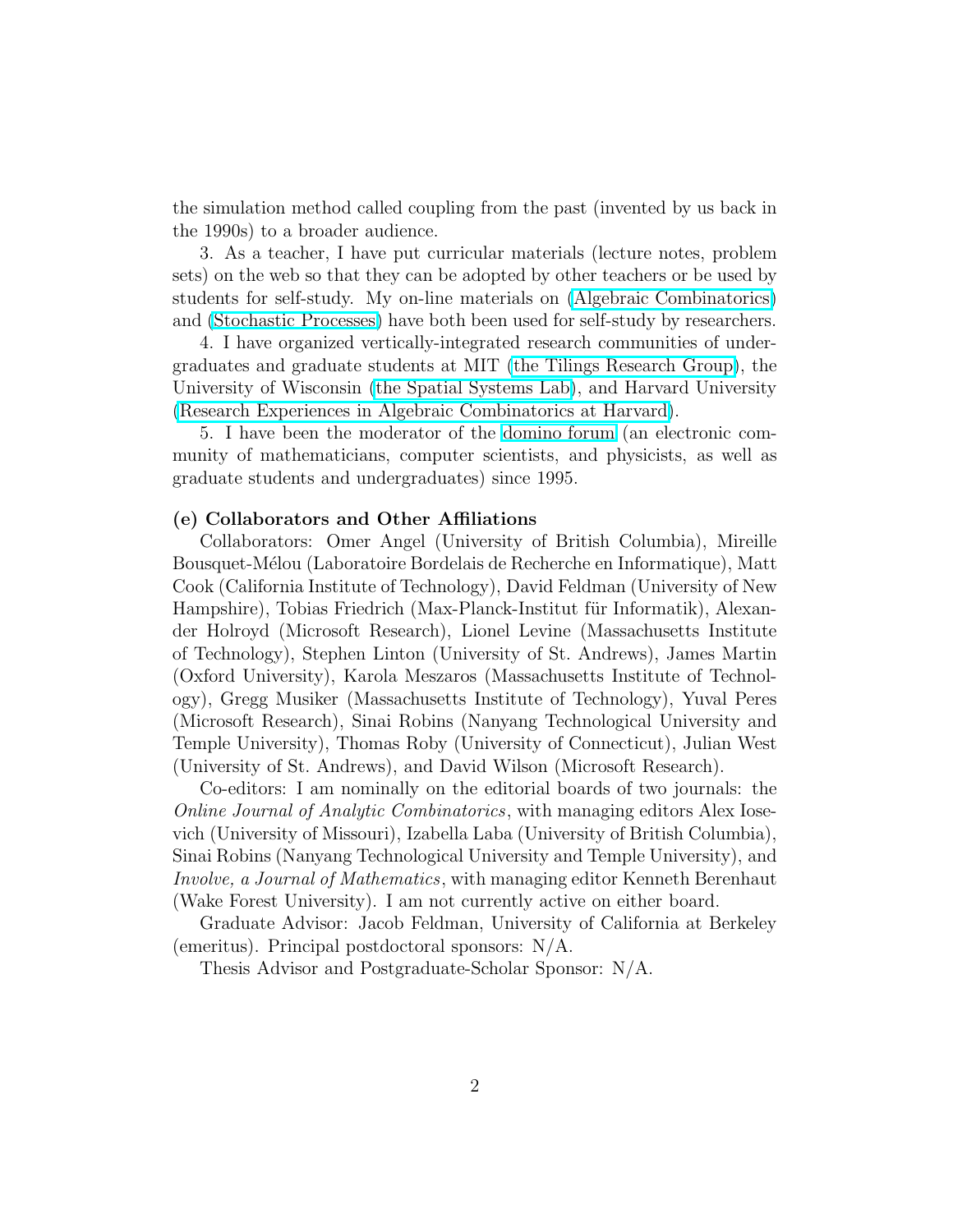| <b>SUMMARY</b>                                                                                                                       |                   | <b>YEAR</b>                 | 1           |  |                                 |                                  |
|--------------------------------------------------------------------------------------------------------------------------------------|-------------------|-----------------------------|-------------|--|---------------------------------|----------------------------------|
| <b>PROPOSAL BUDGET</b>                                                                                                               |                   |                             |             |  | FOR NSF USE ONLY                |                                  |
| <b>ORGANIZATION</b><br>PROPOSAL NO.                                                                                                  |                   |                             |             |  |                                 | DURATION (months)                |
| <b>University of Massachusetts Lowell</b>                                                                                            |                   |                             |             |  | Proposed                        | Granted                          |
| PRINCIPAL INVESTIGATOR / PROJECT DIRECTOR                                                                                            | AWARD NO.         |                             |             |  |                                 |                                  |
| <b>James G Propp</b><br>A. SENIOR PERSONNEL: PI/PD, Co-PI's, Faculty and Other Senior Associates                                     |                   | NSF Funded<br>Person-months |             |  | Funds                           | Funds                            |
| (List each separately with title, A.7. show number in brackets)                                                                      | CAL               | ACAD                        | <b>SUMR</b> |  | Requested By<br>proposer        | granted by NSF<br>(if different) |
| 1. James G Propp - Principal Investigator                                                                                            | 0.00 <sub>l</sub> | 3.00                        | $1.00$ \$   |  | 49,749 $\frac{1}{3}$            |                                  |
| 2.                                                                                                                                   |                   |                             |             |  |                                 |                                  |
| 3.                                                                                                                                   |                   |                             |             |  |                                 |                                  |
| 4.                                                                                                                                   |                   |                             |             |  |                                 |                                  |
| 5.                                                                                                                                   |                   |                             |             |  |                                 |                                  |
| 0) OTHERS (LIST INDIVIDUALLY ON BUDGET JUSTIFICATION PAGE)<br>$6.$ $($                                                               | 0.00              | 0.00                        | 0.00        |  | 0                               |                                  |
| 1) TOTAL SENIOR PERSONNEL (1 - 6)<br>7. (                                                                                            | 0.00              | 3.00                        | 1.00        |  | 49,749                          |                                  |
| B. OTHER PERSONNEL (SHOW NUMBERS IN BRACKETS)                                                                                        |                   |                             |             |  |                                 |                                  |
| <b>0</b> ) POST DOCTORAL SCHOLARS<br>1. (                                                                                            | 0.00              | 0.00                        | 0.00        |  | 0                               |                                  |
| 0) OTHER PROFESSIONALS (TECHNICIAN, PROGRAMMER, ETC.)<br>2. (                                                                        | 0.00 <sub>l</sub> | 0.00                        | 0.00        |  | 0                               |                                  |
| 1) GRADUATE STUDENTS<br>3. (                                                                                                         |                   |                             |             |  | 21,000                          |                                  |
| 4) UNDERGRADUATE STUDENTS<br>4. (                                                                                                    |                   |                             |             |  | 20,800                          |                                  |
| () SECRETARIAL - CLERICAL (IF CHARGED DIRECTLY)<br>$5.$ (                                                                            |                   |                             |             |  | 0                               |                                  |
| $\mathbf{0}$ ) OTHER<br>$6.$ (                                                                                                       |                   |                             |             |  | 0                               |                                  |
| TOTAL SALARIES AND WAGES (A + B)                                                                                                     |                   |                             |             |  | 91,549                          |                                  |
| C. FRINGE BENEFITS (IF CHARGED AS DIRECT COSTS)                                                                                      |                   |                             |             |  | 757                             |                                  |
| TOTAL SALARIES, WAGES AND FRINGE BENEFITS (A + B + C)<br>D. EQUIPMENT (LIST ITEM AND DOLLAR AMOUNT FOR EACH ITEM EXCEEDING \$5,000.) |                   |                             |             |  | 92,306                          |                                  |
|                                                                                                                                      |                   |                             |             |  |                                 |                                  |
| <b>TOTAL EQUIPMENT</b>                                                                                                               |                   | 0                           |             |  |                                 |                                  |
| E. TRAVEL<br>1. DOMESTIC (INCL. CANADA, MEXICO AND U.S. POSSESSIONS)                                                                 |                   |                             | 1,500       |  |                                 |                                  |
| 2. FOREIGN                                                                                                                           |                   |                             | 1,500       |  |                                 |                                  |
|                                                                                                                                      |                   |                             |             |  |                                 |                                  |
| F. PARTICIPANT SUPPORT COSTS                                                                                                         |                   |                             |             |  |                                 |                                  |
| 0<br>1. STIPENDS<br>\$-                                                                                                              |                   |                             |             |  |                                 |                                  |
| 0<br>2. TRAVEL                                                                                                                       |                   |                             |             |  |                                 |                                  |
| 0<br>3. SUBSISTENCE                                                                                                                  |                   |                             |             |  |                                 |                                  |
| 0<br>4. OTHER                                                                                                                        |                   |                             |             |  |                                 |                                  |
| TOTAL NUMBER OF PARTICIPANTS<br>$\mathbf{0}$ )<br>TOTAL PARTICIPANT COSTS                                                            |                   |                             |             |  | 0                               |                                  |
| G. OTHER DIRECT COSTS                                                                                                                |                   |                             |             |  |                                 |                                  |
| 1. MATERIALS AND SUPPLIES                                                                                                            |                   |                             |             |  | 0                               |                                  |
| 2. PUBLICATION COSTS/DOCUMENTATION/DISSEMINATION                                                                                     |                   |                             |             |  | 0                               |                                  |
| 3. CONSULTANT SERVICES                                                                                                               |                   |                             |             |  | 2,000                           |                                  |
| 4. COMPUTER SERVICES                                                                                                                 |                   |                             |             |  | 0                               |                                  |
| 5. SUBAWARDS                                                                                                                         |                   |                             |             |  | 0                               |                                  |
| 6. OTHER                                                                                                                             |                   |                             | 3,000       |  |                                 |                                  |
| TOTAL OTHER DIRECT COSTS                                                                                                             |                   |                             | 5,000       |  |                                 |                                  |
| H. TOTAL DIRECT COSTS (A THROUGH G)                                                                                                  |                   |                             | 100,306     |  |                                 |                                  |
| I. INDIRECT COSTS (F&A)(SPECIFY RATE AND BASE)                                                                                       |                   |                             |             |  |                                 |                                  |
| 51% MTDC (Rate: 51.0000, Base: 97306)                                                                                                |                   |                             |             |  |                                 |                                  |
| TOTAL INDIRECT COSTS (F&A)                                                                                                           |                   |                             | 49,626      |  |                                 |                                  |
| 149,932<br>J. TOTAL DIRECT AND INDIRECT COSTS (H + I)<br>0                                                                           |                   |                             |             |  |                                 |                                  |
| K. RESIDUAL FUNDS<br>L. AMOUNT OF THIS REQUEST (J) OR (J MINUS K)<br>\$                                                              |                   |                             |             |  |                                 |                                  |
| 149,932 $\frac{1}{2}$<br>0<br>M. COST SHARING PROPOSED LEVEL \$<br>AGREED LEVEL IF DIFFERENT \$                                      |                   |                             |             |  |                                 |                                  |
| PI/PD NAME                                                                                                                           |                   |                             |             |  | FOR NSF USE ONLY                |                                  |
| <b>James G Propp</b>                                                                                                                 |                   |                             |             |  | INDIRECT COST RATE VERIFICATION |                                  |
| ORG. REP. NAME*                                                                                                                      |                   | Date Checked                |             |  | Date Of Rate Sheet              | Initials - ORG                   |
|                                                                                                                                      |                   |                             |             |  |                                 |                                  |

 **\*ELECTRONIC SIGNATURES REQUIRED FOR REVISED BUDGET** 1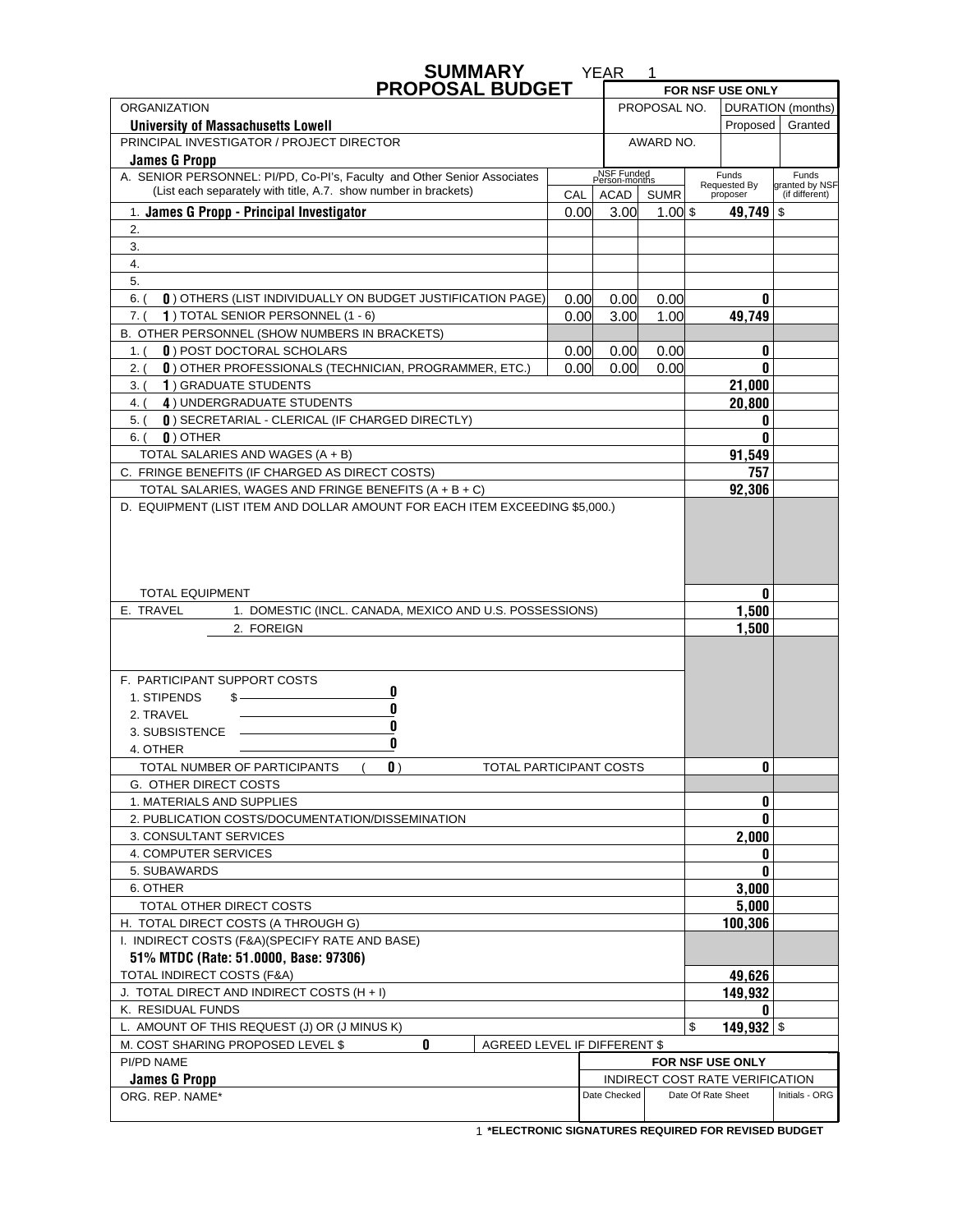| <b>SUMMARY</b>                                                                                   |              | <b>YEAR</b>                 | 2           |  |                                 |                                  |
|--------------------------------------------------------------------------------------------------|--------------|-----------------------------|-------------|--|---------------------------------|----------------------------------|
| <b>PROPOSAL BUDGET</b>                                                                           |              |                             |             |  | FOR NSF USE ONLY                |                                  |
| <b>ORGANIZATION</b><br>PROPOSAL NO.                                                              |              |                             |             |  |                                 | DURATION (months)                |
| <b>University of Massachusetts Lowell</b>                                                        |              |                             |             |  | Proposed                        | Granted                          |
| PRINCIPAL INVESTIGATOR / PROJECT DIRECTOR                                                        | AWARD NO.    |                             |             |  |                                 |                                  |
| <b>James G Propp</b><br>A. SENIOR PERSONNEL: PI/PD, Co-PI's, Faculty and Other Senior Associates |              | NSF Funded<br>Person-months |             |  | Funds                           | Funds                            |
| (List each separately with title, A.7. show number in brackets)                                  | CAL          | ACAD                        | <b>SUMR</b> |  | Requested By<br>proposer        | granted by NSF<br>(if different) |
| 1. James G Propp - Principal Investigator                                                        | 0.00         | 3.00                        | $1.00$ \$   |  | 51,241                          | \$                               |
| 2.                                                                                               |              |                             |             |  |                                 |                                  |
| 3.                                                                                               |              |                             |             |  |                                 |                                  |
| 4.                                                                                               |              |                             |             |  |                                 |                                  |
| 5.                                                                                               |              |                             |             |  |                                 |                                  |
| $6.$ $($<br><b>0</b> ) OTHERS (LIST INDIVIDUALLY ON BUDGET JUSTIFICATION PAGE)                   | 0.00         |                             | 0           |  |                                 |                                  |
| 1) TOTAL SENIOR PERSONNEL (1 - 6)<br>7. (                                                        | 0.00<br>0.00 | 0.00<br>3.00                | 1.00        |  | 51,241                          |                                  |
| B. OTHER PERSONNEL (SHOW NUMBERS IN BRACKETS)                                                    |              |                             |             |  |                                 |                                  |
| <b>0</b> ) POST DOCTORAL SCHOLARS<br>1. (                                                        | 0.00         | 0.00                        | 0.00        |  | 0                               |                                  |
| 0) OTHER PROFESSIONALS (TECHNICIAN, PROGRAMMER, ETC.)<br>2. (                                    | 0.00         | 0.00                        | 0.00        |  | 0                               |                                  |
| 1) GRADUATE STUDENTS<br>3. (                                                                     |              |                             |             |  | 21,630                          |                                  |
| 4) UNDERGRADUATE STUDENTS<br>4. (                                                                |              |                             |             |  | 21,424                          |                                  |
| () SECRETARIAL - CLERICAL (IF CHARGED DIRECTLY)<br>$5.$ (                                        |              |                             |             |  | 0                               |                                  |
| $\mathbf{0}$ ) OTHER<br>$6.$ (                                                                   |              |                             |             |  | 0                               |                                  |
| TOTAL SALARIES AND WAGES (A + B)                                                                 |              |                             |             |  | 94,295                          |                                  |
| C. FRINGE BENEFITS (IF CHARGED AS DIRECT COSTS)                                                  |              |                             |             |  | 780                             |                                  |
| TOTAL SALARIES, WAGES AND FRINGE BENEFITS (A + B + C)                                            |              |                             |             |  | 95,075                          |                                  |
| <b>TOTAL EQUIPMENT</b><br>E. TRAVEL<br>1. DOMESTIC (INCL. CANADA, MEXICO AND U.S. POSSESSIONS)   |              |                             |             |  | 0<br>1,500                      |                                  |
| 2. FOREIGN                                                                                       |              |                             | 1,500       |  |                                 |                                  |
|                                                                                                  |              |                             |             |  |                                 |                                  |
|                                                                                                  |              |                             |             |  |                                 |                                  |
| F. PARTICIPANT SUPPORT COSTS                                                                     |              |                             |             |  |                                 |                                  |
| 0<br>1. STIPENDS<br>\$.<br>0                                                                     |              |                             |             |  |                                 |                                  |
| 2. TRAVEL                                                                                        |              |                             |             |  |                                 |                                  |
| 3. SUBSISTENCE<br>0                                                                              | 0            |                             |             |  |                                 |                                  |
| 4. OTHER                                                                                         |              |                             |             |  |                                 |                                  |
| TOTAL NUMBER OF PARTICIPANTS<br>$\mathbf{0}$ )<br>TOTAL PARTICIPANT COSTS                        |              |                             |             |  | 0                               |                                  |
| G. OTHER DIRECT COSTS                                                                            |              |                             |             |  |                                 |                                  |
| 1. MATERIALS AND SUPPLIES                                                                        |              |                             |             |  | 0                               |                                  |
| 2. PUBLICATION COSTS/DOCUMENTATION/DISSEMINATION                                                 |              |                             |             |  | 0                               |                                  |
| 3. CONSULTANT SERVICES                                                                           |              |                             |             |  | 2,000                           |                                  |
| 4. COMPUTER SERVICES                                                                             |              |                             |             |  | 0                               |                                  |
| 5. SUBAWARDS                                                                                     |              |                             |             |  | 0                               |                                  |
| 6. OTHER                                                                                         |              |                             | 3,000       |  |                                 |                                  |
| TOTAL OTHER DIRECT COSTS                                                                         |              |                             | 5,000       |  |                                 |                                  |
| H. TOTAL DIRECT COSTS (A THROUGH G)                                                              |              |                             | 103,075     |  |                                 |                                  |
| I. INDIRECT COSTS (F&A)(SPECIFY RATE AND BASE)                                                   |              |                             |             |  |                                 |                                  |
| 51% MTDC (Rate: 51.0000, Base: 100075)<br>TOTAL INDIRECT COSTS (F&A)                             |              |                             | 51,038      |  |                                 |                                  |
| J. TOTAL DIRECT AND INDIRECT COSTS (H + I)                                                       |              |                             | 154,113     |  |                                 |                                  |
| K. RESIDUAL FUNDS<br>0                                                                           |              |                             |             |  |                                 |                                  |
| 154,113 $\frac{1}{3}$<br>L. AMOUNT OF THIS REQUEST (J) OR (J MINUS K)<br>\$                      |              |                             |             |  |                                 |                                  |
| 0<br>M. COST SHARING PROPOSED LEVEL \$<br>AGREED LEVEL IF DIFFERENT \$                           |              |                             |             |  |                                 |                                  |
| PI/PD NAME<br>FOR NSF USE ONLY                                                                   |              |                             |             |  |                                 |                                  |
| <b>James G Propp</b>                                                                             |              |                             |             |  | INDIRECT COST RATE VERIFICATION |                                  |
| ORG. REP. NAME*                                                                                  |              | Date Checked                |             |  | Date Of Rate Sheet              | Initials - ORG                   |
|                                                                                                  |              |                             |             |  |                                 |                                  |

 **\*ELECTRONIC SIGNATURES REQUIRED FOR REVISED BUDGET** 2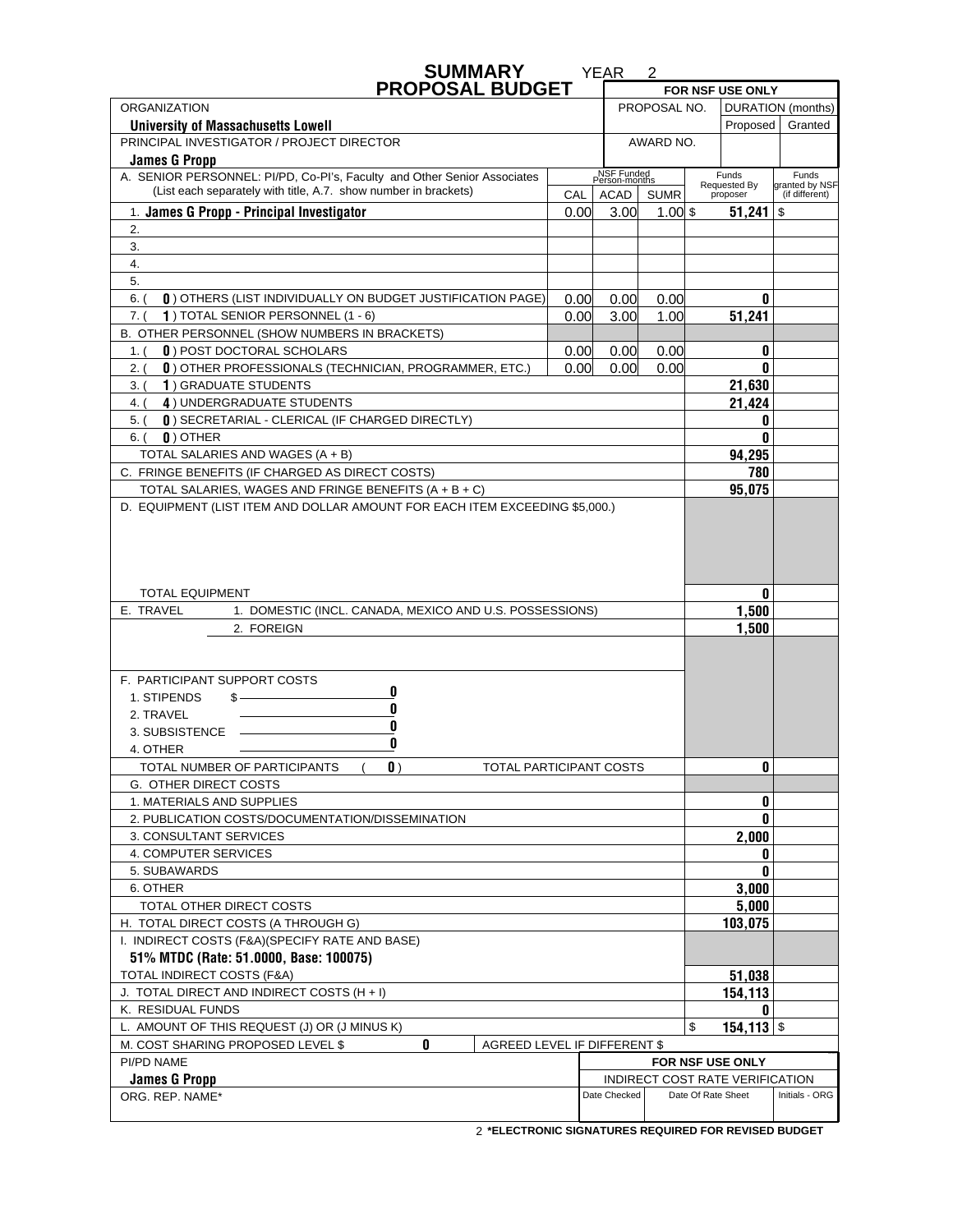| <b>SUMMARY</b>                                                                                   |                              | <b>YEAR</b>                 | 3           |  |                                 |                                  |
|--------------------------------------------------------------------------------------------------|------------------------------|-----------------------------|-------------|--|---------------------------------|----------------------------------|
| <b>PROPOSAL BUDGET</b>                                                                           |                              |                             |             |  | FOR NSF USE ONLY                |                                  |
| <b>ORGANIZATION</b>                                                                              | PROPOSAL NO.                 |                             |             |  |                                 | DURATION (months)                |
| <b>University of Massachusetts Lowell</b>                                                        |                              |                             |             |  | Proposed                        | Granted                          |
| PRINCIPAL INVESTIGATOR / PROJECT DIRECTOR                                                        | AWARD NO.                    |                             |             |  |                                 |                                  |
| <b>James G Propp</b><br>A. SENIOR PERSONNEL: PI/PD, Co-PI's, Faculty and Other Senior Associates |                              | NSF Funded<br>Person-months |             |  | Funds                           | Funds                            |
| (List each separately with title, A.7. show number in brackets)                                  | CAL                          | ACAD                        | <b>SUMR</b> |  | Requested By<br>proposer        | granted by NSF<br>(if different) |
| 1. James G Propp - Principal Investigator                                                        | 0.00                         | 3.00                        | $1.00$ \$   |  | $51,626$ \$                     |                                  |
| 2.                                                                                               |                              |                             |             |  |                                 |                                  |
| 3.                                                                                               |                              |                             |             |  |                                 |                                  |
| 4.                                                                                               |                              |                             |             |  |                                 |                                  |
| 5.                                                                                               |                              |                             |             |  |                                 |                                  |
| 0) OTHERS (LIST INDIVIDUALLY ON BUDGET JUSTIFICATION PAGE)<br>$6.$ $($                           | 0.00                         | 0.00                        | 0.00        |  | 0                               |                                  |
| 1) TOTAL SENIOR PERSONNEL (1 - 6)<br>7. (                                                        | 0.00                         | 3.00                        | 1.00        |  | 51,626                          |                                  |
| B. OTHER PERSONNEL (SHOW NUMBERS IN BRACKETS)                                                    |                              |                             |             |  |                                 |                                  |
| <b>0</b> ) POST DOCTORAL SCHOLARS<br>1. (                                                        | 0.00                         | 0.00                        | 0.00        |  | 0                               |                                  |
| 0) OTHER PROFESSIONALS (TECHNICIAN, PROGRAMMER, ETC.)<br>2. (                                    | 0.00 <sub>l</sub>            | 0.00                        | 0.00        |  | 0                               |                                  |
| 1) GRADUATE STUDENTS<br>3. (                                                                     |                              |                             |             |  | 22,279                          |                                  |
| 4) UNDERGRADUATE STUDENTS<br>4. (                                                                |                              |                             |             |  | 22,067                          |                                  |
| 0) SECRETARIAL - CLERICAL (IF CHARGED DIRECTLY)<br>$5.$ (                                        |                              |                             |             |  | O                               |                                  |
| $\mathbf{0}$ ) OTHER<br>$6.$ (                                                                   |                              |                             |             |  | 0                               |                                  |
| TOTAL SALARIES AND WAGES (A + B)                                                                 |                              |                             |             |  | 95,972                          |                                  |
| C. FRINGE BENEFITS (IF CHARGED AS DIRECT COSTS)                                                  |                              |                             |             |  | 803                             |                                  |
| TOTAL SALARIES, WAGES AND FRINGE BENEFITS (A + B + C)                                            |                              |                             |             |  | 96,775                          |                                  |
| <b>TOTAL EQUIPMENT</b>                                                                           |                              |                             |             |  | 0                               |                                  |
| E. TRAVEL<br>1. DOMESTIC (INCL. CANADA, MEXICO AND U.S. POSSESSIONS)                             |                              |                             |             |  | 1,500                           |                                  |
| 2. FOREIGN                                                                                       |                              |                             | 1,500       |  |                                 |                                  |
|                                                                                                  |                              |                             |             |  |                                 |                                  |
| F. PARTICIPANT SUPPORT COSTS                                                                     |                              |                             |             |  |                                 |                                  |
| 0<br>1. STIPENDS<br>\$-                                                                          |                              |                             |             |  |                                 |                                  |
| 0<br>2. TRAVEL                                                                                   |                              |                             |             |  |                                 |                                  |
| 0<br>3. SUBSISTENCE                                                                              |                              |                             |             |  |                                 |                                  |
| 0<br>4. OTHER                                                                                    |                              |                             |             |  |                                 |                                  |
| TOTAL NUMBER OF PARTICIPANTS<br>$\mathbf{0}$ )                                                   | TOTAL PARTICIPANT COSTS<br>0 |                             |             |  |                                 |                                  |
| G. OTHER DIRECT COSTS                                                                            |                              |                             |             |  |                                 |                                  |
| 1. MATERIALS AND SUPPLIES                                                                        |                              |                             |             |  | 0                               |                                  |
| 2. PUBLICATION COSTS/DOCUMENTATION/DISSEMINATION                                                 |                              |                             |             |  | 0                               |                                  |
| 3. CONSULTANT SERVICES                                                                           |                              |                             |             |  | 2,000                           |                                  |
| 4. COMPUTER SERVICES                                                                             |                              |                             |             |  | 0                               |                                  |
| 5. SUBAWARDS                                                                                     |                              |                             |             |  | 0                               |                                  |
| 6. OTHER                                                                                         |                              |                             | 3,000       |  |                                 |                                  |
| TOTAL OTHER DIRECT COSTS                                                                         |                              |                             | 5,000       |  |                                 |                                  |
| H. TOTAL DIRECT COSTS (A THROUGH G)                                                              |                              |                             | 104,775     |  |                                 |                                  |
| I. INDIRECT COSTS (F&A)(SPECIFY RATE AND BASE)                                                   |                              |                             |             |  |                                 |                                  |
| 51% MTDC (Rate: 51.0000, Base: 101774)                                                           |                              |                             |             |  |                                 |                                  |
| TOTAL INDIRECT COSTS (F&A)                                                                       |                              |                             | 51,905      |  |                                 |                                  |
| 156,680<br>J. TOTAL DIRECT AND INDIRECT COSTS (H + I)<br>0                                       |                              |                             |             |  |                                 |                                  |
| K. RESIDUAL FUNDS<br>L. AMOUNT OF THIS REQUEST (J) OR (J MINUS K)<br>\$                          |                              |                             |             |  |                                 |                                  |
| 156,680 $\frac{1}{3}$<br>0<br>M. COST SHARING PROPOSED LEVEL \$<br>AGREED LEVEL IF DIFFERENT \$  |                              |                             |             |  |                                 |                                  |
| PI/PD NAME                                                                                       |                              |                             |             |  | FOR NSF USE ONLY                |                                  |
| <b>James G Propp</b>                                                                             |                              |                             |             |  | INDIRECT COST RATE VERIFICATION |                                  |
| ORG. REP. NAME*                                                                                  |                              | Date Checked                |             |  | Date Of Rate Sheet              | Initials - ORG                   |
|                                                                                                  |                              |                             |             |  |                                 |                                  |

 **\*ELECTRONIC SIGNATURES REQUIRED FOR REVISED BUDGET** 3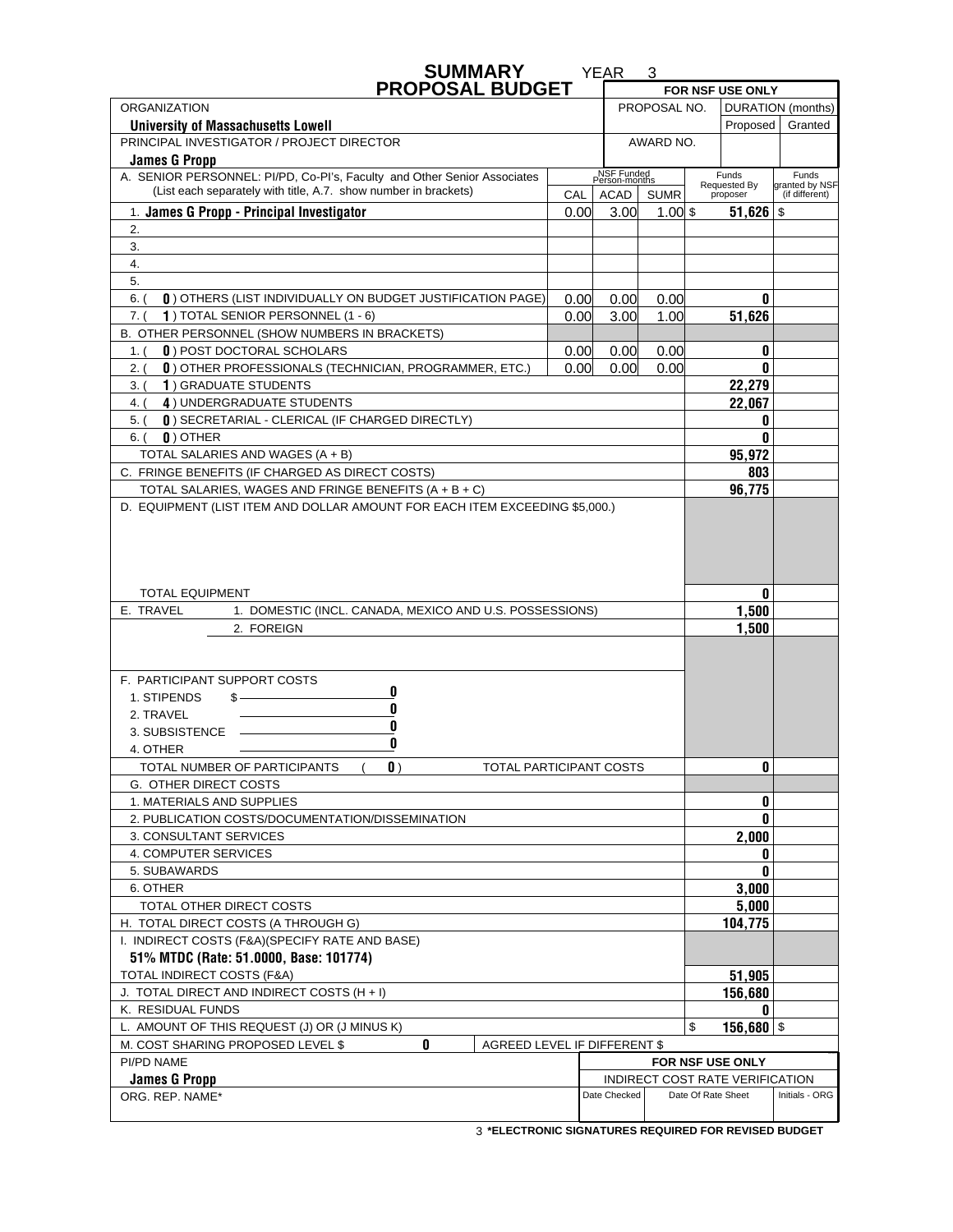| <b>SUMMARY</b>                                                                                                                                        |                   | Cumulative                  |             |  |                                 |                                  |
|-------------------------------------------------------------------------------------------------------------------------------------------------------|-------------------|-----------------------------|-------------|--|---------------------------------|----------------------------------|
| <b>PROPOSAL BUDGET</b>                                                                                                                                |                   |                             |             |  | FOR NSF USE ONLY                |                                  |
| <b>ORGANIZATION</b><br>PROPOSAL NO.                                                                                                                   |                   |                             |             |  |                                 | DURATION (months)                |
| <b>University of Massachusetts Lowell</b><br>PRINCIPAL INVESTIGATOR / PROJECT DIRECTOR                                                                |                   |                             |             |  | Proposed                        | Granted                          |
| <b>James G Propp</b>                                                                                                                                  |                   |                             | AWARD NO.   |  |                                 |                                  |
| A. SENIOR PERSONNEL: PI/PD, Co-PI's, Faculty and Other Senior Associates                                                                              |                   | NSF Funded<br>Person-months |             |  | Funds                           | Funds                            |
| (List each separately with title, A.7. show number in brackets)                                                                                       | CAL               | ACAD                        | <b>SUMR</b> |  | Requested By<br>proposer        | granted by NSF<br>(if different) |
| 1. James G Propp - Principal Investigator                                                                                                             | 0.00 <sub>l</sub> | 9.00                        | $3.00$ \$   |  | $152,616$ \$                    |                                  |
| 2.                                                                                                                                                    |                   |                             |             |  |                                 |                                  |
| 3.                                                                                                                                                    |                   |                             |             |  |                                 |                                  |
| 4.                                                                                                                                                    |                   |                             |             |  |                                 |                                  |
| 5.                                                                                                                                                    |                   |                             |             |  |                                 |                                  |
| $6.$ $($<br>) OTHERS (LIST INDIVIDUALLY ON BUDGET JUSTIFICATION PAGE)                                                                                 | 0.00              | 0.00                        | 0.00        |  | 0                               |                                  |
| 7. (<br>1) TOTAL SENIOR PERSONNEL (1 - 6)                                                                                                             | 0.00              | 9.00                        | 3.00        |  | 152,616                         |                                  |
| B. OTHER PERSONNEL (SHOW NUMBERS IN BRACKETS)                                                                                                         |                   |                             |             |  |                                 |                                  |
| <b>0</b> ) POST DOCTORAL SCHOLARS<br>1. (                                                                                                             | 0.00              | 0.00                        | 0.00        |  | 0                               |                                  |
| 0) OTHER PROFESSIONALS (TECHNICIAN, PROGRAMMER, ETC.)<br>2. (                                                                                         | 0.00 <sub>l</sub> | 0.00                        | 0.00        |  | 0                               |                                  |
| <b>3) GRADUATE STUDENTS</b><br>3. (                                                                                                                   |                   |                             |             |  | 64.909                          |                                  |
| 4. (12) UNDERGRADUATE STUDENTS                                                                                                                        |                   |                             |             |  | 64,291                          |                                  |
| 0) SECRETARIAL - CLERICAL (IF CHARGED DIRECTLY)<br>$5.$ (                                                                                             |                   |                             |             |  | 0                               |                                  |
| $\mathbf{0}$ ) OTHER<br>$6.$ (                                                                                                                        |                   |                             |             |  | 0                               |                                  |
| TOTAL SALARIES AND WAGES (A + B)                                                                                                                      |                   |                             |             |  | 281,816                         |                                  |
| C. FRINGE BENEFITS (IF CHARGED AS DIRECT COSTS)                                                                                                       |                   |                             |             |  | 2,340                           |                                  |
| TOTAL SALARIES, WAGES AND FRINGE BENEFITS (A + B + C)<br>D. EQUIPMENT (LIST ITEM AND DOLLAR AMOUNT FOR EACH ITEM EXCEEDING \$5,000.)                  |                   |                             |             |  | 284,156                         |                                  |
| <b>TOTAL EQUIPMENT</b>                                                                                                                                |                   |                             |             |  | 0                               |                                  |
| E. TRAVEL<br>1. DOMESTIC (INCL. CANADA, MEXICO AND U.S. POSSESSIONS)                                                                                  |                   |                             |             |  | 4,500                           |                                  |
| 2. FOREIGN                                                                                                                                            |                   |                             |             |  | 4,500                           |                                  |
|                                                                                                                                                       |                   |                             |             |  |                                 |                                  |
| F. PARTICIPANT SUPPORT COSTS                                                                                                                          |                   |                             |             |  |                                 |                                  |
| 0<br>1. STIPENDS<br>\$-                                                                                                                               |                   |                             |             |  |                                 |                                  |
| 0<br>2. TRAVEL                                                                                                                                        |                   |                             |             |  |                                 |                                  |
| 0<br>3. SUBSISTENCE                                                                                                                                   |                   |                             |             |  |                                 |                                  |
| 0<br>4. OTHER                                                                                                                                         |                   |                             |             |  |                                 |                                  |
| TOTAL NUMBER OF PARTICIPANTS<br>$\mathbf{0}$ )<br>TOTAL PARTICIPANT COSTS                                                                             |                   |                             |             |  | 0                               |                                  |
| G. OTHER DIRECT COSTS                                                                                                                                 |                   |                             |             |  |                                 |                                  |
| 1. MATERIALS AND SUPPLIES                                                                                                                             |                   |                             |             |  | 0                               |                                  |
| 2. PUBLICATION COSTS/DOCUMENTATION/DISSEMINATION                                                                                                      |                   |                             |             |  | 0                               |                                  |
| 3. CONSULTANT SERVICES                                                                                                                                |                   |                             |             |  | 6,000                           |                                  |
| 4. COMPUTER SERVICES                                                                                                                                  |                   |                             |             |  | 0                               |                                  |
| 5. SUBAWARDS                                                                                                                                          |                   |                             |             |  | 0                               |                                  |
| 6. OTHER                                                                                                                                              |                   |                             | 9,000       |  |                                 |                                  |
| TOTAL OTHER DIRECT COSTS                                                                                                                              |                   |                             | 15,000      |  |                                 |                                  |
| H. TOTAL DIRECT COSTS (A THROUGH G)                                                                                                                   |                   |                             | 308,156     |  |                                 |                                  |
| I. INDIRECT COSTS (F&A)(SPECIFY RATE AND BASE)                                                                                                        |                   |                             |             |  |                                 |                                  |
|                                                                                                                                                       |                   |                             |             |  |                                 |                                  |
| TOTAL INDIRECT COSTS (F&A)                                                                                                                            |                   |                             | 152,569     |  |                                 |                                  |
| 460,725<br>J. TOTAL DIRECT AND INDIRECT COSTS (H + I)                                                                                                 |                   |                             |             |  |                                 |                                  |
| K. RESIDUAL FUNDS<br>0                                                                                                                                |                   |                             |             |  |                                 |                                  |
| 460,725 $\frac{1}{3}$<br>L. AMOUNT OF THIS REQUEST (J) OR (J MINUS K)<br>\$<br>0<br>M. COST SHARING PROPOSED LEVEL \$<br>AGREED LEVEL IF DIFFERENT \$ |                   |                             |             |  |                                 |                                  |
| PI/PD NAME                                                                                                                                            |                   |                             |             |  | FOR NSF USE ONLY                |                                  |
| <b>James G Propp</b>                                                                                                                                  |                   |                             |             |  | INDIRECT COST RATE VERIFICATION |                                  |
| ORG. REP. NAME*                                                                                                                                       |                   | Date Checked                |             |  | Date Of Rate Sheet              | Initials - ORG                   |
|                                                                                                                                                       |                   |                             |             |  |                                 |                                  |

 **\*ELECTRONIC SIGNATURES REQUIRED FOR REVISED BUDGET** C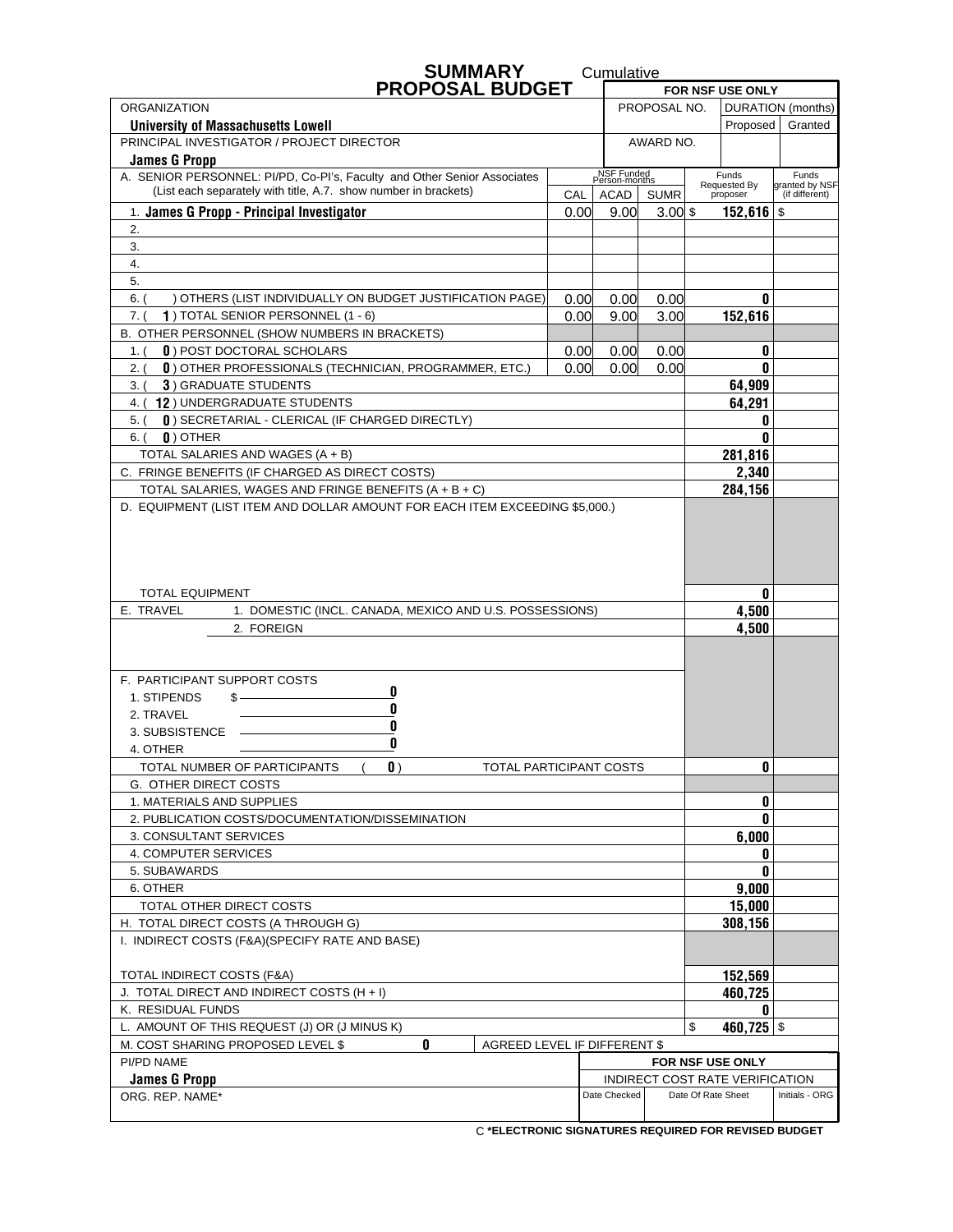# Budget Justification

### A. Senior Personnel

Senior Personnel salary for Year 1 is for 1 month per summer at the PI's salary and a teaching buy-out at 33.3% of the PI's salary. Salary in Year 1 is assumed to be 3% above the PI's 2009–2010 salary, with a subsequent estimated increase of 3% from Year 1 to Year 2 and from Year 2 to Year 3.

- In Fall 2010, the PI will start an undergraduate research group that will operate from Fall 2010 through Spring 2013. In addition to teaching the students necessary rudiments of combinatorics and probability, with forays into abstract algebra and linear algebra and real analysis as may be required, the PI will help the students learn how to use computer algebra systems like Maple and Mathematica to conduct experiments, and how to present proofs of theorems and results of experiments in L<sup>A</sup>TEX. Most importantly, the students will learn the rhythm of research in mathematics, with its false starts, incremental gains, setbacks, and moments of sudden insight. The PI will also guide the students in creating a website that serves as a permanent record of their process of discovery.
- In Summer 2011, as well as Summer 2012, the PI will help the undergraduate research assistants write up the work they did during the two preceding semesters. Publishable results will be written up and submitted for publication. In cases where the paper falls short of publishability, the paper will be posted in the arXiv, so that it will become a permanent part of the research literature.
- In Summer 2013, the PI will help the undergraduate research assistants write up the work they did during the two preceding semesters. The PI will also do some final tidying up of the project, e.g., making sure that the web-site is complete and consistent, making sure that software created by the students is stable and well-documented, etc.
- In Years 1, 2 and 3, the PI will devote 12 hours per week to setting up and running an undergraduate research laboratory. The University of Massachusetts Lowell has no provisions for giving faculty teachingcredit for running a laboratory in a historically non-lab-based subject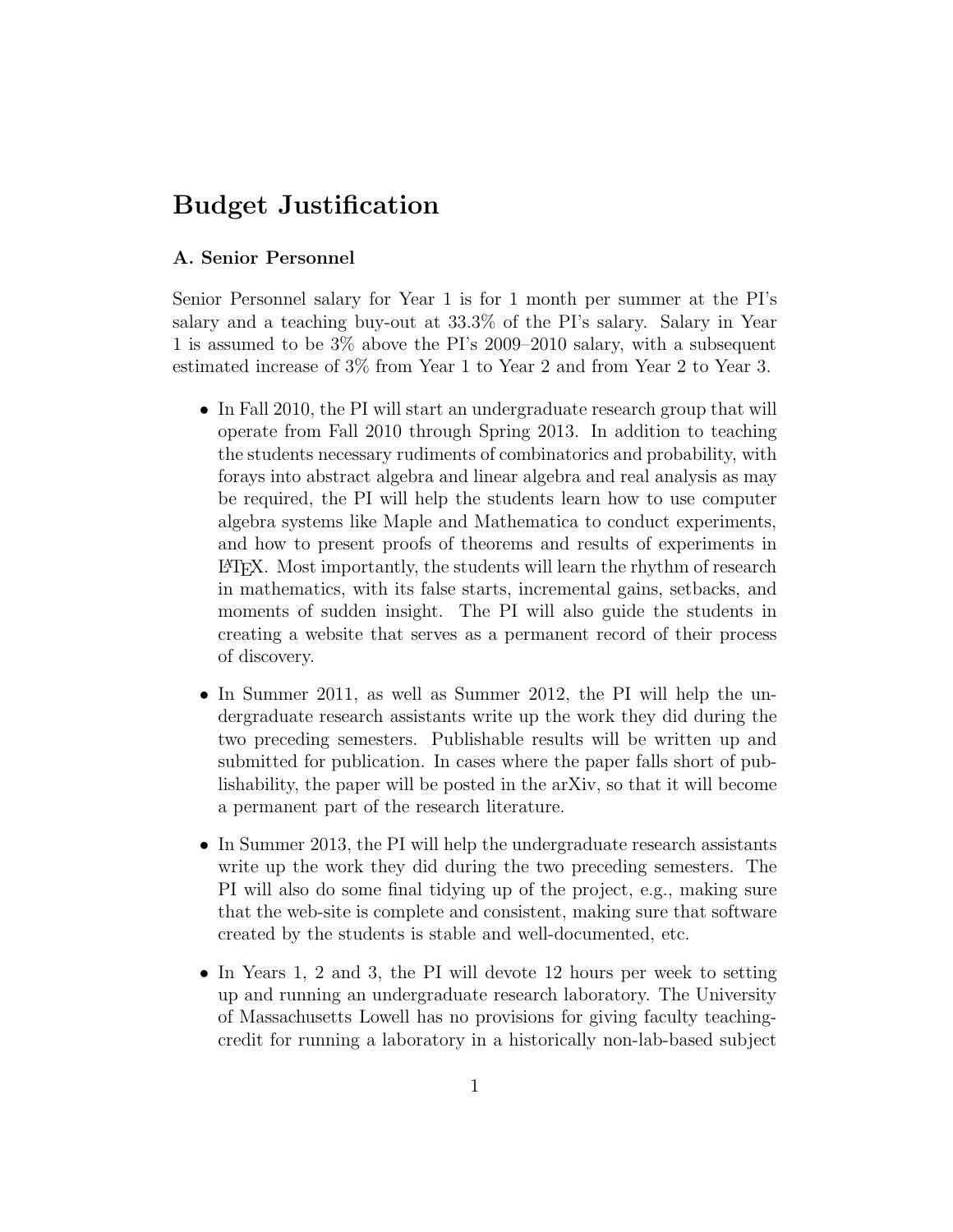like mathematics, and the departmental teaching load (even for active researchers) is five courses per year; hence course release, to partially offset the PI's investment of time in running the laboratory, is appropriate. Given the PI's penchant for investing a great deal of effort into every course he teaches (as evidenced by his winning the UMass Lowell Mathematical Sciences Department Teaching Award in 2008), it is difficult for him to carry on research while teaching two courses at once, and nearly impossible while teaching three.

#### B. Other Personnel

The PI will hire two sorts of students under the grant:

- Graduate students (all three years): One 50% appointment for one semester each year with a 3% increase in years 2 and 3 of proposal. These graduate students would pursue research on more advanced topics, and would help supervise the URAs (see below).
- Undergraduate research assistants (URAs): 6 students in each year, paid at a student hourly rate (\$12/hour), limited to \$2,000 per student per year. These students would engage in collaborative research on problems whose solutions are not known in advance and which are germane to the PI's research on deterministic analogues of random processes. It might be appropriate to fund these students via an REU Supplement rather than pay them as technicians, given the nature of the work. Other students would focus on coding and would create high-performance software to be used as research tools and easy-to-use applets to spread the group's results via the World Wide Web.

#### C. Fringe Benefits

Fringe rates are as follows in year 1 with a .5% increase in each year of proposal: Faculty and Undergraduate Students, 1.38%; Graduate Research Assistant, 1.42%.

#### E. Travel

The PI requests coverage of transportation and subsistence for attendance and participation of Senior Personnel at scientific conferences in the U.S. and Canada, and collaboration with colleagues at other institutions. This request includes student travel as well. The PI also requests coverage for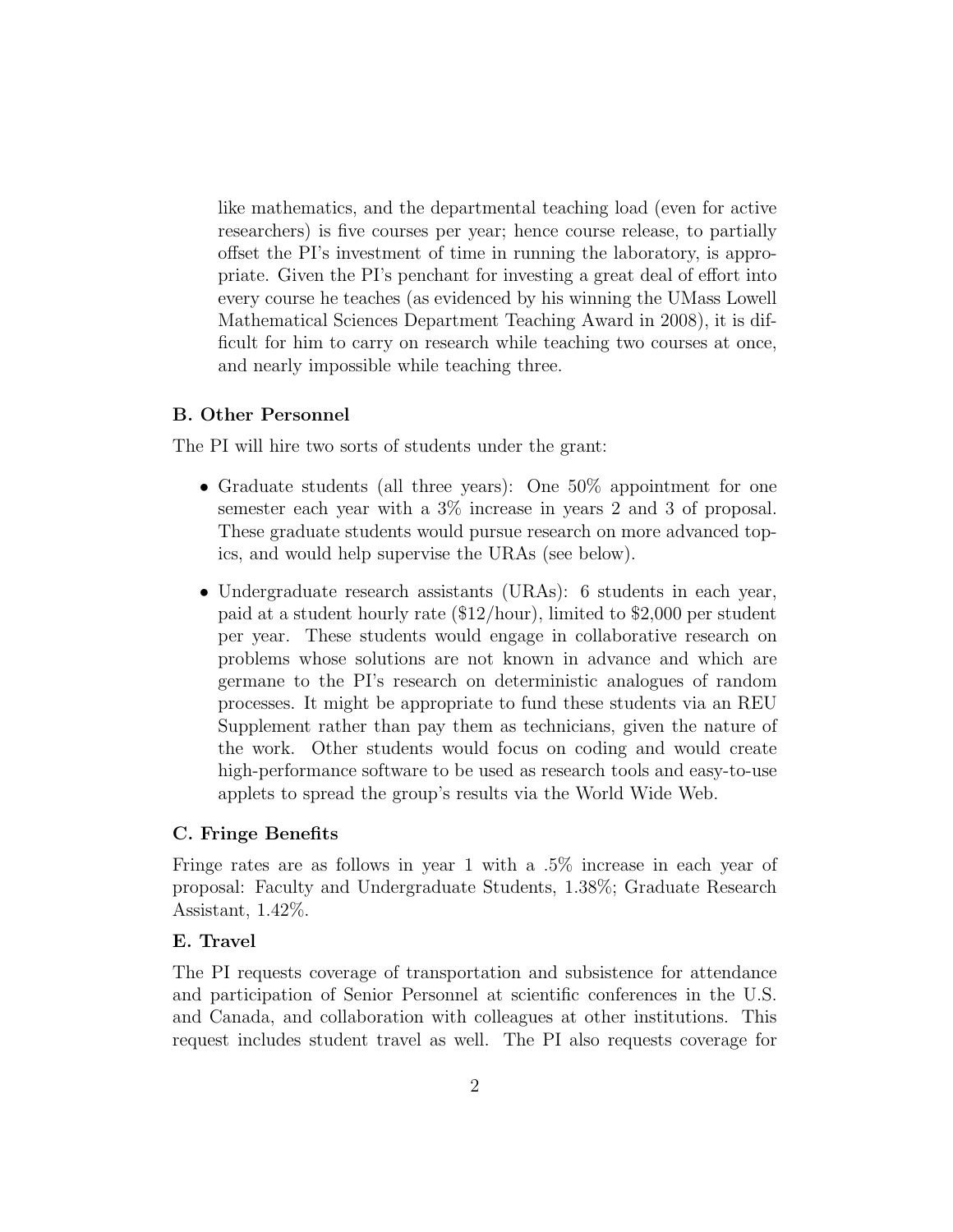a small amount of foreign travel, to pay for trips to conference meetings in Europe or Asia during each year of proposal. For example, in summer 2010 the PI intends to attend the Institute for Elementary Studies in Canada and the Ninth International Conference on Monte Carlo and Quasi-Monte Carlo Methods in Scientific Computing in Poland.

## G. Other Direct Costs

### G.1. Materials and Supplies

Major expenses are not anticipated.

### G.3. Consultant Services

In each of the three years, the PI expects to invite collaborators to visit him in Massachusetts. The PI's two closest collaborators on this project are likely to be Ander Holroyd and Lionel Levine. Holroyd is at Microsoft Research Labs. Levine is currently a Moore Instructor at MIT, but will probably move elsewhere before the grant expires in 2013.

### G.4. Computer Services

No special computer services are required, since the computer science department has kindly given me a guest account, and since the TeraGrid will be available to me for large-scale computations.

G.6. Other Funds in the amount of \$3,000 per year are requested to cover a portion of the tuition/fees for the graduate student. The remainder is paid for by the University.

#### I. Indirect costs

The federally negotiated indirect cost rate is 51% of modified total direct costs excluding equipment and tuition.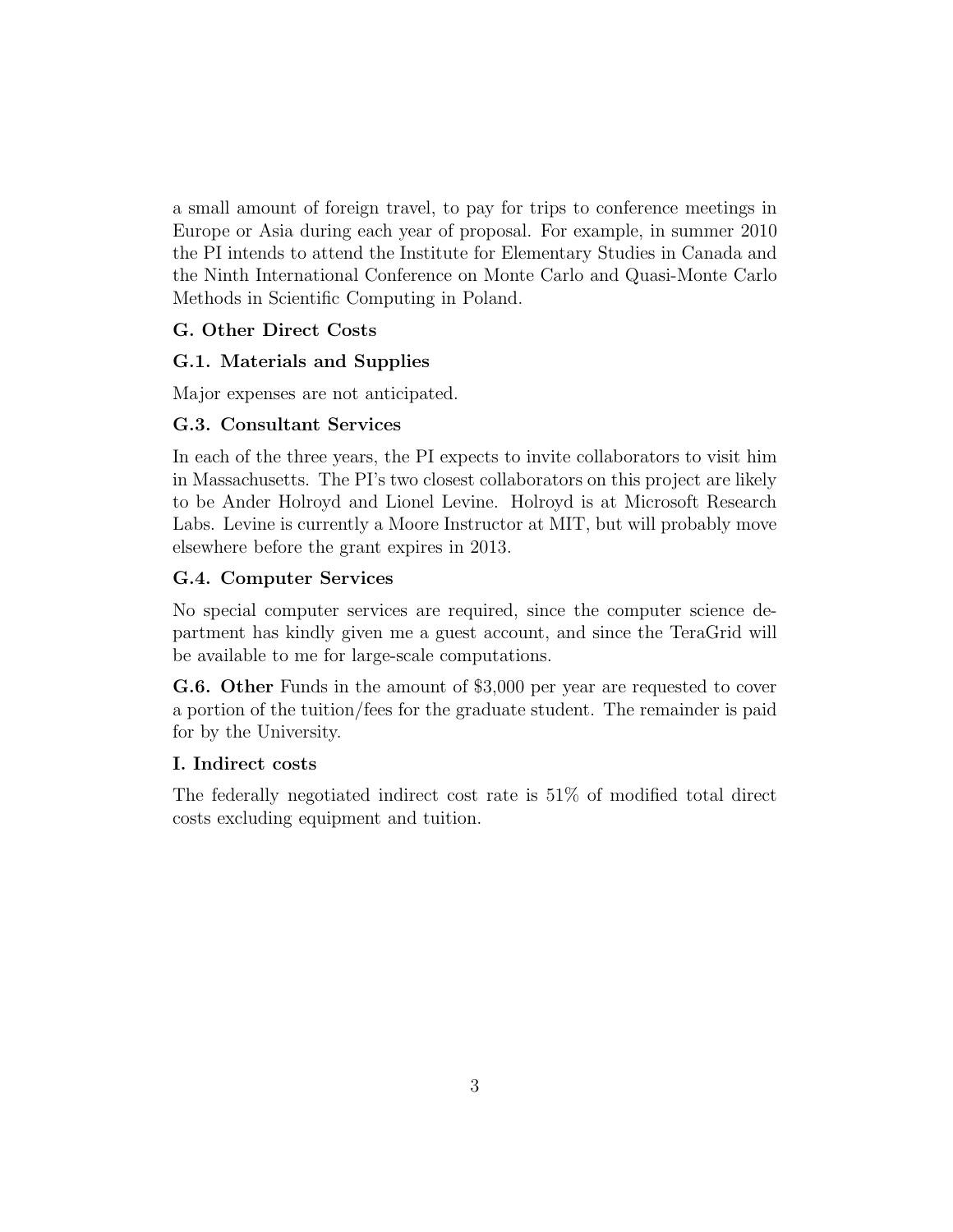## **CURRENT & PENDING SUPPORT**

### **JAMES G. PROPP**

## **Pending**

| Project/Proposal Title:                          | Deterministic Analogues of Random Processes |  |  |  |  |  |
|--------------------------------------------------|---------------------------------------------|--|--|--|--|--|
| Source of Support:                               | <b>National Science Foundation</b>          |  |  |  |  |  |
| Total Award Amount:                              | \$460.725                                   |  |  |  |  |  |
| Total Award Period Covered:                      | 7/1/10 to 6/30/13                           |  |  |  |  |  |
| Location of Project:                             | University of Massachusetts Lowell          |  |  |  |  |  |
| Person-Months Per Year Committed to the Project. | Cal:<br>Acad:<br>Sumr: 1.00                 |  |  |  |  |  |

## **Current**

| Project/Proposal Title:                          | Quasirandomness in Discrete Probability Theory |  |  |  |  |
|--------------------------------------------------|------------------------------------------------|--|--|--|--|
| Source of Support:                               | <b>National Science Foundation</b>             |  |  |  |  |
| Total Award Amount:                              | \$100.999                                      |  |  |  |  |
| Total Award Period Covered:                      | 6/15/06 to 6/30/10                             |  |  |  |  |
| Location of Project:                             | University of Massachusetts Lowell             |  |  |  |  |
| Person-Months Per Year Committed to the Project. | Cal: C<br>Acad:<br>Sumr: 1.00                  |  |  |  |  |